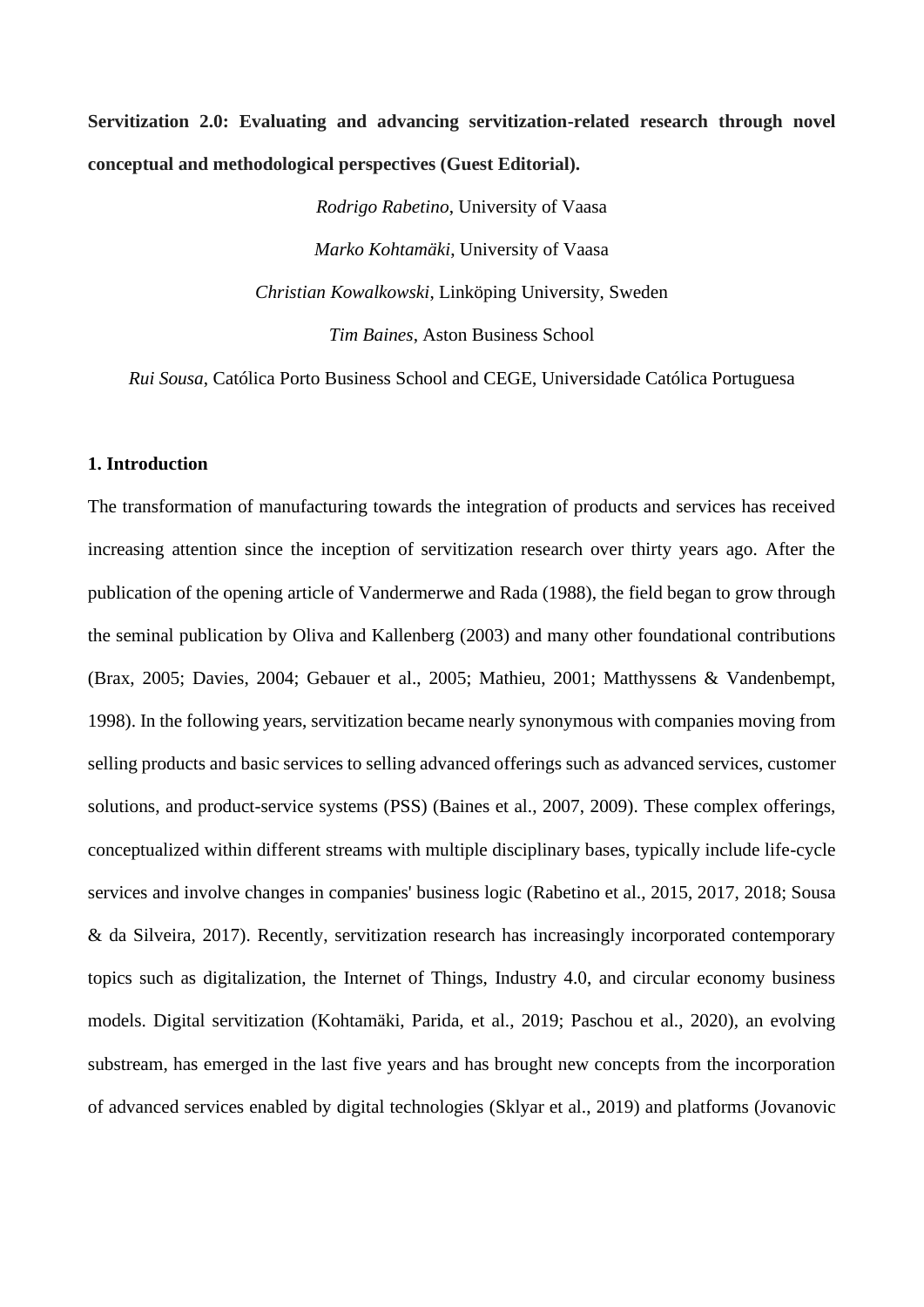et al., 2021; Tian et al., 2021), which involves the adoption of an ecosystem perspective. Indeed, digital servitization accounts for a large part of the latest servitization-related publications.

As a phenomenon, servitization has inspired an increasing quantity of problem-driven studies that provide understanding and opportunities for future research, whereas knowledge has accumulated within related scholarly communities (Lightfoot et al., 2013; Rabetino et al., 2018). Although servitization seems to be moving from a problem-centered phase and entering a consolidation phase, it can still be considered a theoretically nascent field with dynamic boundaries (Kowalkowski, Gebauer, & Oliva, 2017). Alternative micronarratives emerged a few years ago after a period in which the debate was led by a contingent (strategy-structure-environment-performance) approach (Kohtamäki et al., 2020), later reinforced by the notion of business models and the need to fit different building blocks together to build different configurations. However, servitization research is dominated by exploratory studies (Rabetino et al., 2018) that propose tentative answers to "how" and "why" questions and possible new connections among phenomena, drawing on inductive qualitative research methods. Overall, multidisciplinary concepts and vocabularies have been converging but are not harmonized (Rabetino, Kohtamäki, Brax, et al., 2021); theoretical constructs are underdeveloped or ill-defined and are not widely shared. Under these circumstances, theoretical contributions often consist of opening new issues and encouraging their further study, proposing, at best, a suggestive theory through inductive theory building (Edmondson & McManus, 2007).

How should servitization research develop in the future? After a phase of explosive research accumulation, any scholarly field must take stock of its development (Bull & Thomas, 1993). Servitization is no exception, and this need is reflected in the recent steep growth in the number of papers critically reflecting on the past and future development of the servitization literature (Luoto et al., 2017; Rabetino et al., 2018; Raddats et al., 2019). Indeed, there is a need to discuss how to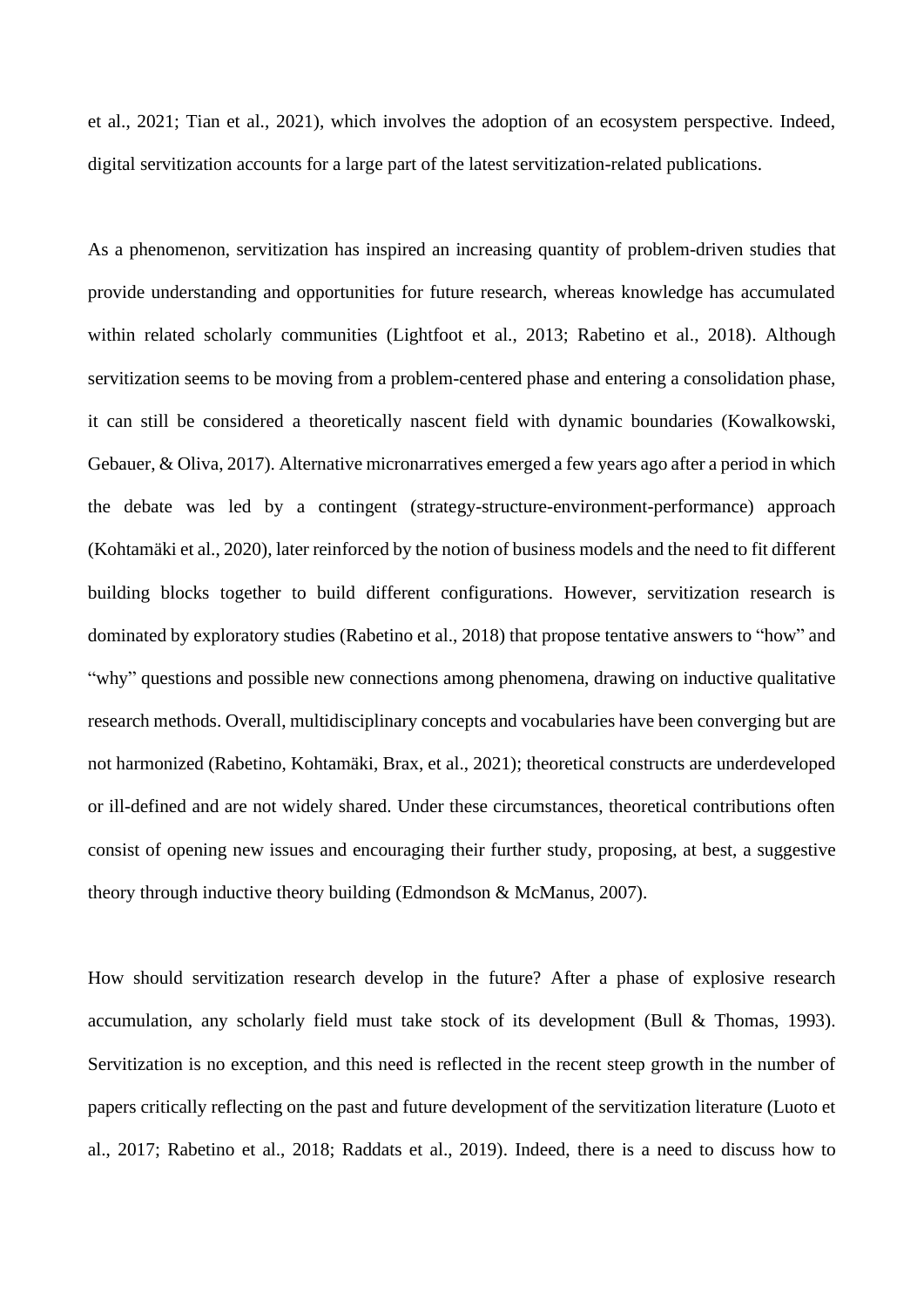consolidate the growing servitization literature even further. Acknowledging these circumstances, a plurality of voices have contemporaneously expressed the need to introduce new perspectives, question the dominant underlying assumptions, and endow servitization-related research with a more significant conceptual component (Kowalkowski et al., 2015; Luoto et al., 2017; Rabetino et al., 2018). Bigdeli et al. (2017, p. 12) identified two paths for conceptually developing servitizationrelated research: 1) moving towards "a stronger infusion of generic theory into the servitization debate" and 2) remaining focused on the exploration of "servitization in action through the lens of the theoretical framework". Scholars have also called for building bridges across servitization-related communities while looking for synergies, a shared understanding of the key research themes, and more significant knowledge accumulation within and across research streams (Lightfoot et al., 2013; Rabetino et al., 2018; Tukker & Tischner, 2006).

While there seems to be explicit agreement among community members concerning the need to develop the servitization literature further, different perspectives also exist on how that development should progress. Consequently, servitization research is simultaneously seen as requiring more theory-driven approaches, more methodological rigor, more practical relevance, and more forwardlooking approaches (Baines et al., 2017; Bigdeli et al., 2017; Rabetino et al., 2018). However, no single correct answer exists; alternative paths should be mapped and discussed (Kohtamäki, Henneberg, et al., 2019), and concrete platforms for the debate are needed. The debate becomes even more relevant when understanding the critical issues related to the domain's evolution implies integrating perspectives from various servitization-related streams, such as PSS (Tukker & Tischner, 2006), complex product systems (CoPS) (Davies & Brady, 2000), and customer solutions (Macdonald et al., 2016). Indeed, academic domains progress through social processes from which their members collectively build and legitimate the field (Whitley, 1983, 1984). Domains "…are broad categories of study within which specific constructs, theories, and/or procedures can be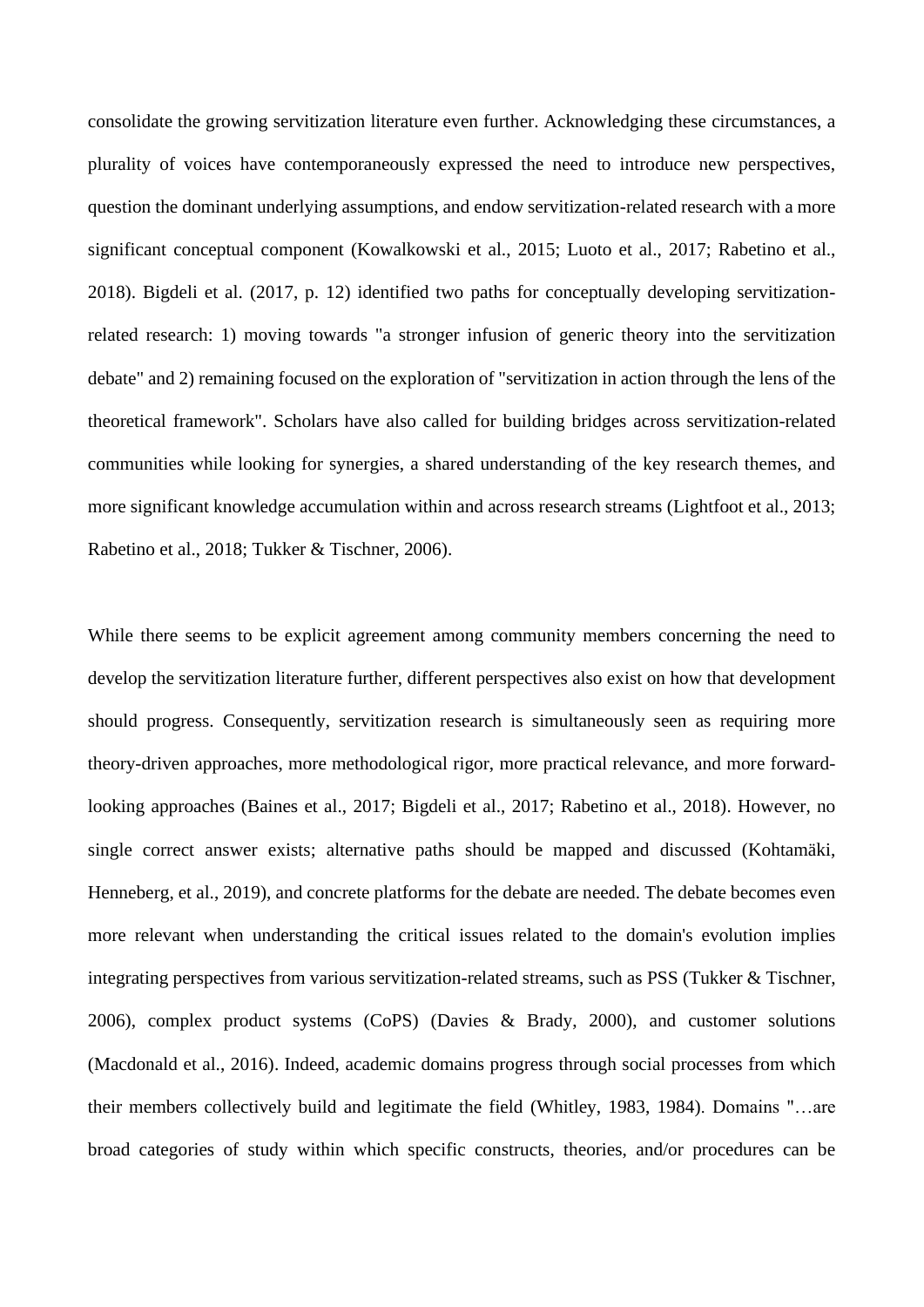articulated. Different domains often have 'different purposes, questions, information, concepts, theories, assumptions, and implications' (Elder & Paul, 2009, p. 21). Domains are socially constructed, meaning that the academic or practitioner communities decide what a domain entails" (MacInnis, 2011, p. 141).

This Special Issue (SI) aims to discuss future ways to develop the field, including the debate on alternative theoretical lenses, opportunities for theory development, the interplay between servitization-related fields, and approaches with which to address key research questions/issues in the field. In this context, this guest editorial integrates servitization scholars' opinions and presents some avenues to support the servitization domain's collective construction concerning its future conceptual and methodological development. After this introduction, Section 2 discusses some central elements determining research orientation, knowledge accumulation, and the development of scientific domains, such as the notion of theoretical contribution and the tension with practical relevance in problem-driven fields, approaches to theorizing, and how the evaluation standards for assessing such contributions emerge in different scientific communities and impact theorizing strategies. In Section 3, we present the methodology for identifying the key informants among the servitization community members and collecting information based on a questionnaire structured in line with the topics introduced in Section 2. Next, Section 4 presents an analysis of the community members' opinions, including issues related to the theoretical and methodological development of future research on servitization and the identification of issues of practical and managerial relevance. Section 5 introduces the articles in this special issue. Finally, Section 6 offers concluding remarks and proposes potential avenues for guiding the future development of servitization research.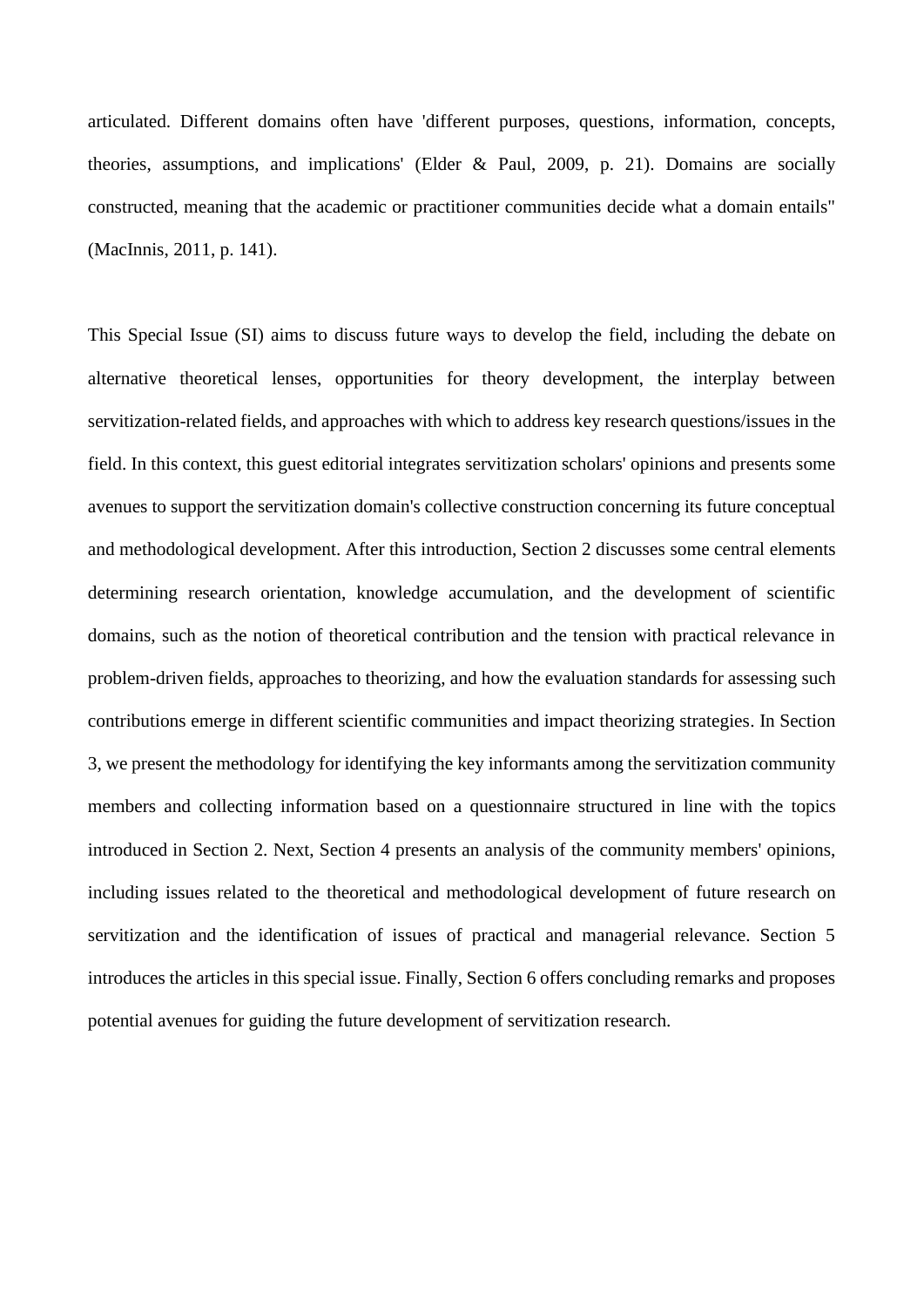We hope that this special issue provides one of many possible platforms for stimulating dialogue and constructive debate. The goal is to offer insights and trigger discussions into the opportunities and challenges for further developing servitization-related research.

### **2. On the development of problem-driven scholarly domains**

2.1 Theory development in applied and multidisciplinary scholarly domains

Although they play different roles in different scientific domains, theory and theory development are essential for understanding how research progresses, knowledge accumulates, and, in turn, how scientific fields evolve. The literature discussing what a theory is or what it is not, defining what a theoretical contribution is, or describing alternative theorizing and theoretical contribution assessment approaches is vast, and it involves many publications (DiMaggio, 1995; Sutton & Staw, 1995; Weick, 1995; Whetten, 1989). Indeed, concepts such as theory development and theoretical contribution are also part of an applied domain agenda, with nuances and controversies, as it makes its way towards more mature research. Thus, even in applied disciplines, "…theory is the fundamental engine that drives the creation of knowledge" (Boer et al., 2015, p. 1246), and "…is an important part of what separates management researchers from management practitioners or from business journalists" (Makadok et al., 2018, p. 1542).

Alternative approaches exist for theory development (Suddaby et al., 2011), grounded in different paradigmatic assumptions (Gioia & Pitre, 1990; Rabetino, Kohtamäki, & Federico, 2021) and methods for constructing research questions (Alvesson & Sandberg, 2011). Diversity results in various types of science and creates a variety of implications for new knowledge production (Kilduff et al., 2011). In this context, theory development may involve incremental and revelatory insights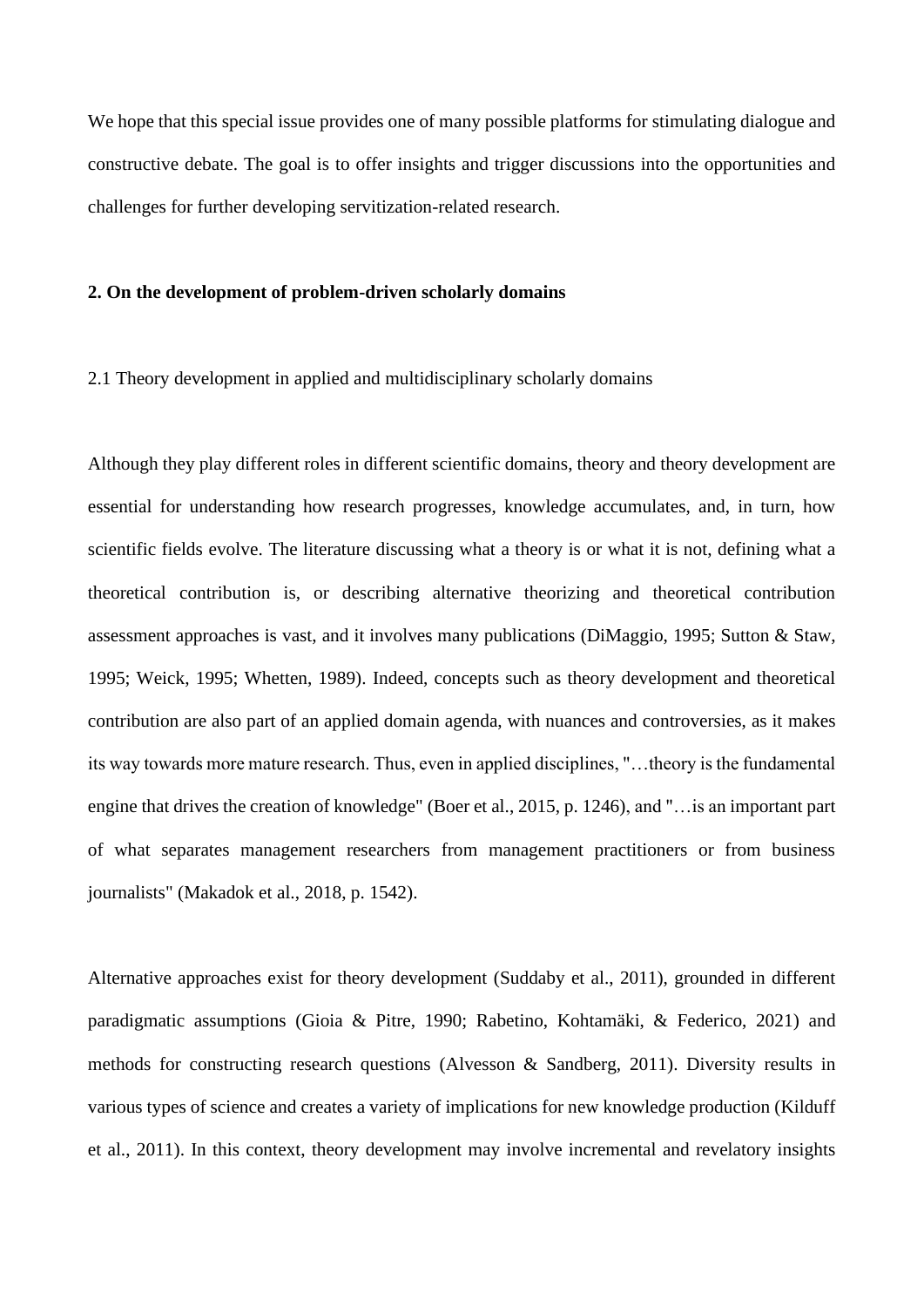(Corley & Gioia, 2011) from theory building, theory testing (Colquitt & Zapata-Phelan, 2007; Sutton & Staw, 1995; Thomas & Snow, 1994), or theory elaboration (Fisher & Aguinis, 2017).

Thomas and Snow (1994) characterize theory building as the step before theory testing and suggest a typology concerning both the purpose (description, explanation, or prediction) and the focus (theory building or testing) of theory generation. For theory building, description implies identifying the key concepts, variables, or constructs (the "what"). Explanation, instead, relates to the specification of how and why these key concepts are related. Third, prediction implies the determination of the boundaries of the theory and the conditions under which a theory holds (the "who", "where", and "when"). In theory testing, description implies the measurement and validation of key constructs, while explanation entails establishing relationships among concepts (variables or constructs) through hypothesis testing and large samples. Prediction involves a confrontation between alternative competing theoretical perspectives by implementing crucial experiments.

Alternatively, Colquitt and Zapata-Phelan (2007) suggest that an empirical article can provide a significant theoretical contribution by being robust in theory building, theory testing, or both, and they recognize various degrees of theory building (Whetten, 1989) and testing (Sutton & Staw, 1995). They develop a bidimensional taxonomy of articles vis-à-vis their contribution, which includes five categories: reporters (low theoretical contribution in both dimensions), testers (high contribution only in theory testing), qualifiers (partial contribution in both dimensions), builders (high contribution only in theory building), and expanders (high contribution in both dimensions).

Although both theory and observation can be a starting point for theorizing (Boer et al., 2015), field research methods (e.g., interviews, participant observations, surveys, archival analyses) dominate theory development in applied fields (Thomas & Snow, 1994). Under these circumstances, a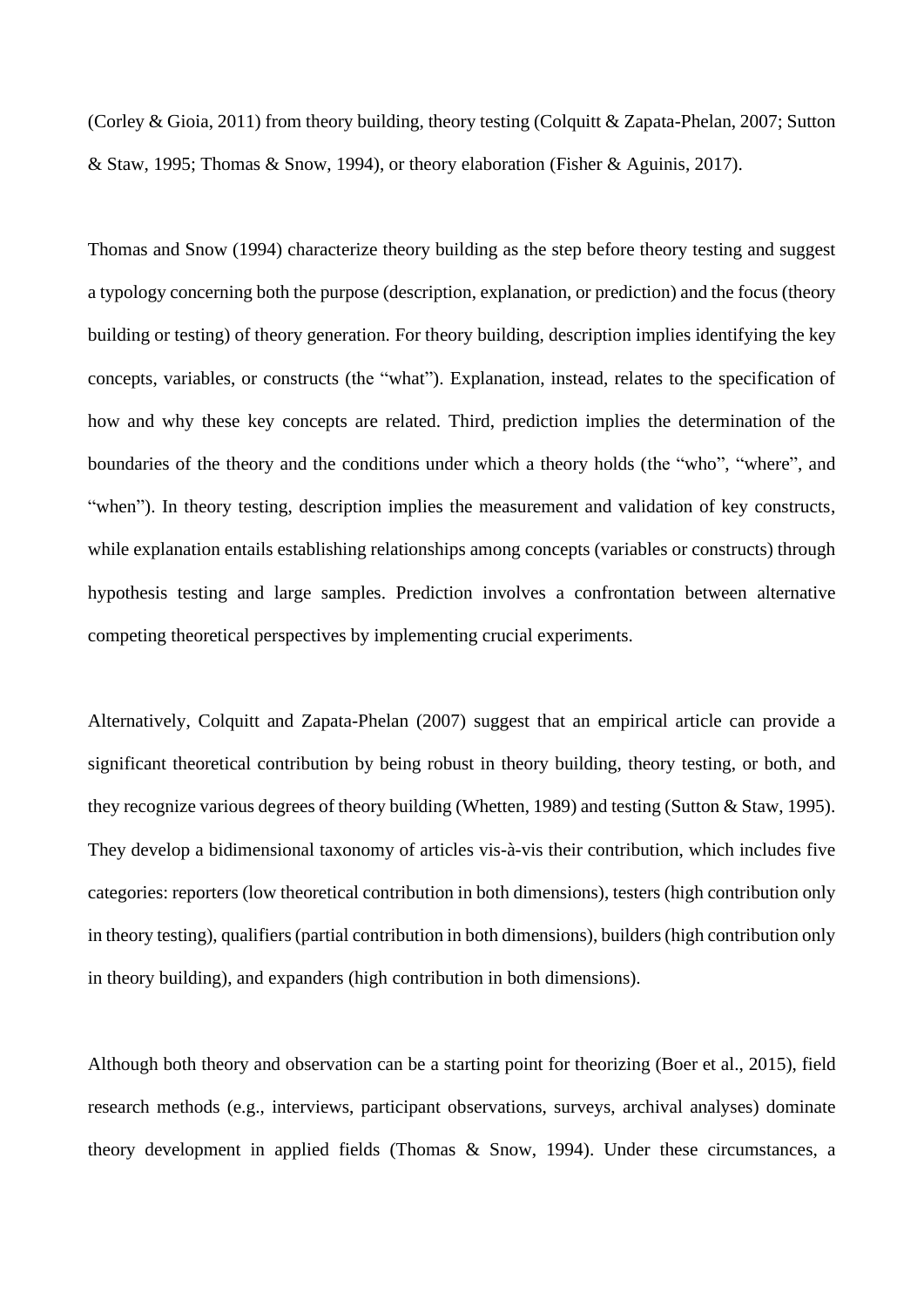distinction emerges between developing indigenous theories and borrowing theories from the parent domain for use in the focal domain (Floyd, 2009; Oswick et al., 2011; Whetten et al., 2009; Zahra & Newey, 2009). Regardless of the mode of theorizing—top-down deductive or bottom-up inductive (Shepherd & Sutcliffe, 2011)—the combination of gap-spotting to construct research questions (Alvesson & Sandberg, 2011) and theory borrowing (Oswick et al., 2011) seems to be the most common and even an unavoidable approach to theory development in applied and problem-driven fields (Oswick et al., 2011; Whetten et al., 2009).

There are three forms of theory integration when borrowing theory (Floyd, 2009): (1) a simple application or replication with no substantial change; (2) a theoretical extension of the borrowed ideas into the new context; and (3) a transformation of the original ideas based on what was learned in the new domain. In any case, theories cannot remain unchanged when borrowing; otherwise, they may suffer from a lack of contextualization and low sensitivity to the level of analysis (Whetten et al., 2009), which can create blind spots for researchers, fail to capture the empirical complexity of the phenomenon studied, and be somehow detached from practical relevance (Suddaby et al., 2011). Moreover, an overdependence on borrowing may involve some shortcomings, such as limiting the generation of original conceptual contributions and excessively domesticating the imported theory for consumption within the field of knowledge that borrows the theory (Oswick et al., 2011).

With this in mind, Boer et al. (2015) describe the attempt to contribute to high-level theories borrowed from other fields (e.g., major management theories) as a common mistake in applied fields. They instead suggest focusing on mid-range or focal theories, which may be more relevant and specific. In addition, Edmondson and McManus (2007) link the theoretical maturity of previous research in the field (e.g., nascent, intermediate, and mature) and the research options for methodological design (including research questions, data and data collection methods, the goals of data analysis, constructs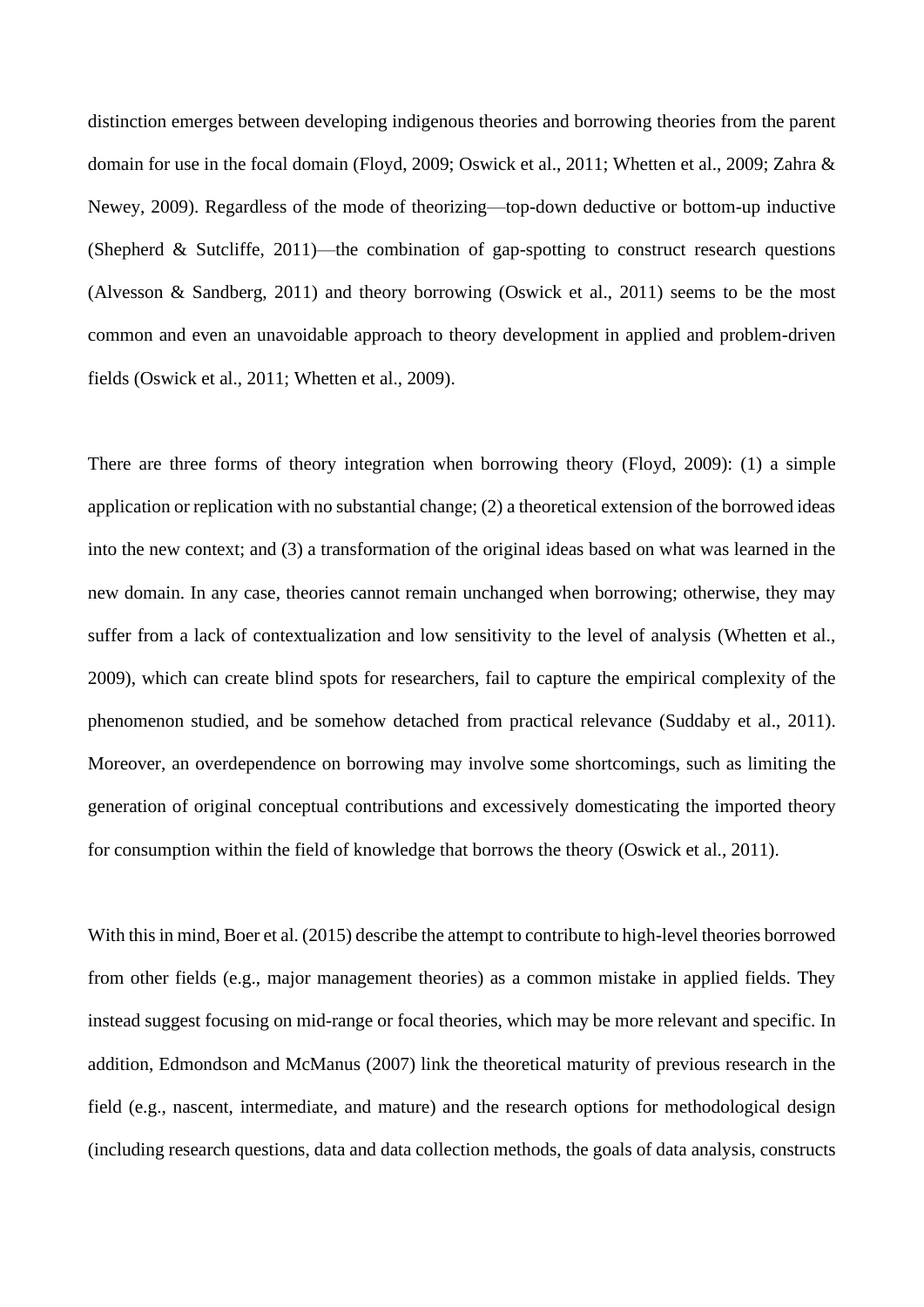and measures, and the expected theoretical contribution) and propose three archetypes of methodological fit in field research. While mature and nascent research are the opposite ends of a continuum characterized, respectively, by deductive and inductive (exploratory) theory building, intermediate research embodies a transition in which tentative propositions and models are offered, and hybrid methods are applied (quantitative and qualitative). Edmondson and McManus (2007, p. 1169) argue that "methodological fit promotes the development of rigorous and compelling field research". The fit of elements in the research design complements Boer et al.'s (2015, p. 1231) suggestion that "consistency between ontology, epistemology, and claimed contribution" is essential.

### 2.2 The contribution and its assessment: rigor vs. practical relevance

Regardless of the target publication outlet, academic studies are assessed based on how they contribute knowledge to their scientific discipline and how that knowledge can be applied to a profession's practice (Van de Ven, 1989). However, there is no explicit agreement on what a contributive piece of research is (Colquitt & Zapata-Phelan, 2007). Although many scholars have suggested that a good theory offers conceptual and practical value (Ketchen Jr & Hult, 2011), what is meant by contribution varies from discipline to discipline. In the social sciences, a robust theoretical contribution calls for predictive value instead of the principle of solving a given problem that drives research in engineering domains (Boer et al., 2015). Moreover, unavoidable trade-offs between theory-oriented and empirical research (Sutton & Staw, 1995) create tension between rigor and practical relevance (Bartunek & Rynes, 2014; Kieser et al., 2015; Toffel, 2016). Furthermore, divergences might lead to tension in applied multidisciplinary areas in which academics from both traditions, driven by different incentives, work together, leading to the paradox of the field being criticized by both insiders and outsiders due to dissatisfaction with the state of the theory and its practical relevance (Boer et al., 2015).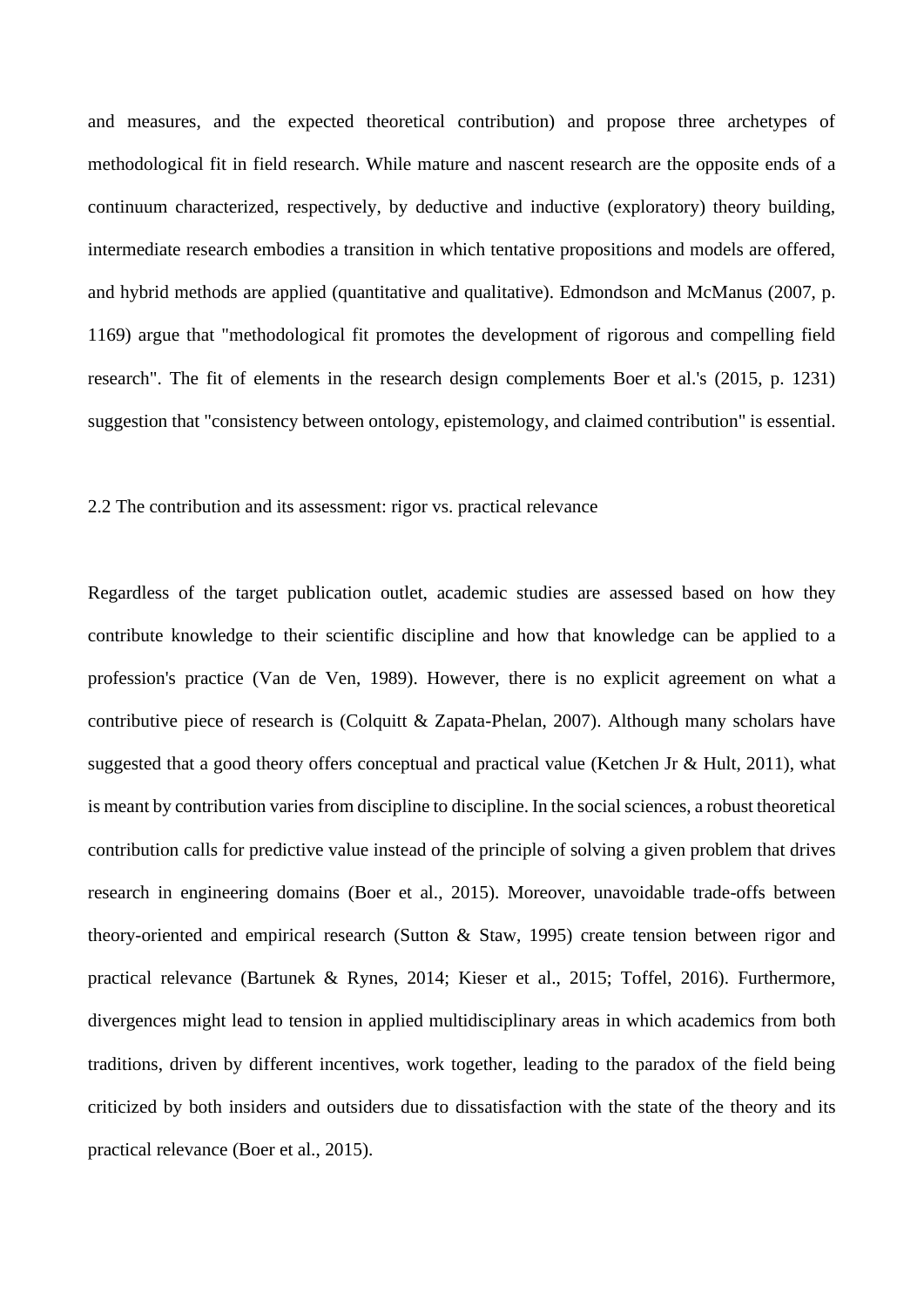A theoretical contribution does not necessarily mean a paradigm shift (Kuhn, 1970) in Kuhnian terms or an entirely new theory; it can be an extension of an existing theory made at different levels and with varying degrees of radicalness or a combination of existing theories (Makadok et al., 2018). A contribution typically requires explaining how and why relationships between variables change, challenging the underlying assumptions supporting accepted knowledge, and clarifying the causal mechanisms that operate in particular conditions to explain the observed empirical events (Tsoukas, 1989; Whetten, 1989).

There are different conceptions of what relevant or contributive knowledge means (Carton & Mouricou, 2017). Bacharach (2009) suggests falsifiability (the possibility of empirical refutation) and utility (usefulness) as the most 'traditional' criteria. Nevertheless, this list might also include popularity (Zahra & Newey, 2009), novelty or uniqueness (Locke & Golden-Biddle, 1997), and interestingness (Davis, 1971). Ketchen Jr. and Hult (2011) suggest newness and relevance (what is new and why does it matter?). From a practical viewpoint, Bazerman (2005) highlights the need for practical and prescriptive implications. Thus, one key question emerges when considering the relevance dimension of managerially oriented research: are sections on managerial implications practical and useful for managers? (Bartunek & Rynes, 2010; Kieser & Leiner, 2009). In this regard, many papers fail to explain the importance of the research outcomes for practice. In contrast, many ideas are managerially irrelevant even before conducting the research (Caniato et al., 2018). Shapiro, Kirkman, and Courtney (2007) referred to these challenges as lost before and lost in translation.

In management, discussions on theoretical contributions and their scope are often organized based on Whetten's (1989) six elements of theory development (what, how, why, who, where, and when). Makadok et al. (2018) add two more elements and describe theorizing as a process that moves through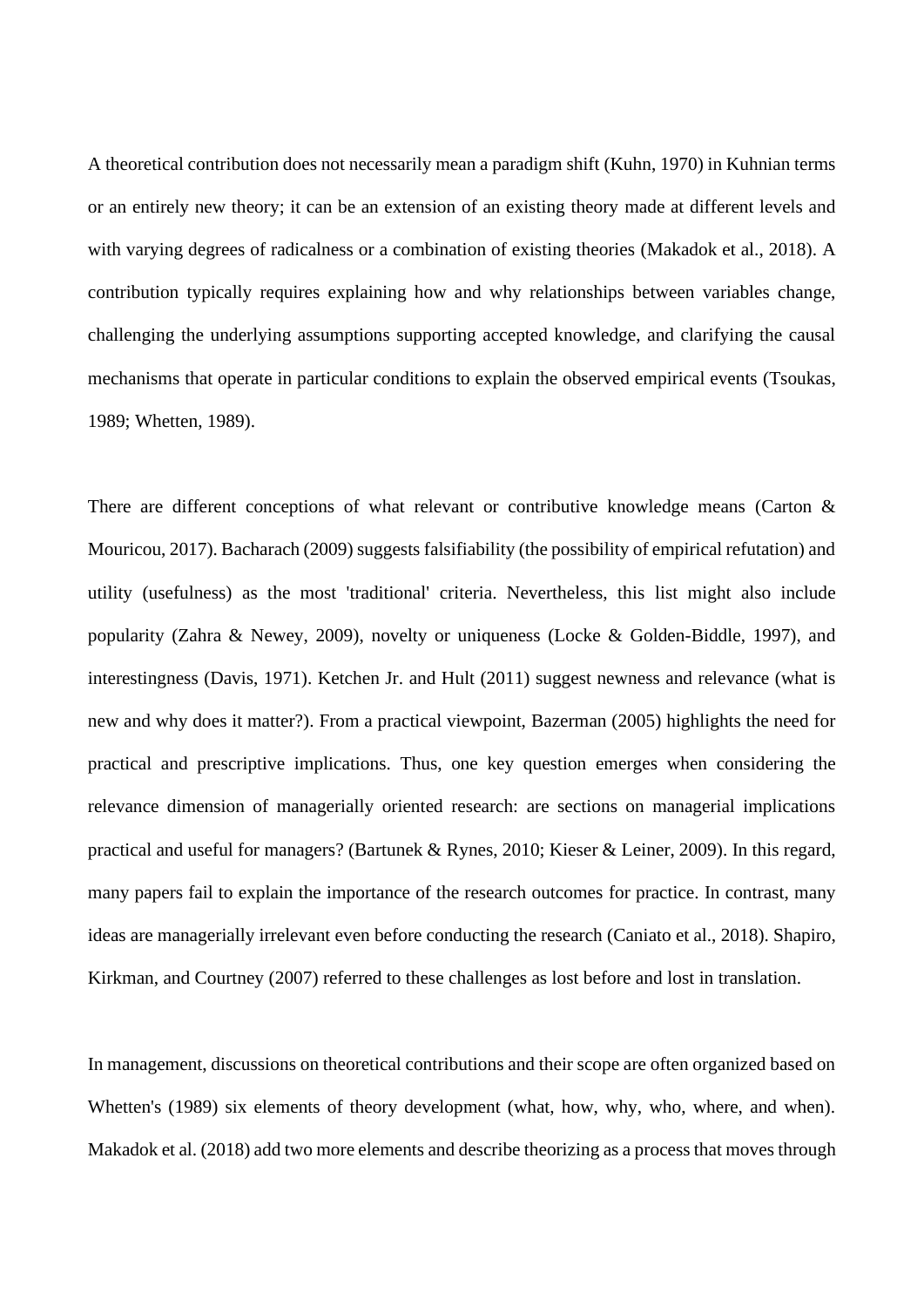a theoretical space composed of eight elements: 1) research questions (the input), 2) modes of theorizing (how?), 3) levels of analysis (who?), 4) understanding of the underlying phenomenon (where?), 5) causal mechanisms (why?), 6) constructs/variables (what?), 7) boundary conditions (when?), and 8) outputs (explanations, predictions, prescriptions). Most contributions are incremental and based on changing one or two elements simultaneously (Makadok et al., 2018).

A contribution can first imply introducing new research questions (the input), which can be done, for example, by shifting from using problematization instead of gap-spotting (Alvesson & Sandberg, 2011). Another option (how?) involves a shift between inductive and deductive modes of theorizing, process-based and variance modes, static and dynamic modes, formal and informal modes, and analytical and numerical modes (Makadok et al., 2018). A third option introduces a new level of analysis (who?) or questions the utility/validity of a theory when applied to a particular level of analysis. Fourth, a contribution can change our understanding of a phenomenon or of where a theory is relevant (in which context). Fifth, contributions can introduce new causal mechanisms (why?), question the utility/validity of causal mechanisms, or compare or synthesize multiple causal mechanisms (for mediating/moderating effects). A sixth option includes introducing, questioning, or redefining the role of constructs/variables (what?). Seventh, both the options exposing inconsistencies in a theory or between theories and exposing, restricting, or relaxing a theory's assumptions impact boundary conditions (when?), an open avenue for a contribution (Makadok et al., 2018). Finally, the contribution may come from deriving initial outputs from a new theory, new outputs from existing theories or a combination of theories, and specific outputs from particular cases.

2.3 Scholarly communities, knowledge development and its implications for the consolidation of scholarly domains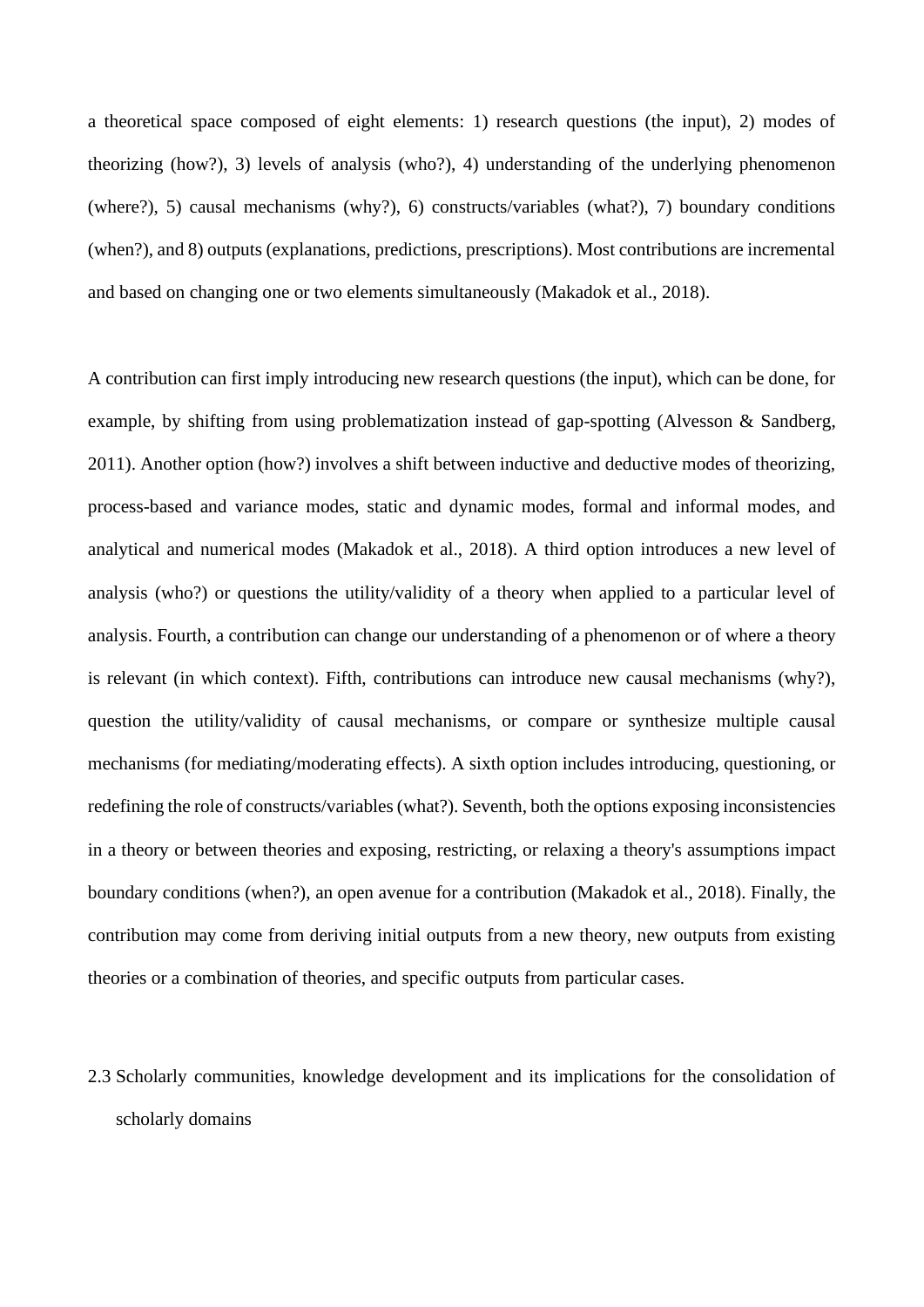The origin of much of the consummated research is found in the informal collegial networks among scientists (Crane, 1972) that enable the social organization and intellectual development of the domain (Vogel, 2012). In this context, a nascent community is formed around a phenomenon and attracts scholars who share interests (Hambrick & Chen, 2008), and the collective construction of common ground and boundaries for the scholarly domain materializes through social processes through which scientific community members contribute to building and legitimating the domain (Whitley, 1984).

The status of a scholarly field is determined through admittance-seeking movements. Such a process is built on three fundamental axes. First, the mobilization of the members (socialization and collective action) enables collective community building and domain structuration (Déry & Toulouse, 1996). The dialogical construction of vocabularies constitutes a prerequisite for collective dialogue to exist (Loewenstein et al., 2012). The second axis is differentiation from the parent and adjacent disciplines, and the third is legitimization as a scholarly domain vis-à-vis the adjacent disciplines (Hambrick & Chen, 2008). For the last two to occur, theorizing and producing contributive and impactful research may play a central role (Rabetino et al., 2018).

In the above dialogical relationships, theories and theoretical contributions are socially constructed between authors, editorial teams (Gabriel, 2010; Vogel, 2012), and readers (DiMaggio, 1995) in constitutive and contingent forums (Carton & Mouricou, 2017). Evaluative criteria are also socially generated by the community based on habits, practices, and conventions (Welch & Piekkari, 2017). "*Ultimately, the best assurance of quality is a lively, reflective and open debate about the standards by which we as a research community judge what is warrantable knowledge*" (Welch & Piekkari, 2017, p. 714). In this context, both the assessment of a contribution and the rigor-relevance debate also become subjective, even artificial. These discussions are perpetuated by tribes conformed to each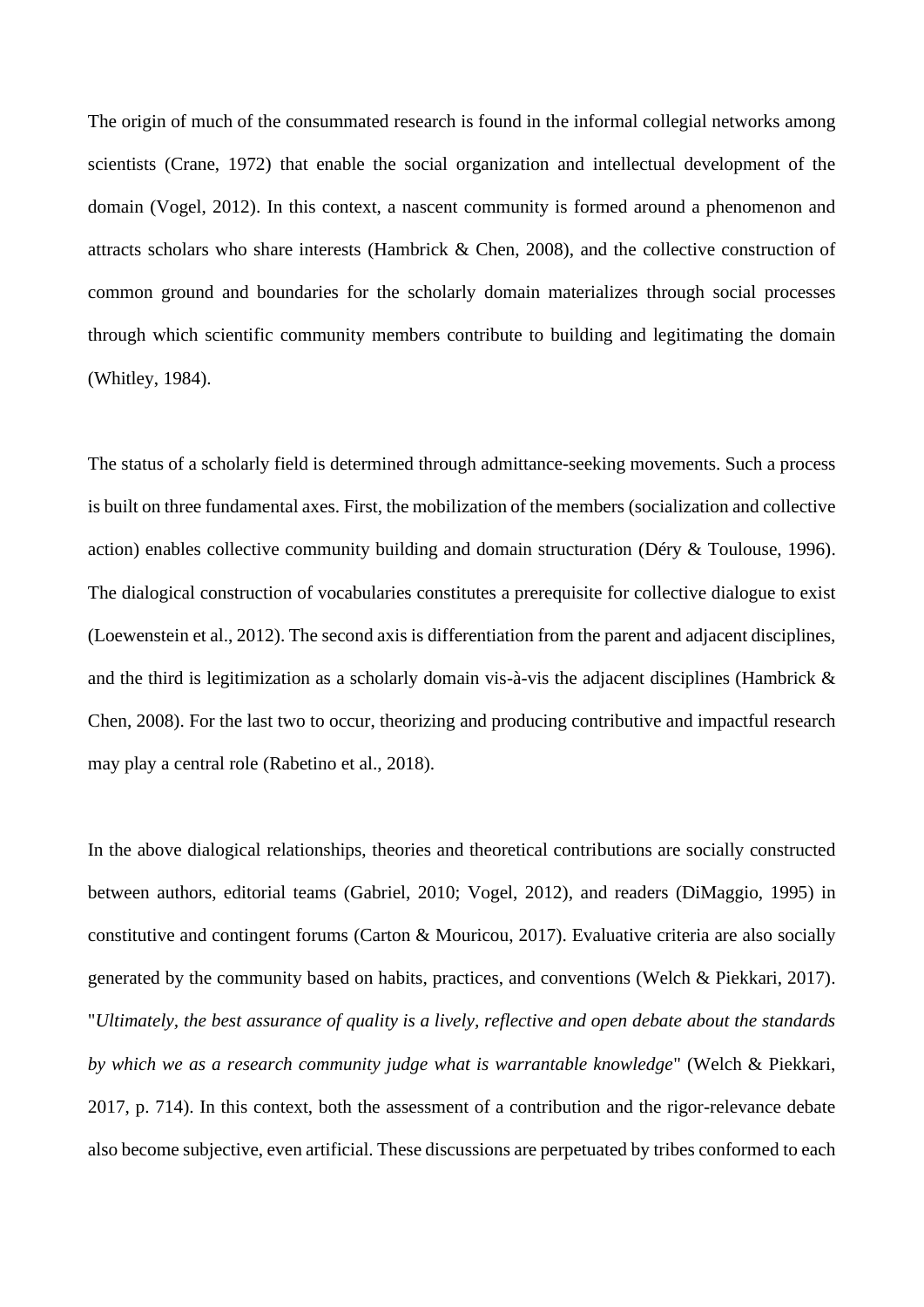of the either/or positions. There is a definitional aspect to approaching the debate since the definition of rigor and relevance is socially constructed (Gulati, 2007).

Against this background, understanding how a scholarly domain such as servitization has evolved in the past and may evolve in the future requires recognizing the basic assumptions of the members of the various tribes, which will guide future theorizing and evaluation criteria (Rabetino, Kohtamäki, Brax, et al., 2021). In short, this editorial is a step forward to investigate these assumptions and instigate collective dialogue. Starting from the conceptual discussion and the general themes/dimensions we presented in this section, we asked community members for their views and thoughts and reflected on their feedback. The goal of the empirical study we conducted among the community members was to understand how servitization research has developed in the past and should be developed further. Below, we present the methodology we followed.

### **3. Methodology**

Our analysis focuses on the viewpoints of scholars who actively publish in the servitization domain. To identify our community's most active members, we searched in Google Scholar by entering "label:servitization" in the search panel. We also used the "servitisation" variant, which returned three hits. These are the researchers who self-identify as members of the community. First, we selected the 65 scholars who, at the beginning of 2020, had more than 99 citations (to ensure a minimum level of academic involvement and experience). From this list, we excluded the five editors of this special issue and 20 other names after analyzing their publication lists (e.g., if servitization papers explain a minor share of their total number of citations, we consider them to be PSS scholars, or they do not publish in the English language). Second, we searched in Google Scholar by entering "label: product service system" in the search panel for cross-checking. We found two researchers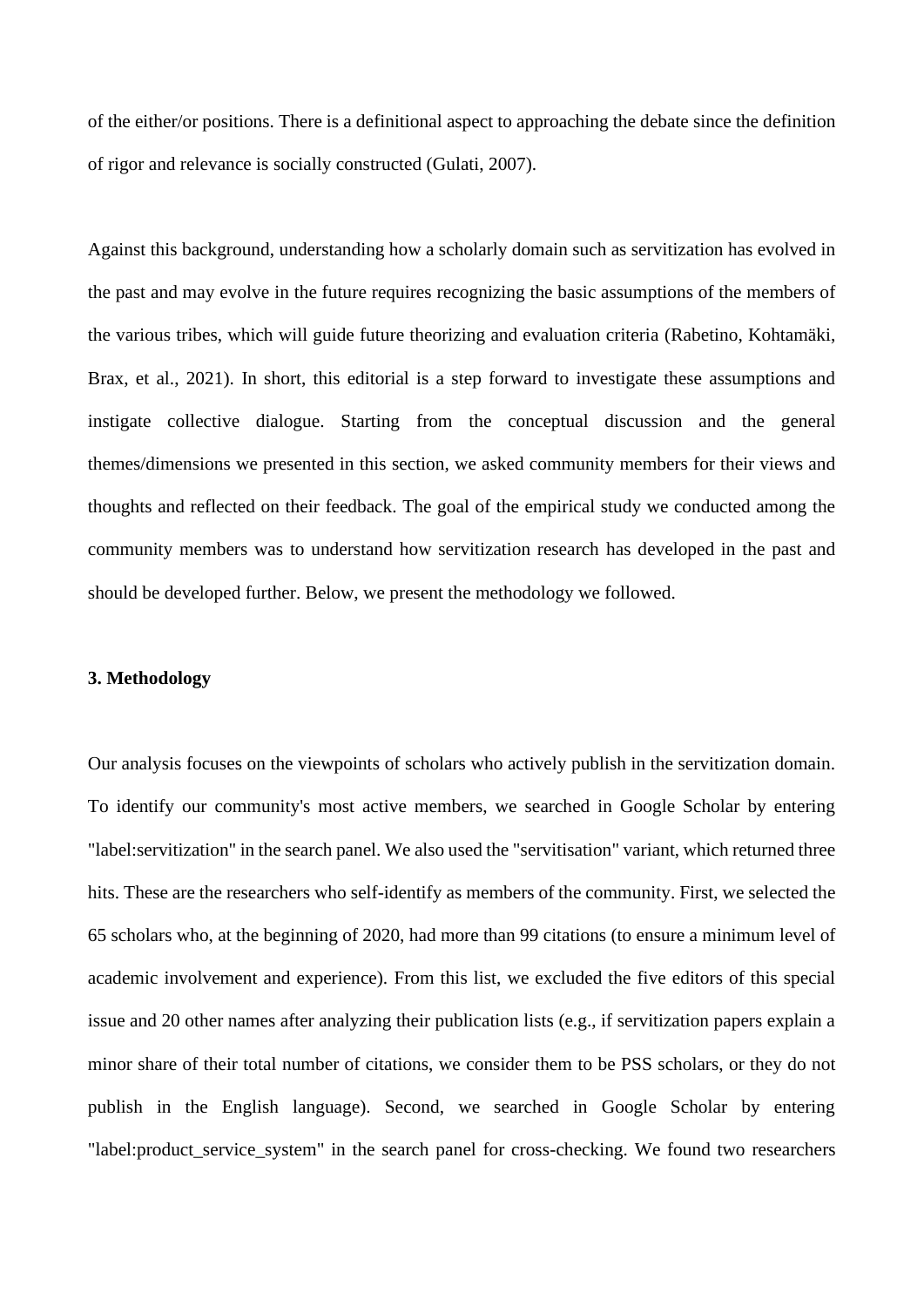who use "product-service system" rather than "servitization" as a keyword but can be considered servitization scholars based on their publications. Finally, we added 25 scholars who contribute to the field but do not have a Google Scholar profile or do not use any servitization-related keywords in their profile (they use either generic or discipline-related labels such as marketing or operations management). We checked the most-cited scholars from an updated version of the database used in a previous bibliometric analysis (Rabetino et al., 2018). As a result, we identified 65 active servitization scholars whom we invited to a collective conversation.

A semistructured online questionnaire was designed to evaluate the state and future development of servitization research concerning theoretical, methodological, and managerial matters. The aim was to explore academics' views concerning the servitization domain's present and future development. We collected information based on the guidelines provided by similar endeavors in various fields of knowledge to understand the viewpoints of the servitization community's core members (Lyles, 1990; Schwenk & Dalton, 1991; Wilden et al., 2016; Zahra & Pearce III, 1992). In addition to some general personal questions (country, title, experience, and the servitization streams in which you work), the proposed questions are aligned with the concepts and typologies presented in Section 2. The questionnaire includes two main parts: 1) assessing the methods of theorizing and theory building in servitization and 2) exploring opportunities for developing contributive servitization research. The questions inquired about challenges and ways to develop and integrate the domain. The challenges include theoretical and methodological dimensions, relevance-related limitations, and ways to overcome them, and relevant issues and conceptual frameworks for the future. Most of the items include a closed question based on Section 2 to motivate brainstorming (Likert-type) and an openended question (through which academics can express their opinion freely). In addition, Colquitt and Zapata-Phelan's (2007) typology was included, and, based on that typology, scholars were asked to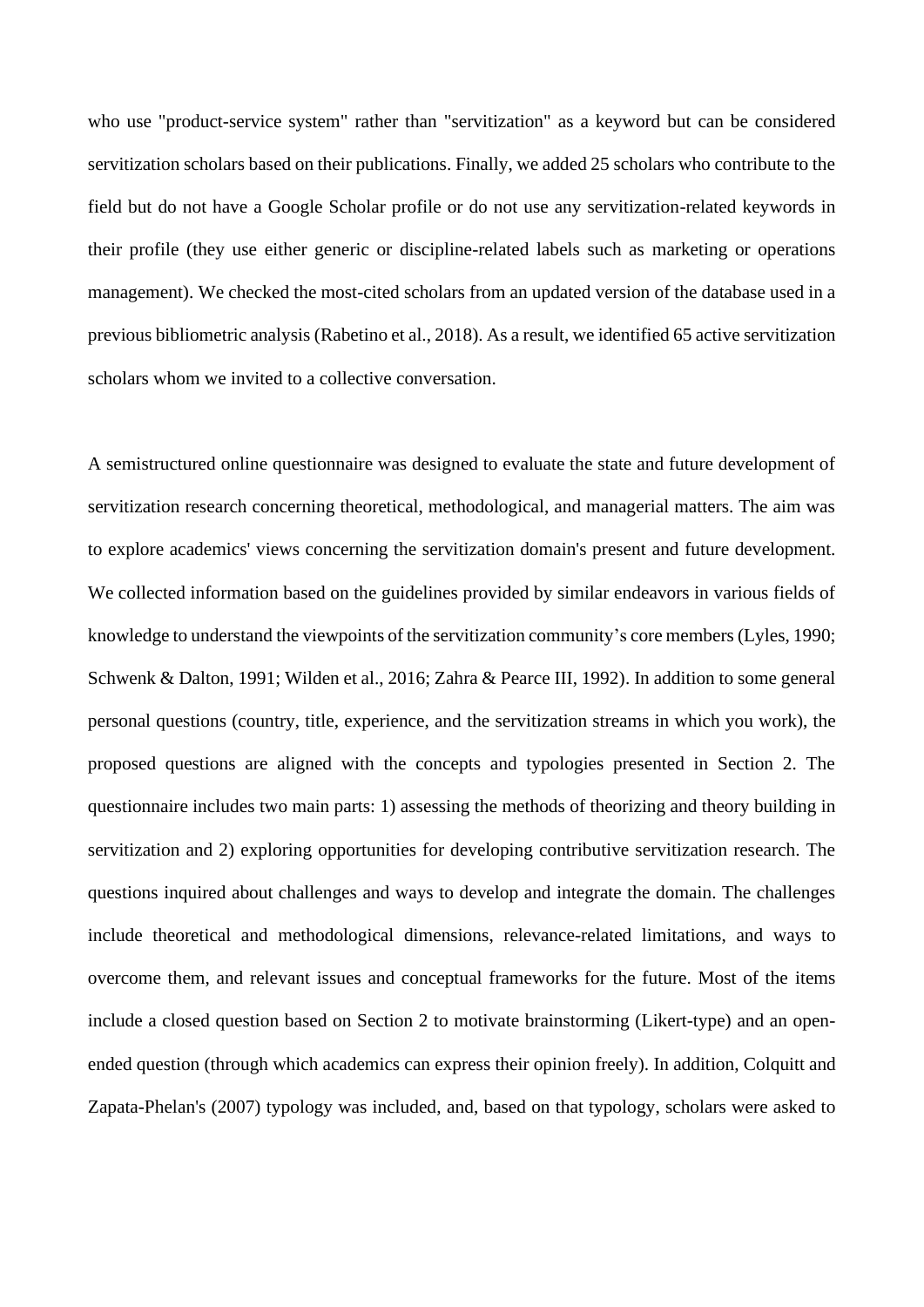evaluate the state of the current research on servitization concerning two dimensions: theory building and theory testing.

The survey was launched in the last week of January 2020. After four reminders, 45 researchers (13 full professors, 17 associate professors, 14 assistant professors, and 1 other position) responded to our questionnaire between January 27 and August 13. Respondents work in countries such as the United Kingdom (9), Sweden (7), Italy (7), Spain (5), Finland (4), and other countries (13). Two individuals stated that they are not servitization scholars but acknowledged having publications in this field. Except for two researchers, all respondents acknowledged having more than five years of experience in the research field, 18 of whom had more than ten. The responses were coded in Nvivo 13, although the coding was basic and mostly followed the questionnaire structure. Therefore, the content analysis did not include a data structure but was constructed from matrices. Next, we analyze the answers to our open-ended questions.

### **4. Quo vadis servitization? In search of a collective vision among the community members**

We inquired about the significant developmental challenges in the future evolution of the servitization scholarly domain through different questions and identified two central themes. The first theme (Section 4.1) relates to servitization as a research domain in its own right. It includes discussions about the domain's boundaries, knowledge accumulation and integration, and the legitimization of the servitization domain. The second theme (Section 4.2) relates to the state of servitization research and involves debates about theorizing, methodological variety, and practical relevance.

### 4.1 Servitization as a scholarly domain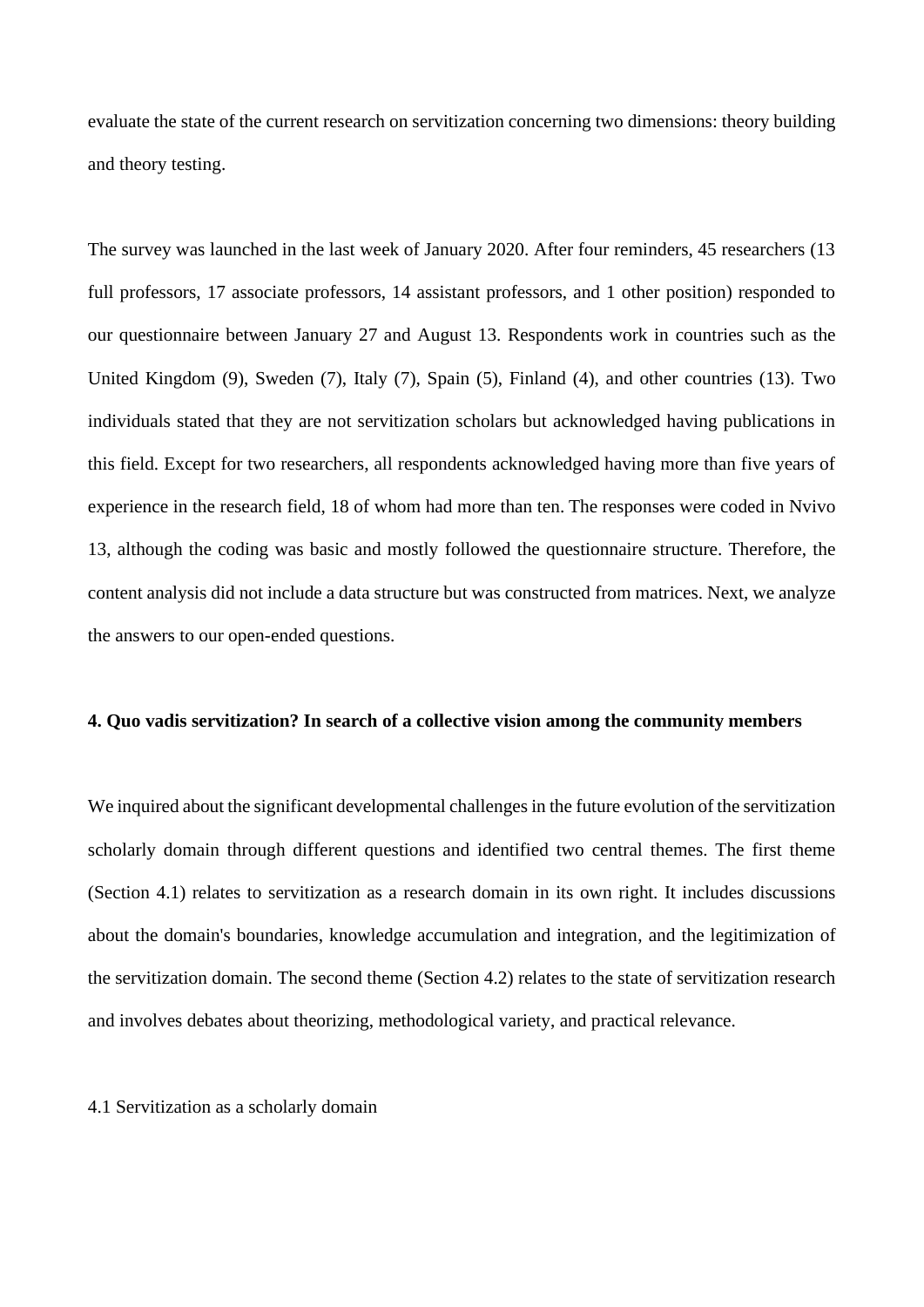As shown in Table 1, two critical dimensions of this theme relate to 1) defining the domain's boundaries, knowledge accumulation, and integration of different service-related research streams and 2) legitimizing the domain.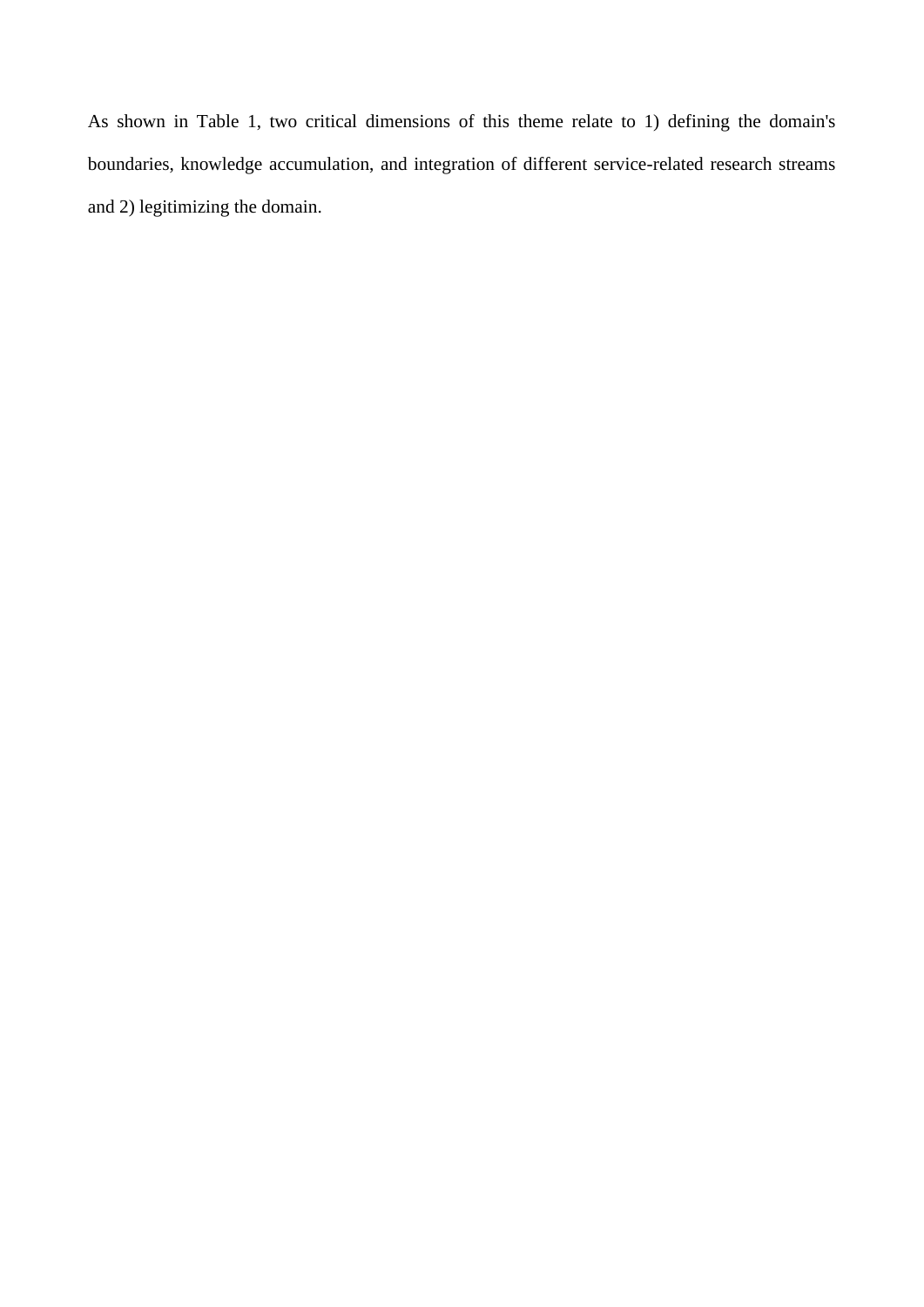| Key areas                                                                      | Specific issues                                                                                                                                                                                                                                                                                                                                                                                                                                                                                                                                                                                                                                                                                                                                                                                                                                                                                                                                                                                                                                                                                                                 | Main suggestions                                                                                                                                                                                                                                                                                                                                                                                                                                                                                                                                                                                                                                                                                                                                                                                                                                                                                                                                                                                                                                                                                                                                                                                                                                                                                                                                                                                                                                                                                                                                                                                                                                                                                                             |
|--------------------------------------------------------------------------------|---------------------------------------------------------------------------------------------------------------------------------------------------------------------------------------------------------------------------------------------------------------------------------------------------------------------------------------------------------------------------------------------------------------------------------------------------------------------------------------------------------------------------------------------------------------------------------------------------------------------------------------------------------------------------------------------------------------------------------------------------------------------------------------------------------------------------------------------------------------------------------------------------------------------------------------------------------------------------------------------------------------------------------------------------------------------------------------------------------------------------------|------------------------------------------------------------------------------------------------------------------------------------------------------------------------------------------------------------------------------------------------------------------------------------------------------------------------------------------------------------------------------------------------------------------------------------------------------------------------------------------------------------------------------------------------------------------------------------------------------------------------------------------------------------------------------------------------------------------------------------------------------------------------------------------------------------------------------------------------------------------------------------------------------------------------------------------------------------------------------------------------------------------------------------------------------------------------------------------------------------------------------------------------------------------------------------------------------------------------------------------------------------------------------------------------------------------------------------------------------------------------------------------------------------------------------------------------------------------------------------------------------------------------------------------------------------------------------------------------------------------------------------------------------------------------------------------------------------------------------|
| Definition of boundaries.<br>knowledge accumulation,<br>and domain integration | "Lack of precision in describing the phenomena." (Associate Professor 5)<br>"Development of a unified body of knowledge." (Assistant Professor 2).<br>" getting a consistent theoretical underpinning—currently I feel there are too many<br>competing/rival streams of research in the area." (Professor 7)<br>"Theoretical development of the field has been spotty and fragmented, which is<br>understandable given the cross-disciplinary nature of the field and complexity of the<br>phenomenon." (Associate Professor 2)<br>"Lack of using existing contributions as a background for new contributions."<br>(Associate Professor 16)<br>"servitization literature refers to concepts without defining them properly, and that<br>generates confusion." (Associate Professor 17)<br>"We now have specific conferences dealing with servitization, which contributes to<br>integrating different research fronts: business models, service innovations, operations,<br>digitalization. However, we do not have formal structures like a journal devoted<br>specifically to servitization topics." (Associate Professor 7) | "The creation of 'boundaries' to state more clearly which cases, offerings, and business<br>models can be considered as servitized and which not." (Assistant Professor 2)<br>"First of all, the clarification of terms used in this field of research. Unification of<br>different synonyms (e.g., hybrid product, functional sale)." (Assistant Professor 2)<br>"Try to develop a common lexicon, so at least everyone is talking about the same thing<br>when words such as 'advanced services', 'servitization', 'service infusion', 'solutions', and<br>product-service systems are discussed. Make authors aware that related research is<br>published in different streams from the one they may currently be trying to publish in."<br>(Associate Professor 4)<br>"Supporting already extant research. It seems to me that researchers on servitization just<br>look at the servitization literature instead of comparing their findings with those from<br>other operations management literature." (Professor 1)<br>" further elaboration of connections to base disciplines as well as within the servitization<br>literature might help." (Associate Professor 2)<br>"Consolidating research output by combining or juxtaposing results from existing<br>studies." (Assistant Professor 9)<br>"a more interdisciplinary approach may be needed." (Associate Professor 17)<br>"further maturing of the methodologies and theory will enable combining insights<br>between qualitative and quantitative studies and hence moving the field forward."<br>(Associate Professor 13)<br>"through research done by multidisciplinary teams." (Other 1)<br>" with journals accepting cross-fertilization." (Professor 5) |
| Legitimization of the<br>domain                                                | "It will be to overcome the validity challenge. Servitization needs to follow other<br>examples like TQM. There is a necessity to clarify its principles, conceptual<br>frameworks, and tools." (Associate Professor 7)                                                                                                                                                                                                                                                                                                                                                                                                                                                                                                                                                                                                                                                                                                                                                                                                                                                                                                         | "In order for servitization research to gain wider recognition also beyond the core field,<br>theory building is crucial." (Assistant Professor 4)<br>"That said, trying to better use existing theories (from outside servitization) also seems<br>important to receive attention from prestigious journals (hence I 'agree' with the middle<br>question)." (Associate Professor 4)<br>" increasing the quality at subject-specific conferences. We also need to consider how<br>we have special sessions/tracks in other conferences to draw attention." (Assistant<br>Professor 7)<br>"Invite reviewers from research fields that have applied the theories in depth." (Assistant<br>Professor 9)                                                                                                                                                                                                                                                                                                                                                                                                                                                                                                                                                                                                                                                                                                                                                                                                                                                                                                                                                                                                                         |

# **Table 1 Sample verbatim extracts concerning boundary definitions, knowledge accumulation, domain integration, and legitimization.**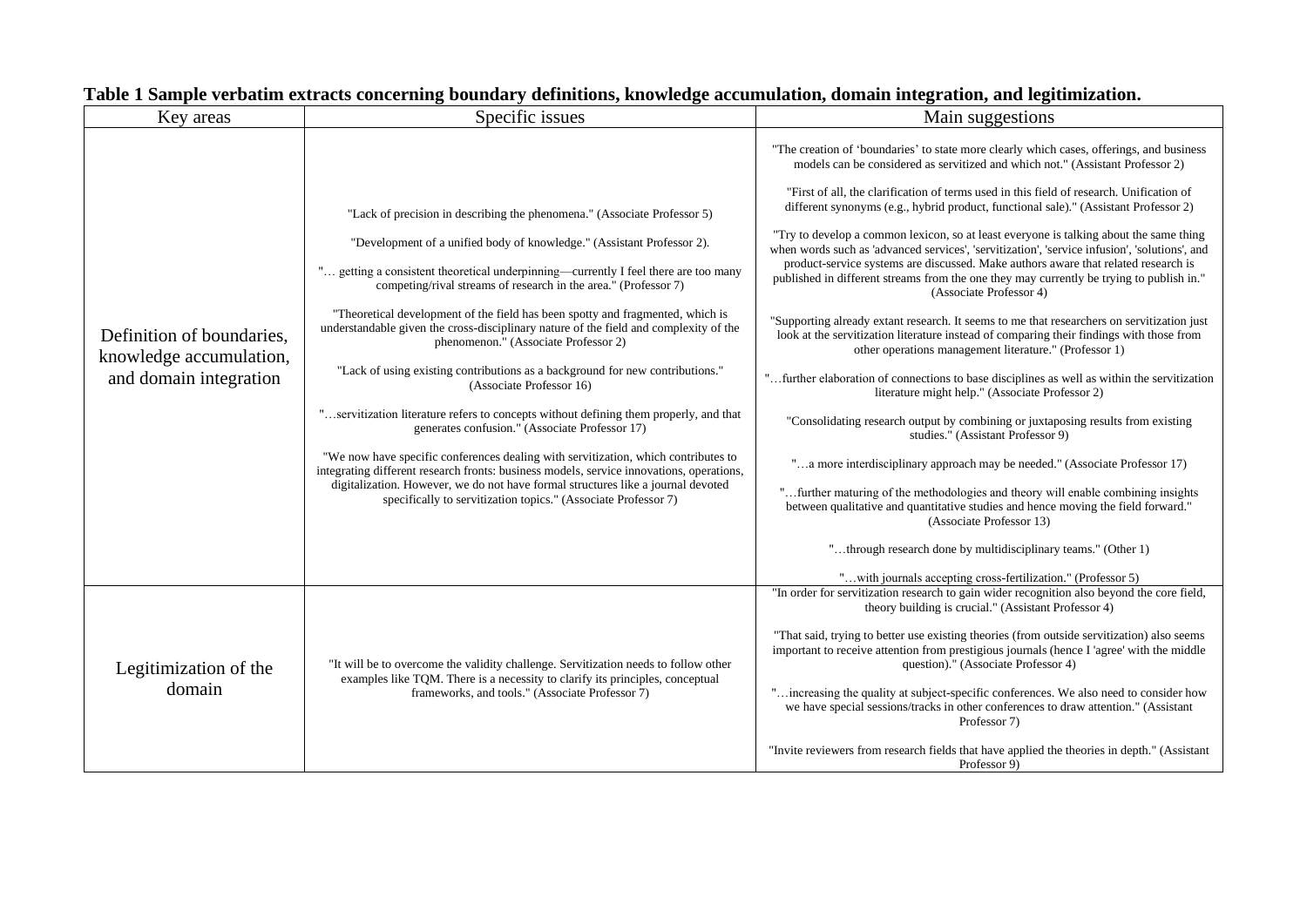4.1.1 Definition of the domain's boundaries, knowledge accumulation, and domain integration

The servitization community was formed around a particular phenomenon that attracted scholars with a shared interest. Service growth strategy "…was identified as a recurring phenomenon, and the boundary of the research domain was established during the last two decades of the last century" (Kowalkowski, Gebauer, & Oliva, 2017, p. 2). In this context, servitization research finds its roots at the intersection of different disciplines: marketing, operations management, innovation strategy, and engineering. Shaped by the legacy of these disciplines, servitization was born primarily as an applied domain in which pioneering studies leveraged the knowledge, style, and vocabularies of the above disciplines. Although some bridging and integration work exists, mostly done through literature reviews and bibliometric analyses, servitization-related research is still fragmented (Rabetino et al., 2018). Consequently, servitization scholars recurrently mentioned the lack of a clear definition of servitization as a phenomenon, an imprecise definition of its boundaries, and the evident fragmentation with many weakly connected streams, attributes that harm knowledge accumulation.

"A key challenge might be that of giving a clear view of what is servitization and what is not. An example can be the relationship between servitization and the sharing economy." (Assistant Professor 2)

"Researchers should try to integrate more research from all streams (also including the integrated solutions literature). [*The*] PSS community stands a bit apart, and efforts should be made to bridge the gap, perhaps a SI." (Associate Professor 5)

Some proposed mechanisms to address the situation include increased definitional effort (including a common lexicon), interdisciplinary work (e.g., coauthorship within multidisciplinary teams), and the creation of new collaboration platforms or the strengthening of existing ones (e.g., conferences and special issues with a multistream spirit).

"More interdisciplinary 'cross-stream' teams, acknowledge relevant literature from all streams in one's own research." (Assistant Professor 4)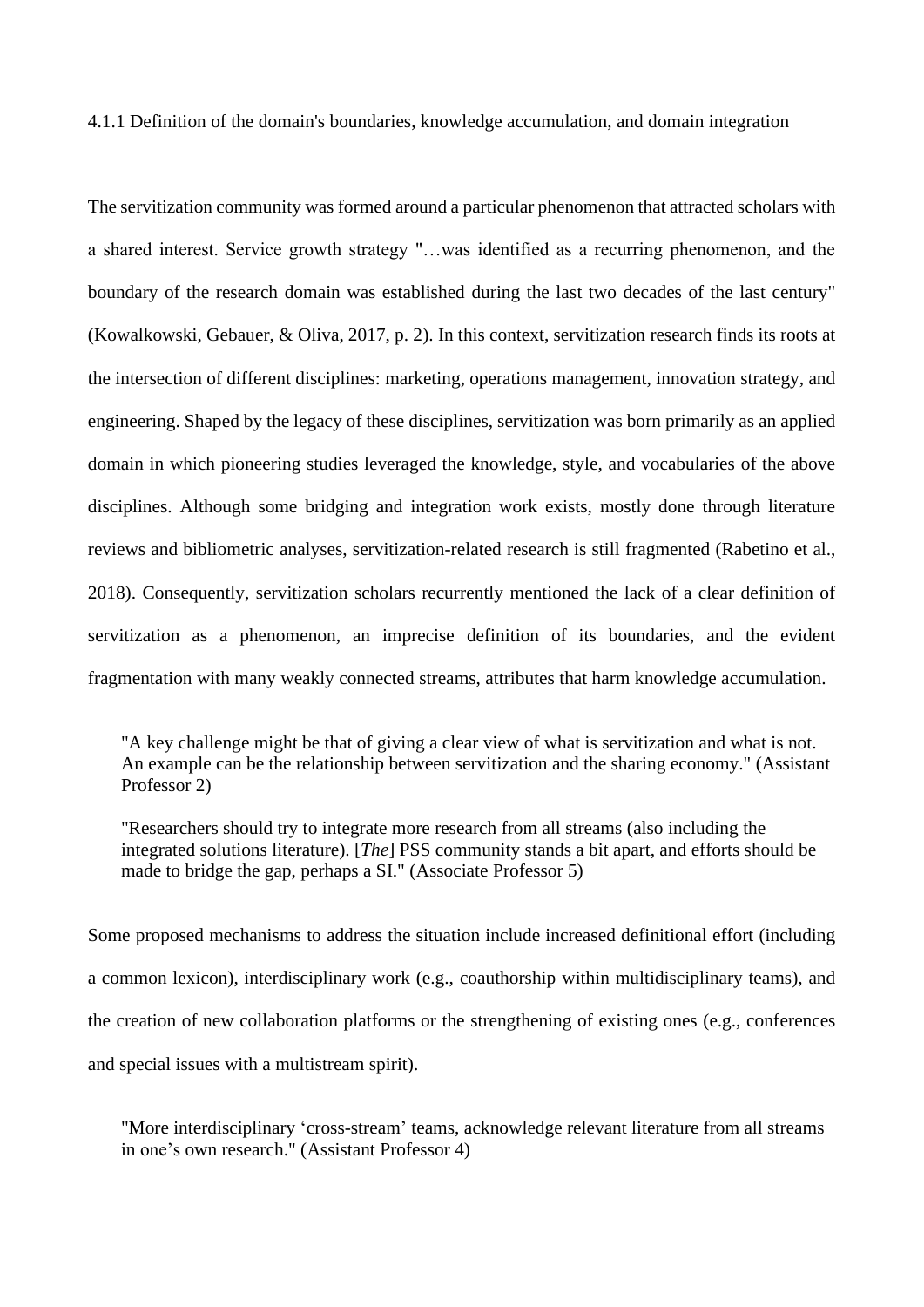There is concern regarding the demarcation of domain boundaries, the idea that the boundaries with other domains have become blurred, and the potential impact on the evolution of the servitization research.

"Servitization is fundamentally a change in the business model. I am not sure how long it will remain a separate concern—rather we might start to see new ideas evolving that it is a smaller part of." (Professor 4)

"For example, is servitization only a trend or a significant theoretical contribution? Will digital transformation or ecosystems overcome servitization research? Therefore, the most important challenge is to overcome the validity challenge." (Associate Professor 7)

4.1.2 Legitimization of the servitization domain

Scholars are concerned about conceptual development, which is linked to goals such as servitization gaining legitimacy as a scientific domain and servitization scholars developing their academic careers. Although many highly cited servitization-related papers are published in highly ranked (e.g., AJG4) journals (Raddats et al., 2019), most of the published papers do not exceed the AJG3 level, and many are published in low-impact journals (Rabetino et al., 2018). For many (young) scholars, the legitimacy gap can make it challenging to publish in top journals and can affect their career development.

"Unless theoretical rigor improves, servitization research is likely to remain largely irrelevant to more fundamental disciplines, as it is difficult to formulate contributions without having a deep understanding of the base discipline." (Associate Professor 2)

"Getting more servitization research published in A-level discipline-based journals." (Assistant Professor 3)

"Potential for publishing in level 4 journals is still not high. This may lead some scholars to consider more general management positioning of their works. SIs like the current IJOPM help." (Associate Professor 5)

"Academic rigor and the lack of 4\* journal publications and hence, acceptance of this subject among the top tier." (Associate Professor 8)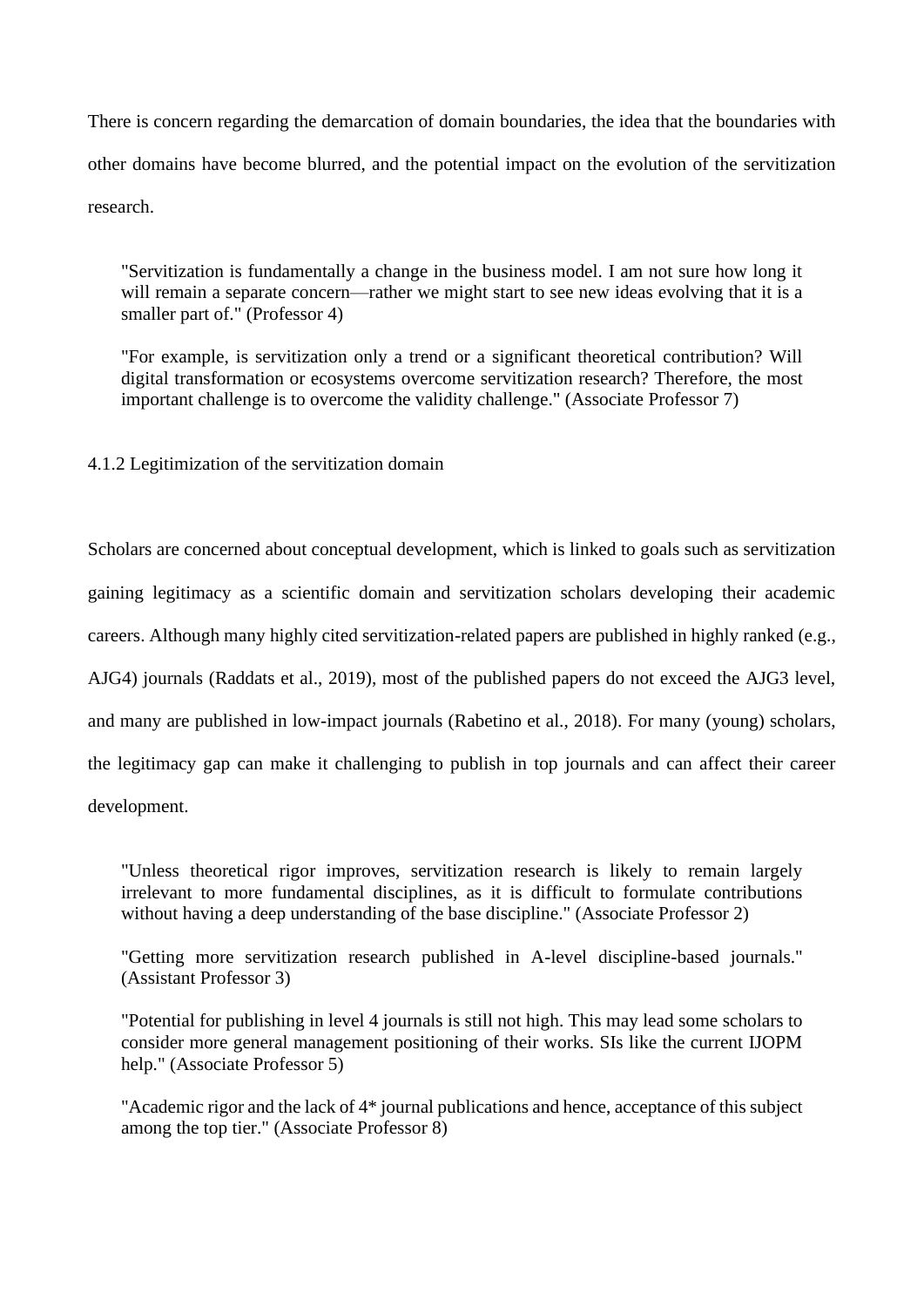The above challenges may even have a common denominator. Researching topics that are also trending topics in the root disciplines (e.g., digitalization) might create a predisposition for young community members to return to these disciplines and could turn servitization into a blurred notion. This tendency may be reinforced by the need for a clear long-term agenda among scholars who work within the servitization domain but belong to—and whose promotion depends on publishing in—the root disciplines' journals.

"A major issue is that servitization does not form a domain that is acknowledged in business schools to be relevant for professor chairs. This makes it hard to find employment in an academic career if you are an expert in this field. One thing is that we identify so strongly with the term servitization; to get chairs, we should talk about management of industrial services or industrial service business or something like that." (Associate Professor 16)

Other critical issues emerging from the responses to the survey questions are related to theoretical development, methodological variety, and practical relevance (Table 2).

4.2. State of servitization research

Although servitization research has a solid managerial component, theory development and theoretical contribution are part of the agenda of the servitization community. However, there seems to be no complete agreement on the meaning of and ways for developing theory in the future (Kowalkowski et al., 2015; Luoto et al., 2017; Rabetino et al., 2018).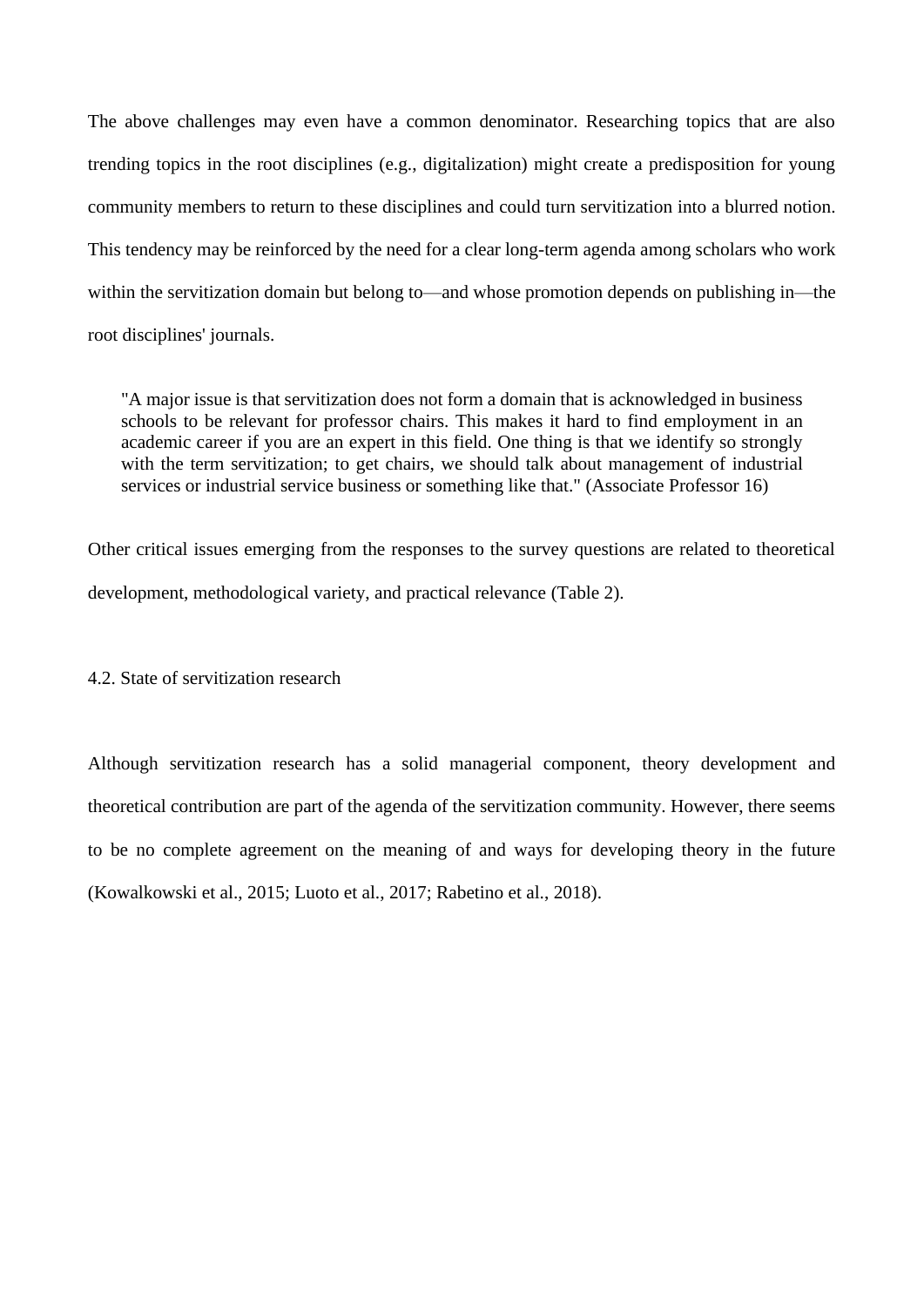| Key areas                 | Specific issues                                                                                                                                                                                                                                                                                                                                             | Main suggestions                                                                                                                                                                                                                                                                                                           |
|---------------------------|-------------------------------------------------------------------------------------------------------------------------------------------------------------------------------------------------------------------------------------------------------------------------------------------------------------------------------------------------------------|----------------------------------------------------------------------------------------------------------------------------------------------------------------------------------------------------------------------------------------------------------------------------------------------------------------------------|
| Theory<br>development     |                                                                                                                                                                                                                                                                                                                                                             | "Bringing the different perspectives together. Theoretical openness. Let us use theory for<br>explanation and relevance." (Professor 10)                                                                                                                                                                                   |
|                           | "Too much focus on the context." (Assistant Professor 11)<br>"too much useless theory, the necessity of always publishing novel proposals 'inventing' the<br>connection to new procedures." (Professor 12)                                                                                                                                                  | "To contribute to discipline-based theory, servitization would need to be positioned as a<br>context for study, but this rarely is the case in prior research. I suggest teaming up with<br>discipline-based scholars and adopting discipline-based theory to address the topic to be<br>studied." (Assistant Professor 3) |
|                           | "theories used to address different parts of the phenomenon and not taking a holistic<br>approach." (Associate Professor 3)                                                                                                                                                                                                                                 | "To solve this, do what you are doing by having a special issue that makes authors return to<br>these baseline theories and build upwards, rather than 'bolt on' a theory to some empirical<br>data." (Associate Professor 4)                                                                                              |
|                           | "There should be more theoretical foundations to servitization research. Also, lots of research<br>presents a discrepancy between conceptual argumentation and methodological application by<br>not considering causal complexity." (Assistant Professor 4)<br>"Research works should be more strongly grounded in the theoretical perspective/perspectives | "I believe the field has a lot to gain from a wide array of economic and sociological theories.<br>Also, the field itself would strongly benefit if it would move from the somewhat descriptive<br>servitization case studies to look at the phenomenon through different theoretical lenses."<br>(Assistant Professor 4)  |
|                           | they seek to adopt." (Assistant Professor 9)<br>"not linking the insights to fundamental disciplinary insights, such as service operations<br>management (in general)." (Associate Professor 13)                                                                                                                                                            | "to discriminate what really works, and to understand the whys, in order to move from<br>descriptive and diagnostic research to predictive/prescriptive and normative frameworks."<br>(Associate Professor 12)                                                                                                             |
|                           | "The research is not using existing theoretical backgrounds, creating distance with other<br>management communities. There are no conceptual papers published in top American journals,<br>indicating that the research is still focusing on empirical questions." (Associate Professor 6)                                                                  | "Building on psychological theories to better understand the underlying psychological<br>assumptions." (Professor 6)                                                                                                                                                                                                       |
|                           | "A major limitation comes from the way the current academic system works; people need<br>small victories all the time to succeed, rather than reward from major leverage of ground-<br>breaking research." (Associate Professor 16)                                                                                                                         | "trying to better use existing theories (from outside servitization) also seems important to<br>receive attention from prestigious journals" (Associate Professor 4)<br>"more efforts could be developed for conceptual papers that systematize (rather than just                                                          |
|                           |                                                                                                                                                                                                                                                                                                                                                             | review) the knowledge developed so far." (Assistant Professor 9)                                                                                                                                                                                                                                                           |
|                           | "methodological rigor, lack of mixed methods." (Assistant Professor 11)                                                                                                                                                                                                                                                                                     | "Theoretical development and the use of more rigorous techniques." (Associate Professor 6)<br>"Longitudinal and cross-level research." (Professor 6)                                                                                                                                                                       |
| Methodological<br>variety | "There is already enough descriptive qualitative research on the phenomenon." (Assistant<br>Professor 1)                                                                                                                                                                                                                                                    | "Many of the models are static in nature—we need more processual models and therefore<br>need more longitudinal studies." (Professor 7)                                                                                                                                                                                    |
|                           | "over-reliance on case studies due to difficulty of access to data." (Associate Professor 3)                                                                                                                                                                                                                                                                | "In my view, that requires doing more extensive studies—either by numbers or depth. To not<br>only talk about new phenomena—but actually study in-depth data." (Professor 8)                                                                                                                                               |
|                           | "hard to measure the effect/success of servitization initiatives, as it is a large and long-lasting<br>transformational process." (Associate Professor 12)                                                                                                                                                                                                  | "We need more rigorous methods that have high explanatory power." (Assistant Professor 3)                                                                                                                                                                                                                                  |
|                           | "Challenges in finding good and reliable measures/informants for quantitative studies (due to<br>the complexity of the transformation)." (Associate Professor 5)                                                                                                                                                                                            | "More rigorous application of methods, adopting of experiments." (Professor 6)                                                                                                                                                                                                                                             |
|                           | "Availability of quantitative data and measures." (Associate Professor 8)                                                                                                                                                                                                                                                                                   | "We need to do more extensive studies—where the positive bias in results is not evident.<br>More critical studies—where we embrace results that are not positive towards servitization."<br>(Professor 8)                                                                                                                  |
|                           | "Too many papers based on case studies. Limited number of quantitative papers. Lack of scales<br>(no agreement of definition)." (Associate Professor 9)                                                                                                                                                                                                     | "data access; an agreed common framework; and agreed measurement/indicators."<br>(Associate Professor 3)                                                                                                                                                                                                                   |

# **Table 2 Sample verbatim extracts concerning theory development, methodological variety, and practical relevance**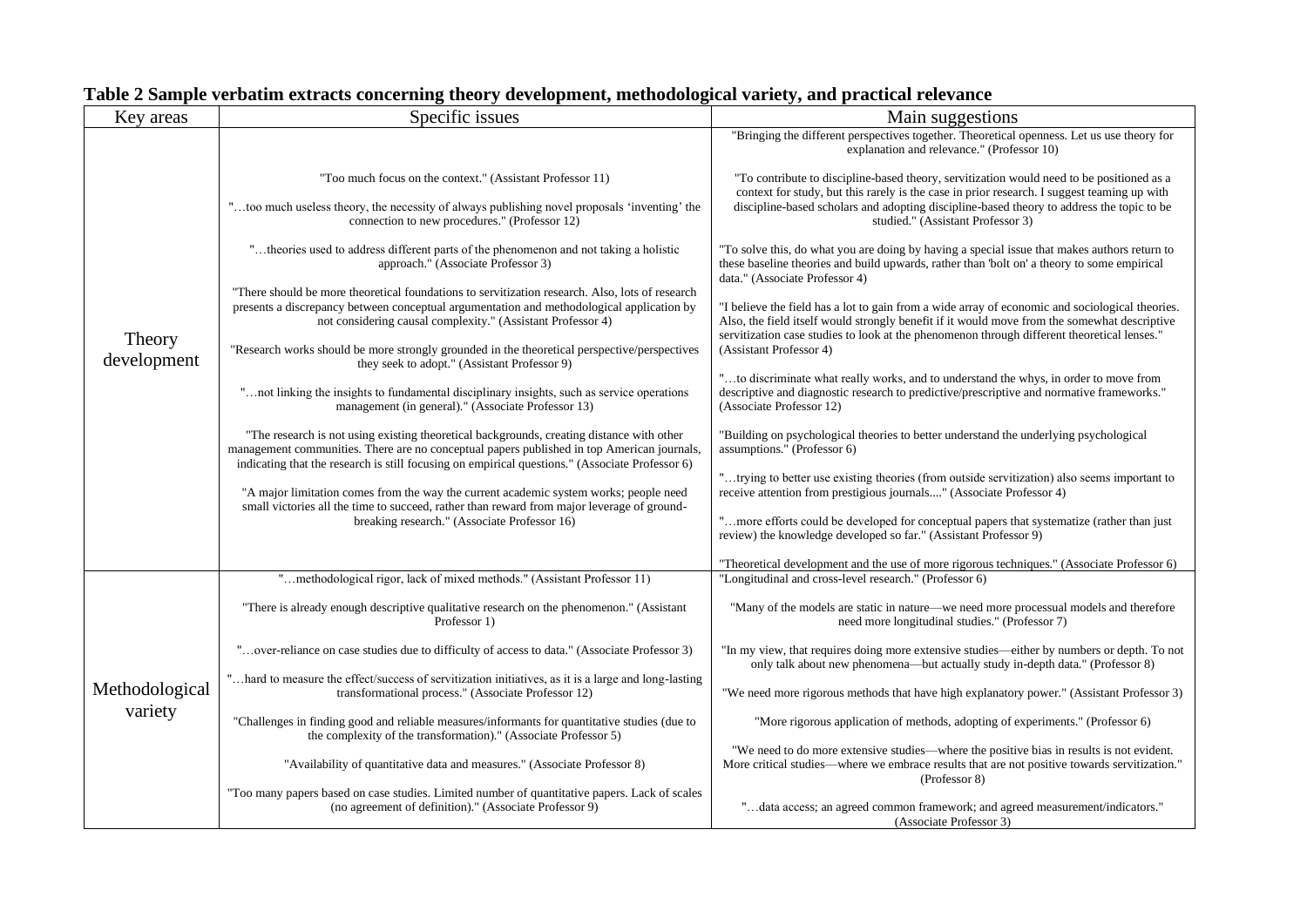| Key areas              | Specific issues                                                                                                                                                                                    | Main suggestions                                                                                                                                |
|------------------------|----------------------------------------------------------------------------------------------------------------------------------------------------------------------------------------------------|-------------------------------------------------------------------------------------------------------------------------------------------------|
|                        | "Conducting quantitative studies with secondary sources due to the lack of a good proxy for<br>servitization activities." (Professor 13)                                                           | "More empirical (quantitative) studies needed. Measurement scales developed and widely<br>adopted." (Associate Professor 9)                     |
|                        |                                                                                                                                                                                                    | "Developing empirical analysis with large samples in different countries. Longitudinal<br>analysis to base tendencies." (Assistant Professor 6) |
|                        | "Managerial relevance is under pressure." (Professor 10)                                                                                                                                           |                                                                                                                                                 |
|                        | "Further evidence is still needed to convince practitioners of the basic premise of servitization:<br>that it has implications for firm strategic and financial outcomes." (Associate Professor 2) | "Making it suitable for day-by-day actions. The topic is still studied with a theoretical<br>perspective." (Associate Professor 15)             |
| Practical<br>relevance | "Finding novel and practically relevant research questions to explore." (Assistant Professor 9)<br>"Managers often want to see 'numbers' and 'hard evidence' when you argue a point."              | "Aligning to emerging topics of high practical value such as AI, smart cities, the sharing<br>economy, etc." (Associate Professor 5)            |
|                        | (Assistant Professor 3)                                                                                                                                                                            | "more focus on real problems, less focus on 'publish or perish' academic imperatives;                                                           |
|                        | " most learning on servitization stems from fairly articulated/bigger firms with a structured<br>organigram and financial resources, either internally or with access to external financial        | more initiatives for bridging the academia-industry gap, working together on real<br>servitization projects." (Associate Professor 12)          |
|                        | resources. A lot of smaller to micro-firms in the industrial realm have difficulties emulating<br>lessons from such companies." (Other 1)                                                          | "the research needs to involve more managers actively." (Assistant Professor 6)                                                                 |
|                        | "Scientific journals are not read by the business community." (Associate Professor 9)                                                                                                              |                                                                                                                                                 |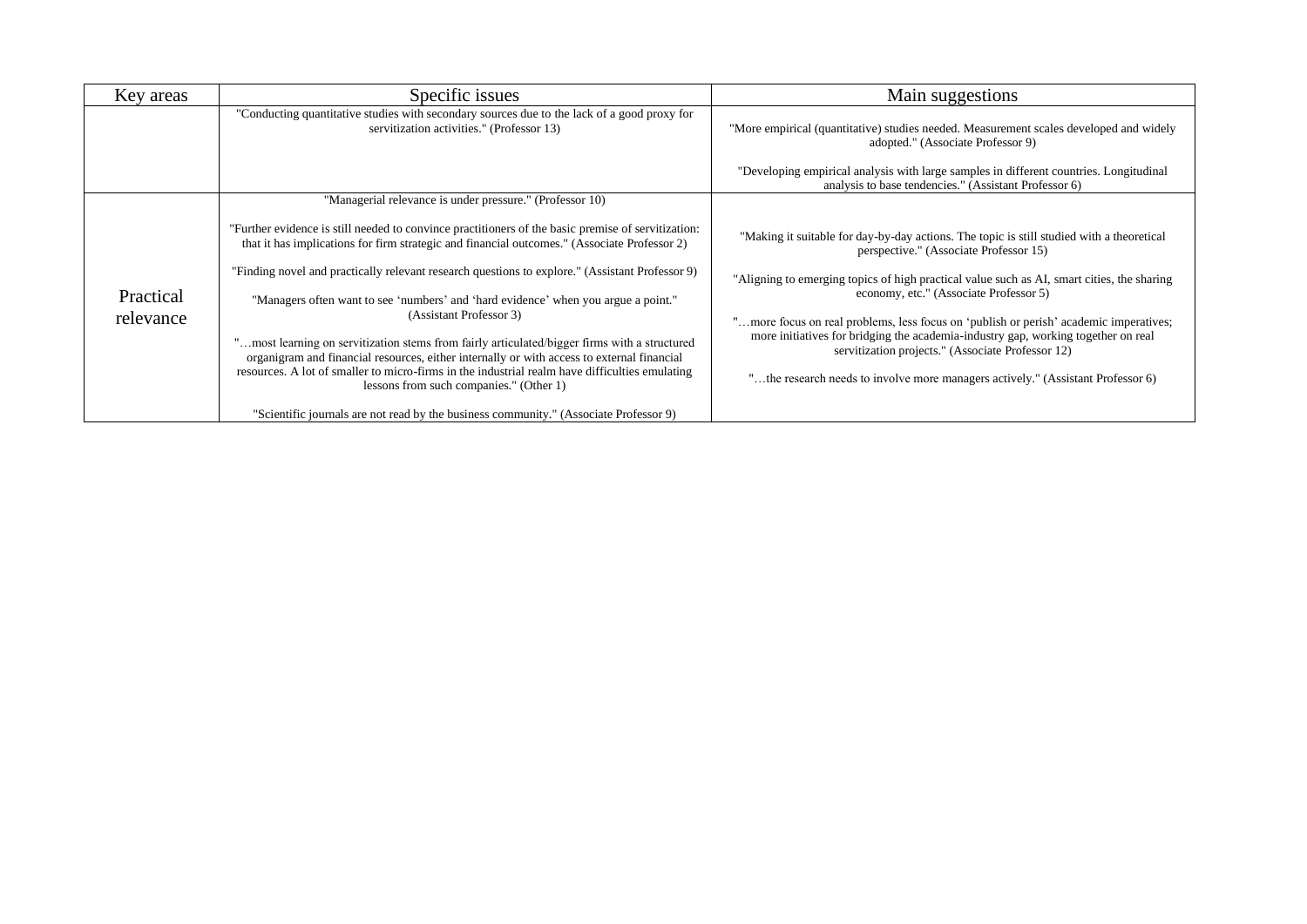### 4.2.1 Theory development

Servitization scholars agree that servitization research has been directed towards the 'relevance end' of the relevance-rigor continuum; servitization is an applied and problem-driven scholarly domain. At the opposite end, academics interpret rigor in terms of theoretical contribution and methodological sophistication. In this regard, empirical articles can contribute by building or testing theory (Colquitt & Zapata-Phelan, 2007). With noticeable nuance, participants seem to concur that most theoretical contributions to servitization are still 'low-level' and can be categorized as 'qualifiers' in the taxonomy proposed by Colquitt and Zapata-Phelan (2007). This type contains moderate levels of theory building and theory testing. Theory building is mainly done based on examining effects that have been the subject of prior theorizing, introducing a new mediator or moderator of an existing relationship or process, or explaining a previously unexplored relationship or process. In contrast, theory testing is based on grounding predictions regarding past findings or existing conceptual arguments, models, diagrams, or figures.

"There is not much theory development or theory testing studies. Case studies still dominate, with an increase in empirical studies." (Professor 11)

"Theorizing, since it is still a very practical field. Borrowing theories from other fields could be one way to do it." (Assistant Professor 8)

Indeed, as in many other problem-driven research fields, servitization scholars often borrow theories from parent disciplines. According to the respondents, theory borrowing frequently results in applying or replicating theories from the parent discipline to the servitization domain, where neither is changed very much from a theoretical viewpoint. Only occasionally can the outcomes be described as an extension or elaboration of theories and ideas from the parent discipline into the servitization domain. Rarely does borrowing result in theory elaboration or extension into the parent discipline based on what is learned from its application in the servitization domain.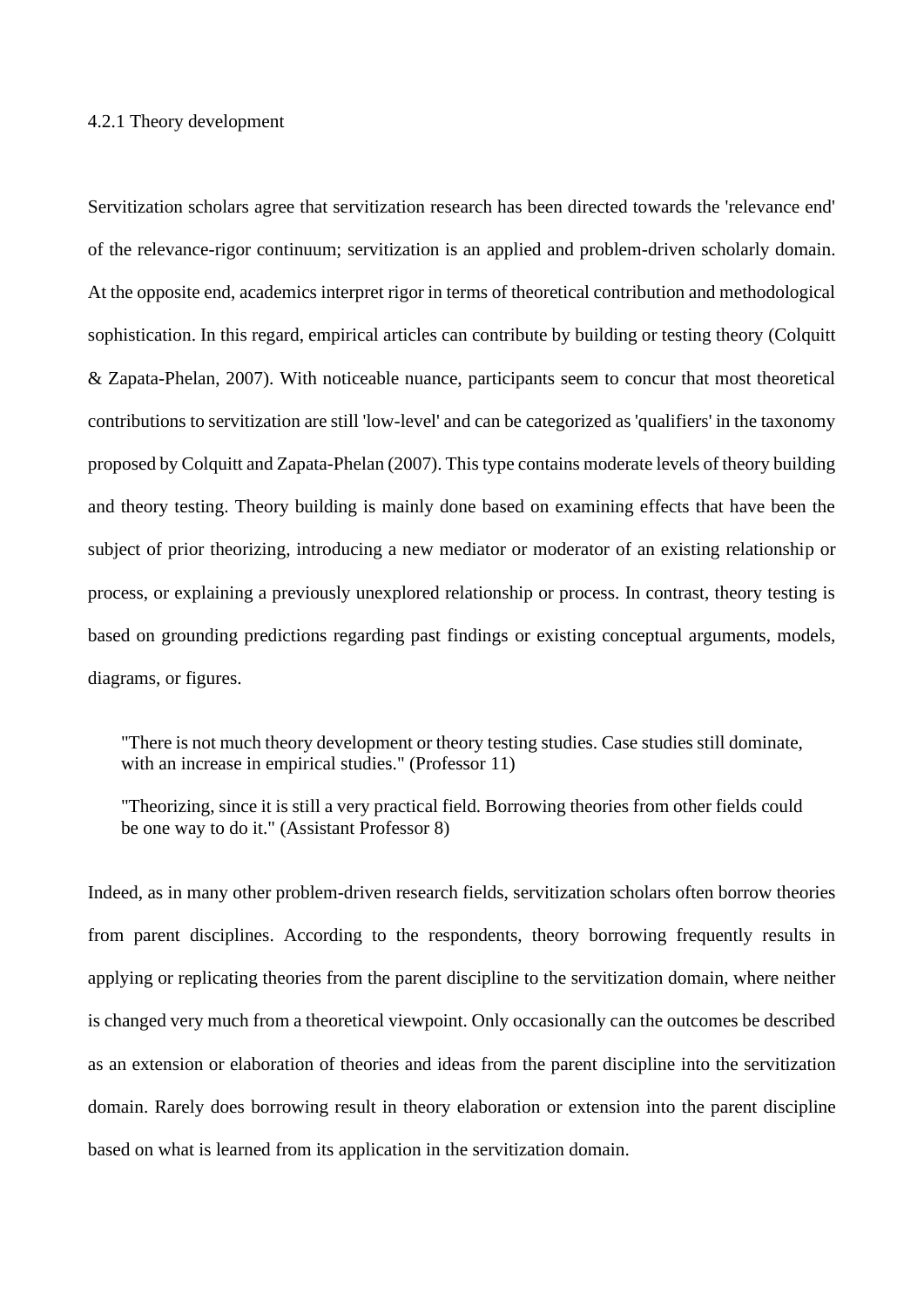In this context, several theoretical limitations are recurrently pointed out by servitization scholars. According to our interpretation, the following excerpt summarizes several of the recurring issues (other complementary opinions are shown in Table 3).

"Overreliance on the servitization literature, rather than viewing servitization as a context within which to apply and extend theory. Alternatively, overreliance on the same theoretical frameworks (e.g., dynamic capabilities)." (Assistant Professor 1)

When thinking about the future of theorizing in servitization, the strongest but far from unanimous opinion among the respondents emerged around the idea that the field must prioritize deeper theory building. For many servitization scholars, there is a real need to publish more and in top-ranked journals, and as discussed above, scholars believe that theory building is the path to increasing the external visibility and legitimacy of the servitization domain and, in turn, advancing in their careers. Accordingly, this option could generate a virtuous circle, where the more publications in top-ranked journals there are, the more legitimacy and acceptance there is, and the more opportunities there are to publish articles in these journals. That is, it is a path that could also benefit the servitization community as a whole and not only some individual researchers. A widely agreed-upon way to prioritize theory-building suggests that the field must move towards a more substantial infusion of generic theory from parent disciplines into the servitization debate.

"In order for servitization research to gain wider recognition also beyond the core field, theory building is crucial. There is much we can learn about organizational transformation through a servitization lens, but the theoretical underpinnings are sometimes lacking. Also, the field itself would strongly benefit if it would move from the somewhat descriptive servitization case studies to look at the phenomenon through different theoretical lenses." (Assistant Professor 4).

"Supporting already extant research. It seems to me that researchers on servitization, just look at the servitization literature instead of comparing their findings with those from other literature." (Professor 1)

"Using established theories to explain important phenomena in practice rather than making marginal contributions to theory." (Associate Professor 5)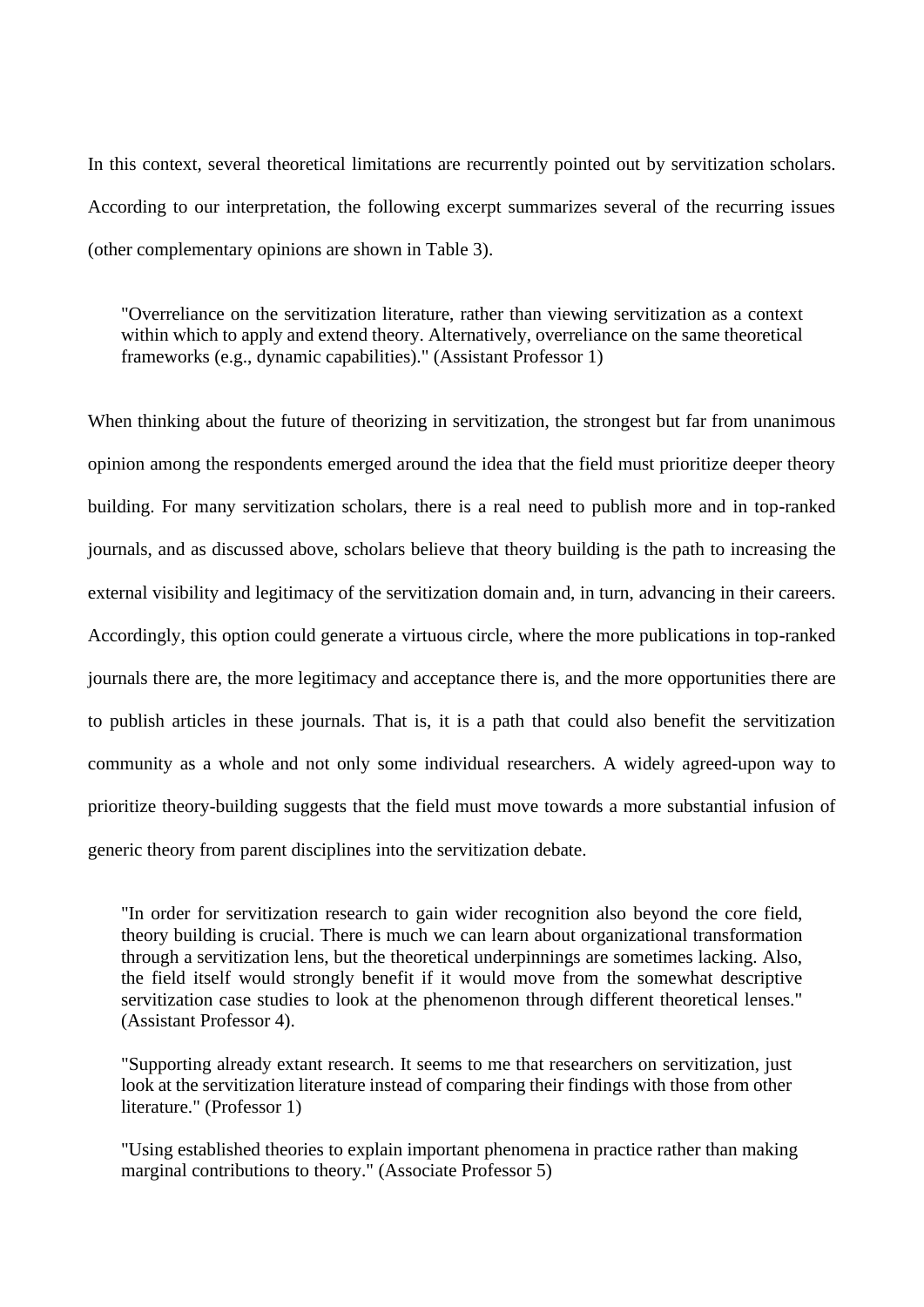The infusion of generic theories from parent disciplines is a viable choice that many respondents supported, but many scholars also offered some advice for implementing this approach.

"…research must go on also with exploration, since servitization in practice is evolving very rapidly and we need to maintain a clear view of what is going on and how the practice evolves, by mean of existing theoretical lenses but also by mean of newly developed ones." (Assistant Professor 2).

"Servitization should take advantage of generic theories, but not all theories are suitable. I think servitization scholars should keep the best frameworks and theoretical legacies from servitization research as they continue to explore servitization in action. However, the research should not focus on explorative action types of research work unless the context has something unique to offer." (Associate Professor 16).

Although it has many adherents, the idea that the field must remain focused on exploring servitization

in action through the lens of a theoretical framework based on the existing servitization research had

the smallest consensus.

"It's a field that is practical, and theory is good, but it's not so central. Application is all—if we happen on new theory, great, but it's not essential to being useful." (Professor 4)

Interestingly, various options are open and can coexist, and most likely, there is no single correct approach. The final path will also depend on the outcome of the collective decisions of the servitization community.

"It depends on what the primary goal is—if it is to publish in prestigious journals, then the first two [*deep theory building and theory infusion*]. If it is to increase managerial contributions, then the last [*theoretical frameworks based on servitization research*]. I believe we did fairly well with the last; I think it is time to focus on the first two" (Associate Professor 8)

As in other applied and problem-driven fields (Oswick et al., 2011; Whetten et al., 2009), the combination of gap-spotting to construct research questions and theory borrowing seems to be the standard approach to theory development in servitization research (Kowalkowski et al., 2015; Luoto et al., 2017; Rabetino et al., 2018). Gap-spotting and problematization through challenging the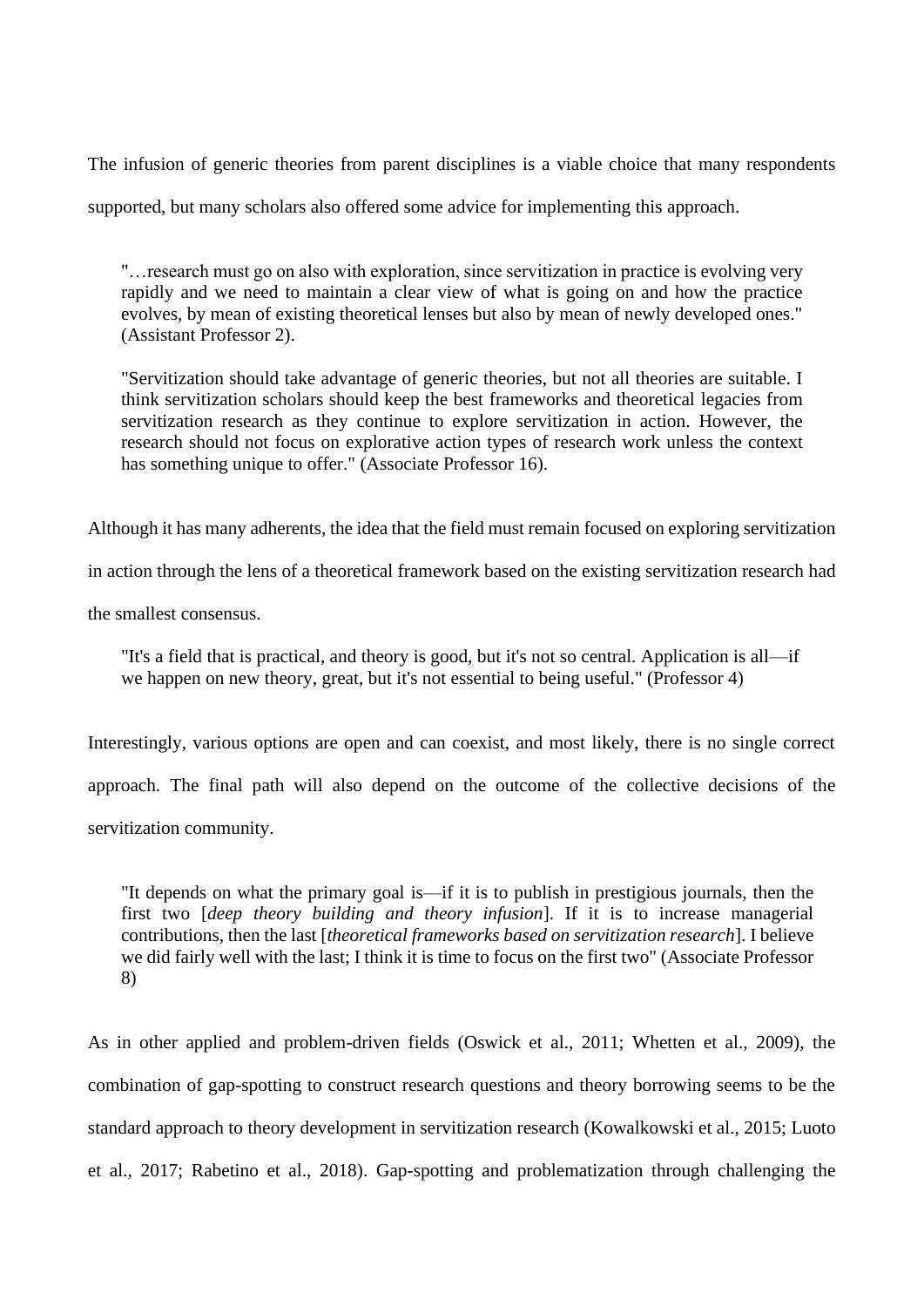established assumptions in the field (Alvesson & Sandberg, 2011) have received similar acceptance among servitization scholars as suitable theorizing options. However, the latter seems to receive slightly more support and slightly less disagreement among servitization scholars.

Finally, we also asked the participants to mention alternative conceptual approaches for developing future servitization research. Different theories and conceptual approaches from strategic management and information systems were briefly proposed as relevant for servitization research, including agency theory, transaction cost economics, institutionalism, paradox theory, microfoundations, organizational boundaries, and digital platform and ecosystem approaches.

### 4.2.2 Methodological variety

Concerning methodological issues and their limitations, the need for methodological variety emerges from the responses (Table 3). The transition from exploratory qualitative research to quantitative research is a recurring point among the respondents. Although servitization scholars acknowledge the significant obstacles of the lack of accepted scales/measurements and difficulty in data collection, many scholars call for more quantitative research. Alternatively, many scholars suggest using mixed methods and single case studies to perform more in-depth analyses of embedded mechanisms and microfoundational aspects. Perhaps there is some room for more discursive approaches (Korkeamäki & Kohtamäki, 2020), and there is also urgency linked to processual multilevel approaches based on longitudinal studies since servitization is a dynamic process, and the relations between different elements require special attention. Moreover, the use of mixed methods could accelerate passage towards the second stage of the progression pointed out by Edmondson and McManus (2007) in terms of methodological fit. The following excerpts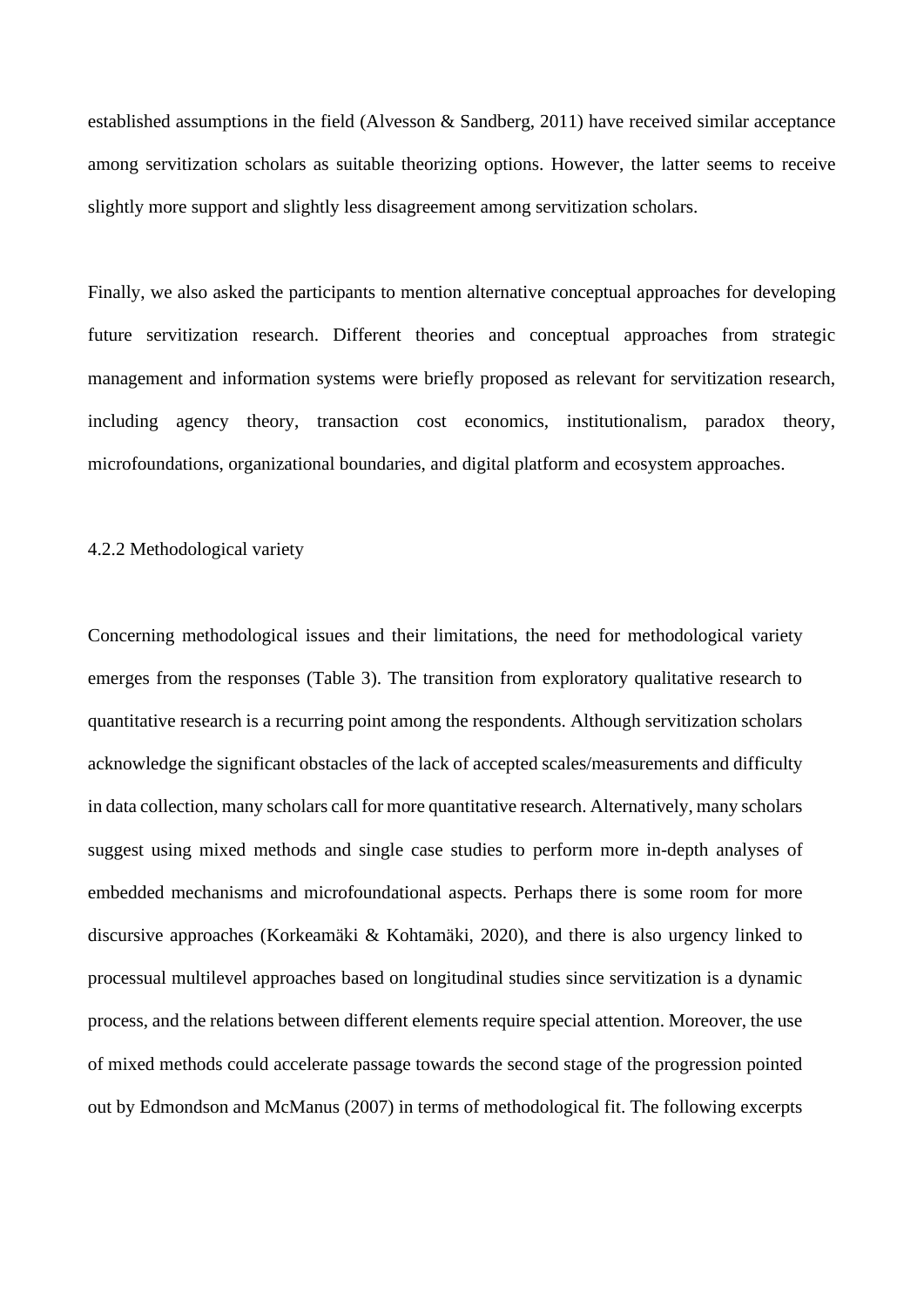illustrate and somewhat summarize the opinions of the servitization community members (other complementary opinions are shown in Table 3).

There is still an overwhelming dominance of qualitative, case study-based research. Of course, these are valuable contributions, but we need more large-N, quantitative research as well as longitudinal studies which can capture the dynamic, processual nature of servitization. On a more practical note, it is not always easy to get access to a sufficiently large number of organizations to conduct a quantitative study, and the long timespan for longitudinal studies is often prohibitive for researchers at the Ph.D. or Postdoc level." (Assistant Professor 4)

"We need more quantitative analysis and longitudinal analysis regarding traditional servitization research topics. Regarding new research fronts, we need deeper case analysis." (Associate Professor 7)

"There should be more emphasis on analyzing relationships between topics; I am not saying it should be causal, but we need more information about the mechanisms, impact, and so on. Not just concepts 'as is'." (Associate Professor 16)

"There is always a problem with quantitative data, as it can often give answers that do not hold true for real-world businesses. We must keep mixed methods to retain rigor and relevance." (Professor 4)

Finally, scholars from adjacent applied disciplines have advocated action research studies as a promising methodological alternative (Coughlan & Coghlan, 2002; Oliva, 2019). A few respondents identified this methodological option as a potential avenue for the future of servitization research. Some see it as a necessity, while others have pointed to it as an option under certain conditions.

"…to apply the theory in real cases and to increase action research projects to show results considering the financial evaluation of the new proposals (PSS) integrated into development/change projects to transform product-oriented companies into PSS providers." (Professor 12)

"I think servitization scholars should keep the best frameworks and theoretical legacies from servitization research as they continue to explore servitization in action. However, the research should not focus on explorative action types of research work unless the context has something unique to offer." (Associate Professor 16)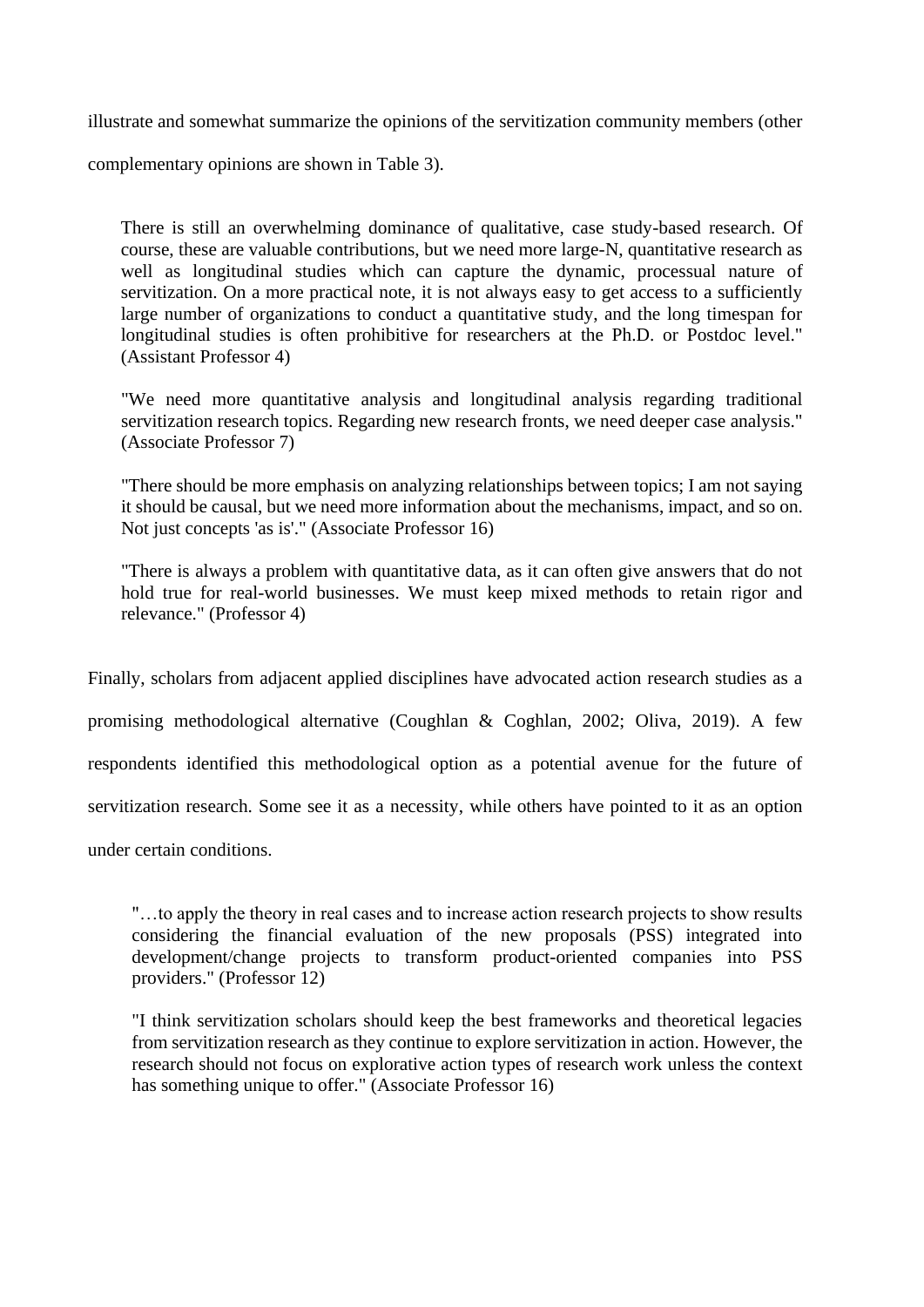The servitization domain is still theoretically and methodologically nascent (Kowalkowski, Gebauer, and Oliva, 2017). There is a need to move beyond qualitative, exploratory research (e.g., inductive case studies). While the field has proliferated across different disciplines, many studies replicate existing knowledge in an exploratory and descriptive manner. Therefore, it is no surprise that too much of the research still lacks a solid theoretical foundation (substantial theoretical extensions are rare) and lacks methodological rigor. Simultaneously, however, there is growing methodological pluralism, which suggests that the research field is maturing. In parallel to studies using quantitative methods to allow for formal hypothesis testing to add specificity, new mechanisms, or new boundaries to existing knowledge (cf. Edmonson  $\&$ McManus, 2007), there are still opportunities (and a need) for rigorous—and innovative inductive research, such as Colm et al.'s (2020) exploratory single case study on governance matching in solution development. Such research is also helpful for extending extant perspectives about a particular construct or challenging established assumptions that exist within the servitization domain.

## 4.2.3 Practical relevance

Although most articles discuss their managerial implications, managerial implications vary considerably in terms of their practical utility (Polzer et al., 2009). Servitization is an applied and problem-driven domain, but many scholars believe that research on servitization should increase the potential for responding to the challenges faced by enterprises and should offer managerial contributions with practical utility.

<sup>&</sup>quot;A lot of the guidance provided by academics is quite generic (necessarily to build theory), but this may not help companies with context-specific issues to address as well as more general ones." (Associate Professor 4)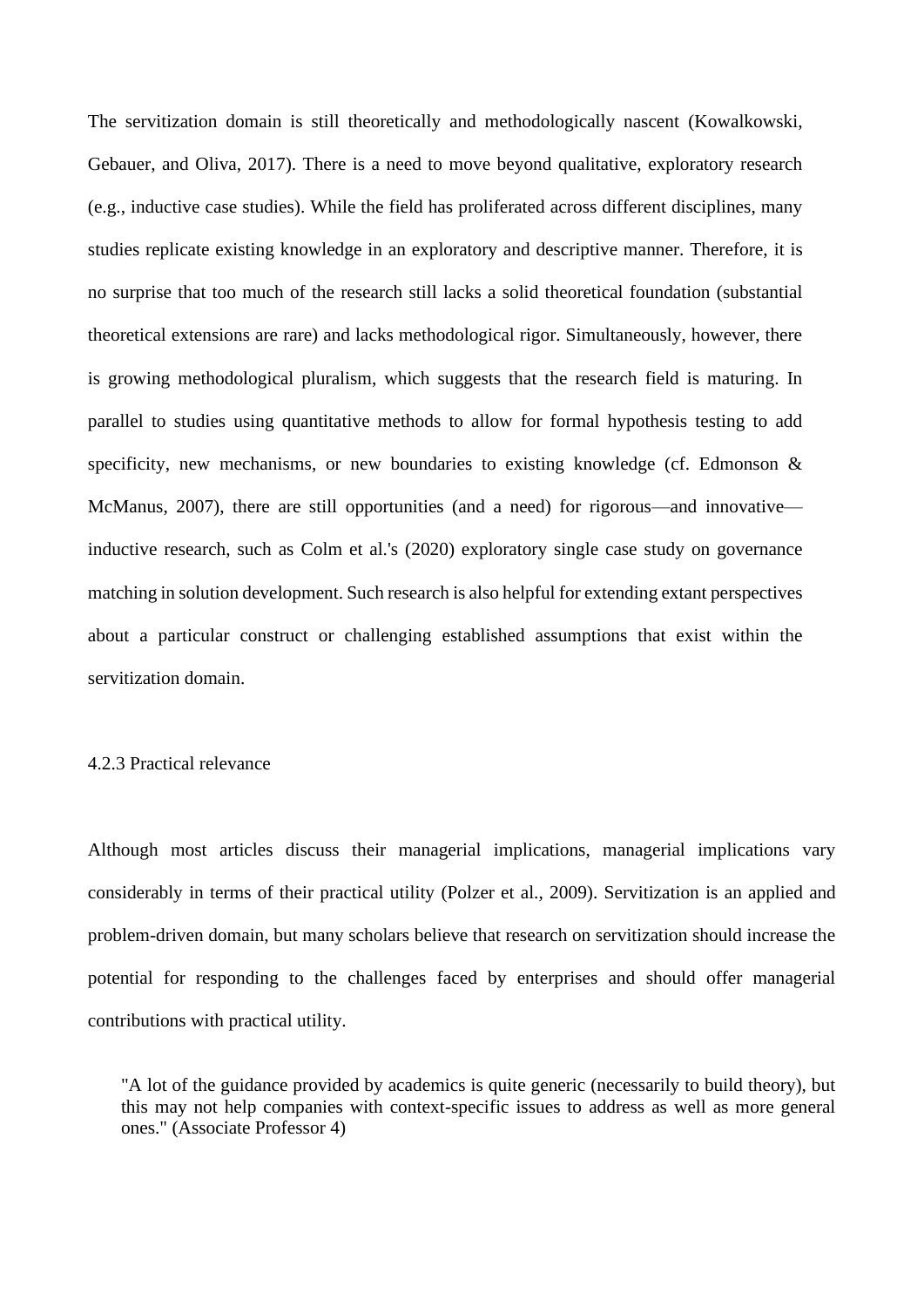"Managerial suggestions are not sufficiently actionable and 'concrete.' Research efforts may not be focusing sufficiently on the most pressing issues for managers." (Assistant Professor 9)

"Existing managerial contributions are applicable at a strategic level. Research needs to move to the operational level, creating tools and methods supporting managers in the daily application of servitization strategies." (Associate Professor 15)

While these limitations may hurt the credibility or legitimacy of servitization in the eyes of managers and people in industry, many academics also believe that most results and recommendations generally apply to the case of large corporations and that much more needs to be done to support the servitization processes of small and medium-sized enterprises. Here, service design, which has its origin in business practices but has made significant inroads into the academic sphere in the last decade, may serve as an example of a discipline with a strong focus on practical utility (e.g., Yu & Sangiorgi, 2018).

Finally, we also asked the community to identify relevant managerial topics for developing future servitization research. Not surprisingly, the most frequently mentioned topics are digital servitization (including AI, VR, and autonomous solutions) and platforms, modularity, configurations, sustainability, ecosystems and business models, and organizational change and change management. Surprisingly, traditional topics such as the service paradox and the relationship between servitization and financial performance may experience a revival in the new context dominated by digitalization. Additionally, two contexts, B2C and SMEs, received particular attention.

"…integrating the final customer and developing servitization in a B2C context." (Professor 5)

"Challenge to investigate servitization in SMEs and nonmanufacturing companies." (Associate Professor 9)

4.3 The rigor-relevance debate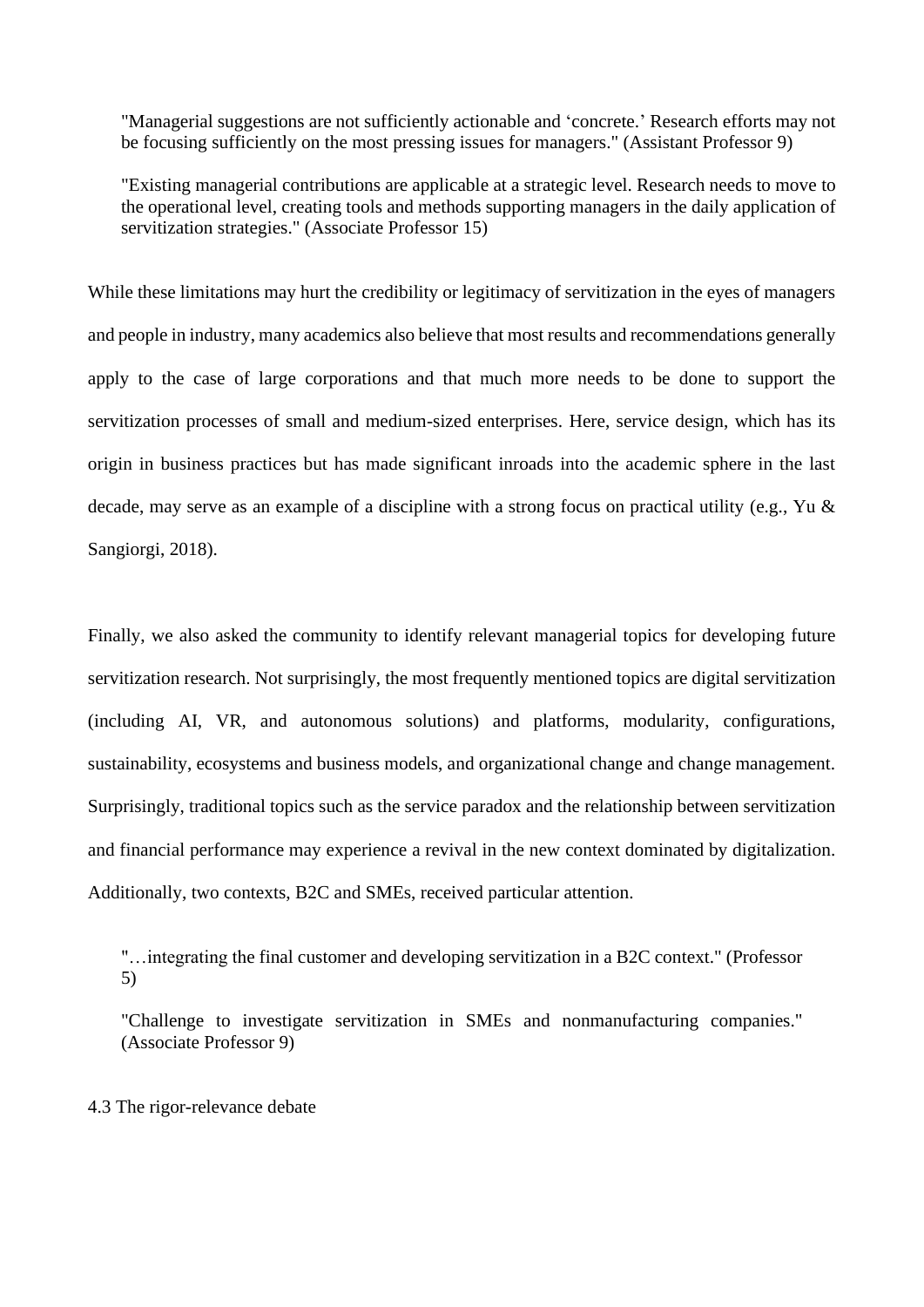The analysis presented above regarding theory development, methodological variety and rigor, and practical relevance opens a window for a short note on the rigor-relevance debate. According to our informants, rigor and relevance are both seen as necessary for moving servitization research forward in this context.

"We need a combination of both pushing higher theoretical relevance while still retaining high practical relevance." (Associate Professor 5)

"Combine rigor and relevance, adopt methodologies that accurately capture the complex nature of organizational reality, more large-N, quantitative research, more conceptually innovative research, e.g., applying sociological theories to explain the service transformation." (Assistant Professor 4)

"It is sometimes seen as a field lacking rigor—so how to increase rigor while still being relevant to managers." (Professor 8)

Of course, there are also contrasts and nuances, and some servitization scholars believe that the debate

may, unfortunately, represent an either/or issue.

"This is a difficult issue, as to make research relevant to practitioners, it needs to not become too obsessed with 'deep' theory." (Associate Professor 4)

"I would argue that they are the same problems management research faces in general, i.e., the trade-off between conceptually and methodologically complex, highly ranked publications, which practitioners rarely read, and the need for practical, implementation focused research, which is not as popular in highly ranked journals." (Assistant Professor 4)

"Academic relevance and practical relevance serve different subcommunities" (Daft & Lewin, 2008: 181). However, we concur with Gulati (2007: 775), who "…believe that the either/or debate is moot". "*[P]*ursuing separate tracks is a fine idea. In fact, it has the potential to provide greater opportunities to pursue synergies between rigor and relevance. But … we … should at the same time continue to look for a middle ground and seek out room for reconciliation between the rigor and the relevance tribes and subtribes." (Gulati, 2007: 781). An ideal position along the rigor-relevance continuum does not exist, as the continuum is collectively constructed. Although it is the community that ultimately defines its positioning, this definition will affect the possibility of publishing in specific journals and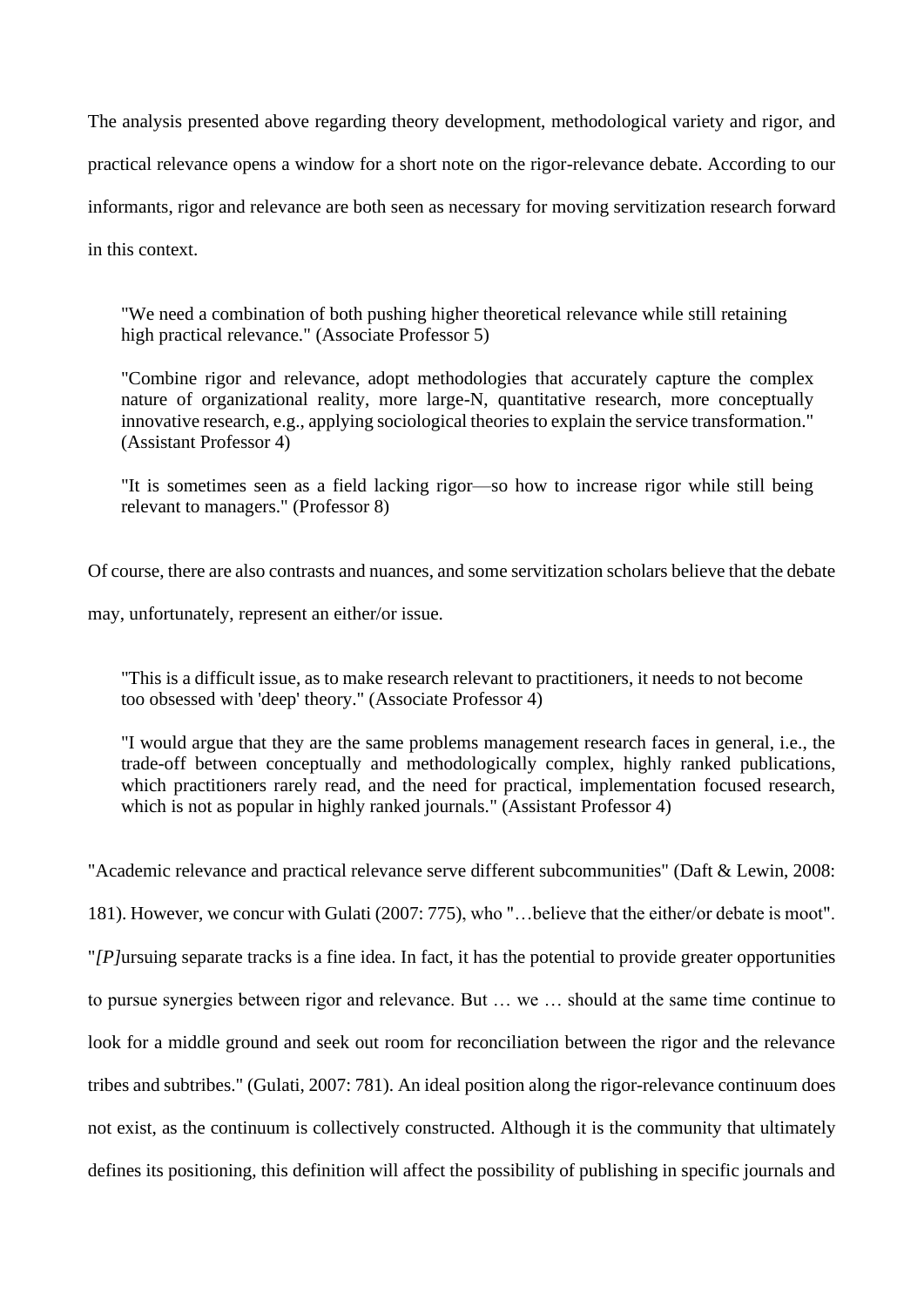the construction of legitimacy (vis-à-vis other disciplines and the industry). Gulati (2007: 775) proposes a way of "…bridging the artificial rigor-relevance divide through problem-oriented research grounded in theory."

Finding the right rigor-relevance balance is not a straightforward issue in any scientific domain, and the balance point may be found at various places along the rigor-relevance continuum for distinct scientific domains (Daft  $&$  Lewin, 2008). Thus, the servitization community must collectively find the answer that will ensure its healthy growth. For this, appropriate platforms that stimulate and enable dialogue are crucial (e.g., special issues and reputable scientific conferences). Thus, the community should strengthen participation and discussion in existing platforms (e.g., the Spring Servitization Conference and the International Conference on Business Servitization) and continuously promote new platforms for meeting and collaboration (e.g., special issues to address relevant topics and the inclusion of servitization-related tracks at reputable management conferences). Moreover, our community should seek rigor and relevance through boundary-spanning research focused squarely on phenomena of interest to managers, which calls for the joint development of a common agenda.

"It would be nice to have a clear agenda (e.g., in conferences, special issues and crossnational surveys) regarding the future development of servitization." (Associate Professor 7)

Thus far, we have presented a succinct analysis that interprets the opinions of scholars. Extending opportunities for dialogue is at the core of our survey and the articles included in the present special issue of IJOPM.

5. The papers in this special issue.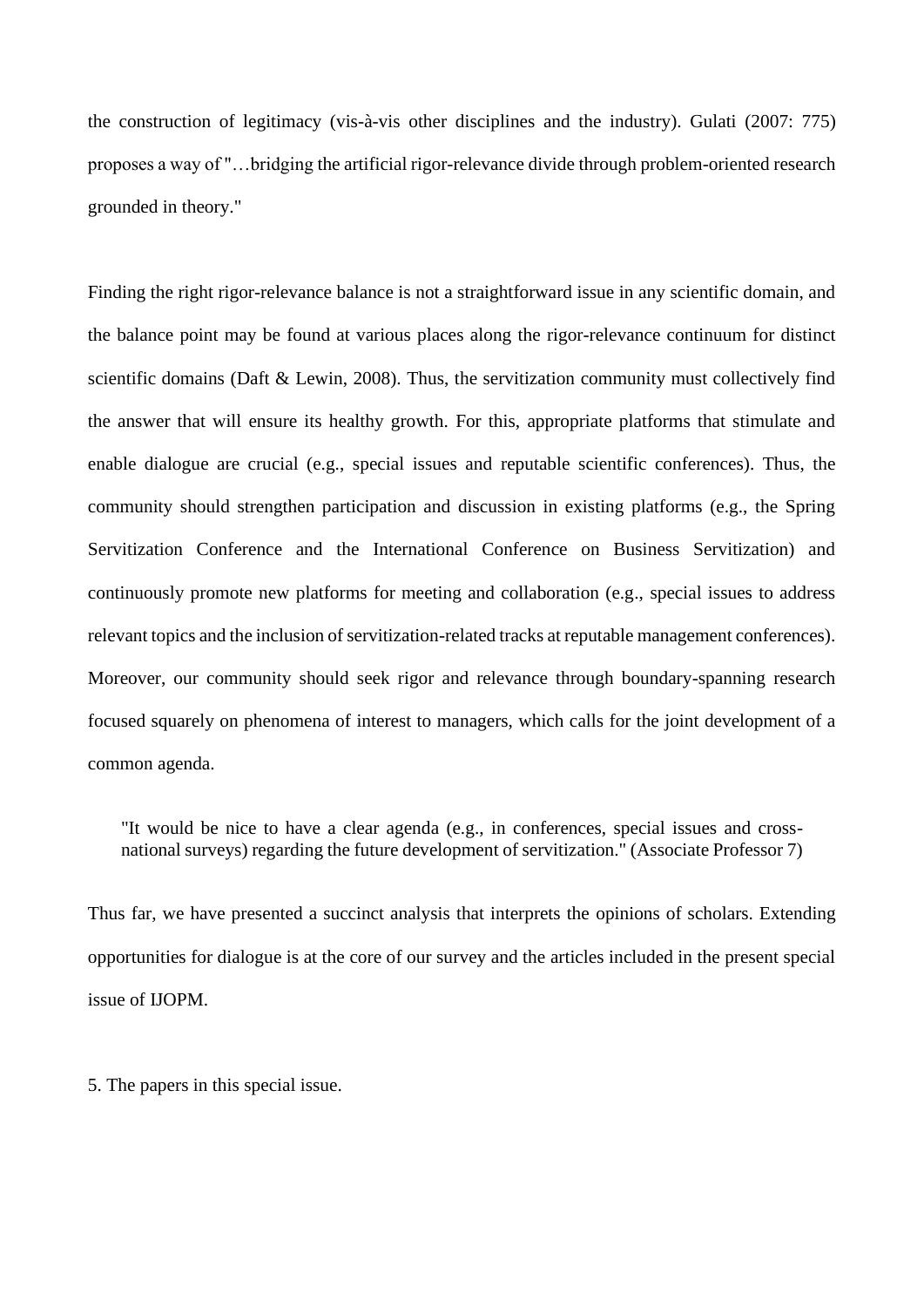The papers in this special issue mirror the collective views of the servitization community members during 2020. Thus, these articles address many of the issues discussed above, such as the need to build bridges among servitization-related communities and the adoption of multilevel and processoriented approaches and alternative research methods. In doing so, the authors also propose many ways to advance the research on servitization. Next, we introduce these contributions.

A first theme identified in our inquiry among the servitization academics relates to the definition of domain boundaries and the avenues for integrating diverse research streams. Three papers in this special issue address these issues. First, Johnson et al. (in this issue) aim to conceptually reconcile research on PSS and integrated solutions. They offer an agenda that incorporates recent conceptual developments on platforms, ecosystems, risk, governance, and modularity and consider them to be primary underpinnings for theorizing. Second, the paper by Kreye et al. (in this issue) employs two cases to tackle a matter related to the domain's boundaries. They investigate supply chain impacts when manufacturers engage in business-to-consumer (B2C) servitization. Less frequent in manufacturing, B2C servitization-based business models have gained relevance in many industries, such as music (Vendrell-Herrero et al., 2017) or the electricity sector (Helms, 2016; Korkeamäki & Kohtamäki, 2020). Third, Brax et al. (in this issue) implement a literature review to examine the connection between (the degree of) servitization and performance and present a measurement framework based on configurational analysis, which sheds some additional light on the service paradox (Brax, 2005; Gebauer et al., 2005). The operationalization of relevant constructs brings definitional clarity, increases theoretical parsimony, and has become a necessary condition for supporting knowledge accumulation based on quantitative research in a field dominated by case studies (an issue related to methodological variety to which we return below).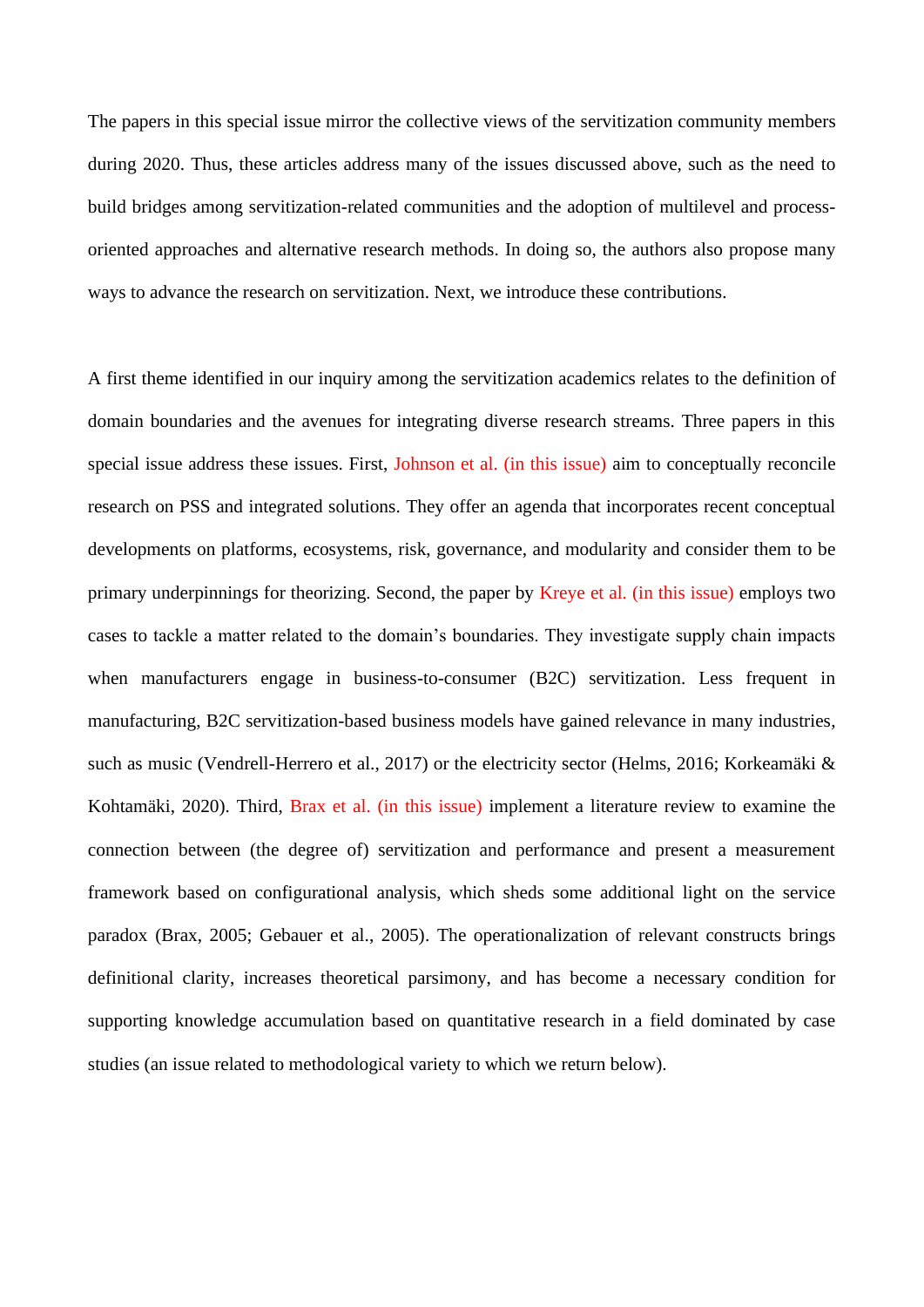Regarding the relevant emerging topics in the comprehension of servitization as a phenomenon, understanding firm boundary-related dimensions has become essential to the servitization community (Huikkola et al., 2020; Salonen & Jaakkola, 2015). Accordingly, the contribution of Bigdeli et al. (in this issue) uses a multiple-case study to develop an integrative conceptual framework based on the concepts of power, competency, and identity to examine how servitization disrupts organizational boundaries (internal and external) while connecting them to the root causes of primary boundaryrelated servitization challenges. Furthermore, drawing on modularity, paradox, and systems theory, Davies et al. (in this issue) develop a single case study from the defense industry to develop a process framework concerning firm boundary negotiations that considers the interplay between firm boundary decisions and the management of both efficiency and flexibility and their implications for the design of efficient and flexible modular systems in the context of advanced service delivery.

Likewise, digital servitization and platforms have become hot topics in servitization research (Rabetino, Kohtamäki, Brax, et al., 2021). Several articles in this special issue focus and report on these developments and consider related topics such as modularity and the role of configurations. Thus, Hsuan et al. (in this issue) develop an exploratory study to inductively build a theory on the strategic trajectories of product-service-software (PSSw) configurations, in which architectural design and modularity play a central role. In addition, Eloranta et al. (in this issue) conceptually connect servitization research with complexity management and explore complexity management mechanisms and the role of digital platforms in creating synergies between reduction and absorption mechanisms and as crucial instruments for managing and leveraging complexity in servitization.

As discussed above, the members of the servitization community agree on the need to use a wider variety of approaches and methods and to move the research to a stage at which multilevel and process-based designs and quantitative methods are extensively applied, observations that are also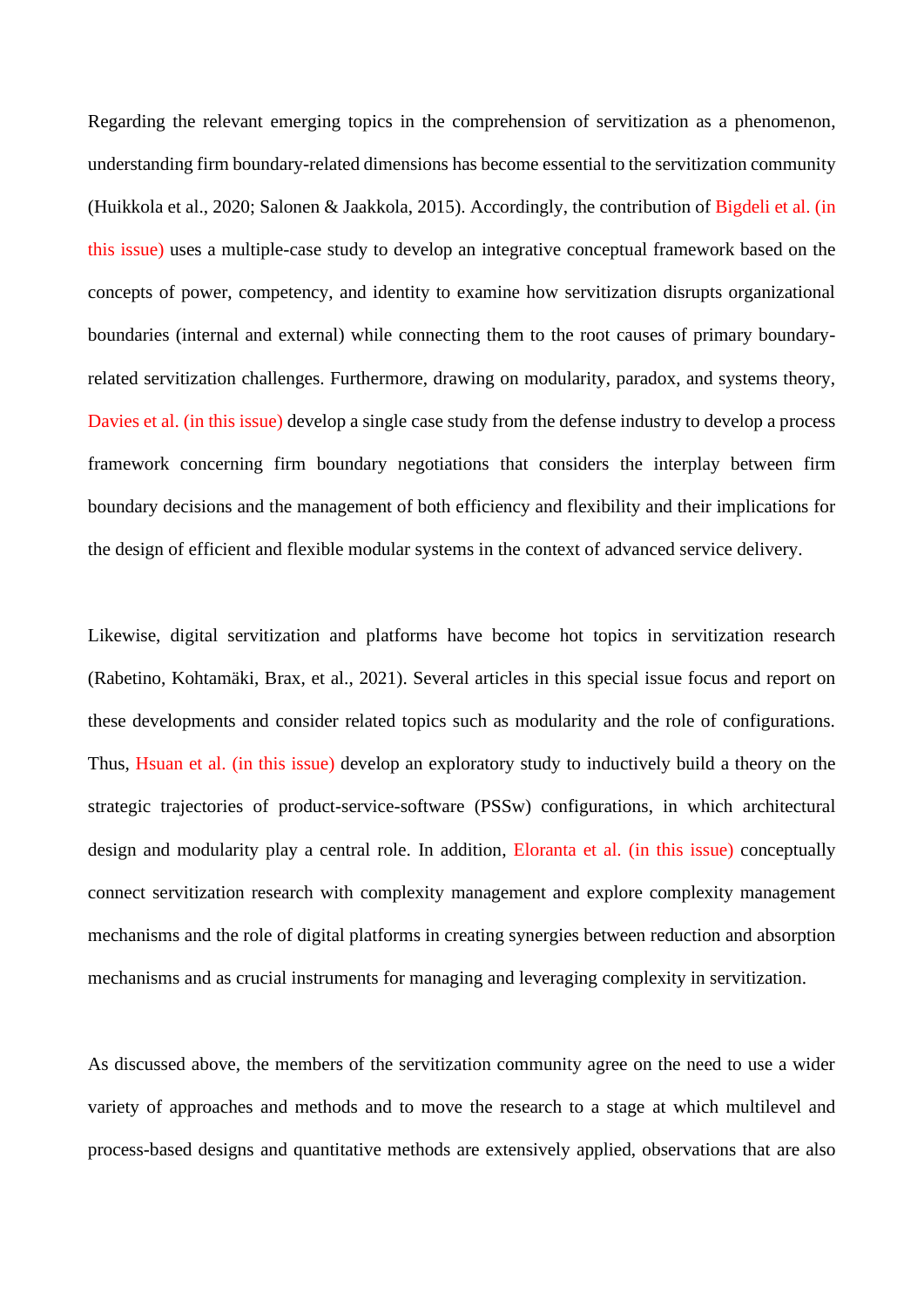part of the current debate in the field (Rabetino et al., 2018). Several articles in this special issue seek to address these calls. For instance, Golgeci et al. (in this issue) propose a cross-disciplinary conceptual multilevel framework that connects the servitization and global value chain (GVC) literature streams and illustrates the processes by which servitization may influence the structure and governance of GVCs, including the formation of new ecosystems. In another contribution, Struyf et al. (in this issue) combine a problematization approach and critical incident technique to develop a longitudinal multiple-case study resulting in a multilevel and holistic conceptual framework to scrutinize the complexity inherent in digital servitization, examine its primary persistent challenges and set conceptual bases for a mid-range theory. In addition, drawing upon a longitudinal single case study that involves a Chinese air conditioner manufacturer operating in the B2C and B2B contexts, Chen et al. (in this issue) analyze business model adaptation and innovation and build a process-based explanation of how digital servitization evolves and how to manage this process.

Complementarily, Gomes et al. (in this issue) introduce the role of history and present an integrative conceptual framework based on history-based management theories that highlights the need to include different levels of analysis to better comprehend servitization. This historical approach and the consideration of the industry's life cycle in explaining strategic moves (pivots) towards servitization/deservitization and its impact on performance are necessary dimensions typically neglected by the servitization literature.

Finally, Salonen et al. (in this issue) conceptually discuss how experiments relying on an interventionist logic and the application of fuzzy-set qualitative comparative analysis (fsQCA), a method that has recently gained traction among servitization scholars (Bustinza et al., 2019; Sjödin et al., 2016), can support theory building and testing in the servitization domain and generate better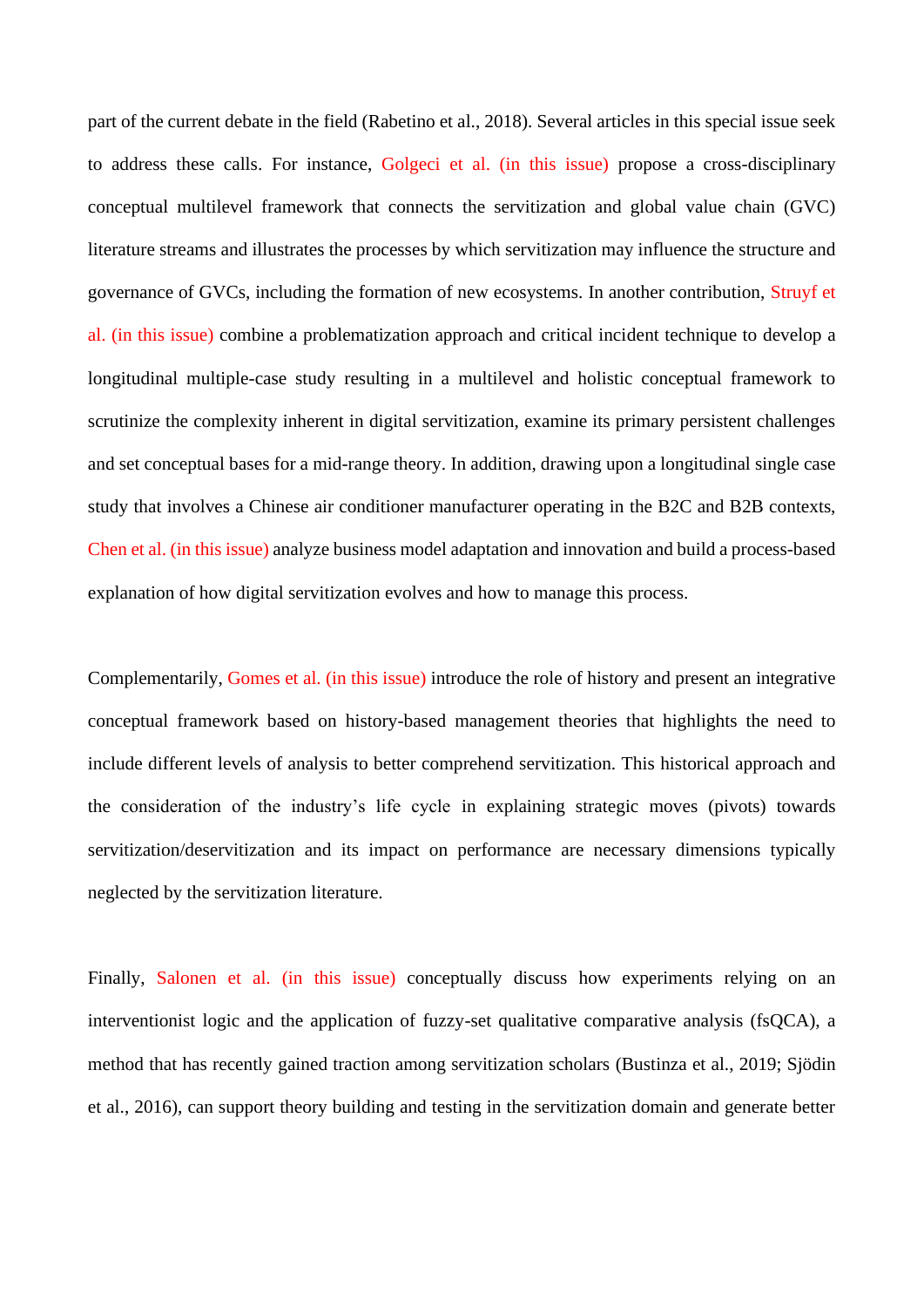causal explanations. They develop a set of potential research questions to be addressed in the future and provide guidelines on how these methods could answer many critical managerial questions.

6. Concluding remarks.

Servitization research seems to be moving out of the problem-centered phase and entering a phase of consolidation (Kowalkowski, Gebauer, & Oliva, 2017) characterized by a deeper examination of traditional topics (Brax & Visintin, 2017; Finne et al., 2013; Kowalkowski, Gebauer, Kamp, et al., 2017), the incorporation of theories from consolidated disciplines (Valtakoski 2017; Lee, Yoo, and Kim 2016; Reim, Sjödin, and Parida 2018), an increase in methodological and theoretical rigor without losing practical relevance, and more active mobilization of the members as manifested in the consolidation of influential conferences and an increase in international coauthorships (Rabetino, Kohtamäki, Brax, et al., 2021).

Servitization has reached a certain level of maturity and recognition as an established scholarly domain. However, some inhibitory (countering) forces may prevent servitization from becoming a fully consolidated field, which has happened during the evolution of other scholarly domains (Berry & Parasuraman, 1993). These forces will determine whether servitization will move towards either consolidating as a field, being reabsorbed by the root disciplines from which the domain was drawn, or falling into ostracism (Hambrick & Chen, 2008). Ultimately, the development of scientific communities involves a "dynamic cycling of adaptive exploration [*open to novelty*] and exploitation [*looking for rigor*]" (Augier et al., 2005, p. 93). Thus, a domain's consolidation involves risk-taking efforts from its members (Brown, Fisk, and Bitner 1994).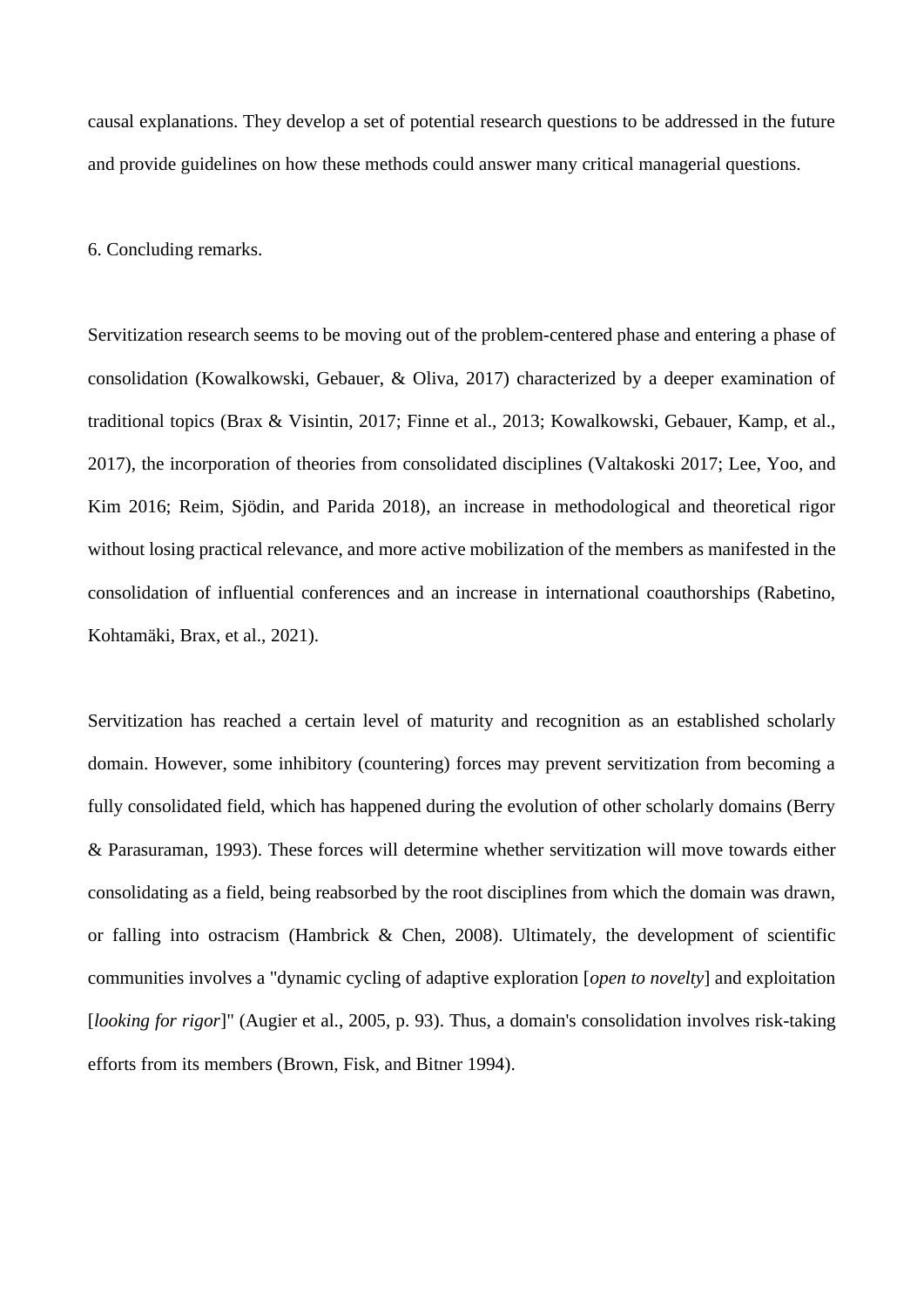Although servitization will probably develop as a cross-disciplinary domain, consolidation calls for the strengthening of a shared identity, which requires a clear vision of what the domain is in terms of boundaries and where the domain is moving while supporting cross-disciplinary research and avoiding segmentation and dispersion, which might even end in a reversal of the consolidation process. It is necessary to strengthen existing platforms and create new opportunities for dialogue. Member mobilization played a fundamental role in constructing the domain's identity. Therefore, the further development of structures to assure mobilization and socialization is essential for defining the direction and speed of the domain's progress and constructing the domain's identity, boundaries, and content (MacInnis & Folkes, 2010). Strong structures will also enable the advancement and revision of the shared vocabulary and agenda, which is key to avoiding segmentation and dispersion while fostering differentiation from parent disciplines.

Servitization remains a theoretically nascent field. Consolidation also calls for increasing the domain's differentiation based on solid arguments about the domain's contributions (Merton, 1973) through rigorous and relevant research, which implies that leading researchers must convince other scholars that the domain's agenda is long-term (Hambrick & Chen, 2008). Indeed, collectively creating a vision shared by community members is crucial to avoiding segmentation and dispersion while fostering the scholarly domain's consolidation. While offering a complete agenda for the domain goes beyond this essay's objectives, we aim to provide a diagnosis of the state of the servitization literature to build the future collectively based on community members' interactions. Thus, we want to highlight some critical points and potential avenues for development that have emerged from the opinions of community members, which we summarize below.

• In recent years, there has been an apparent convergence in the terminology and vocabulary used by servitization community members (Rabetino, Kohtamäki, Brax, et al., 2021).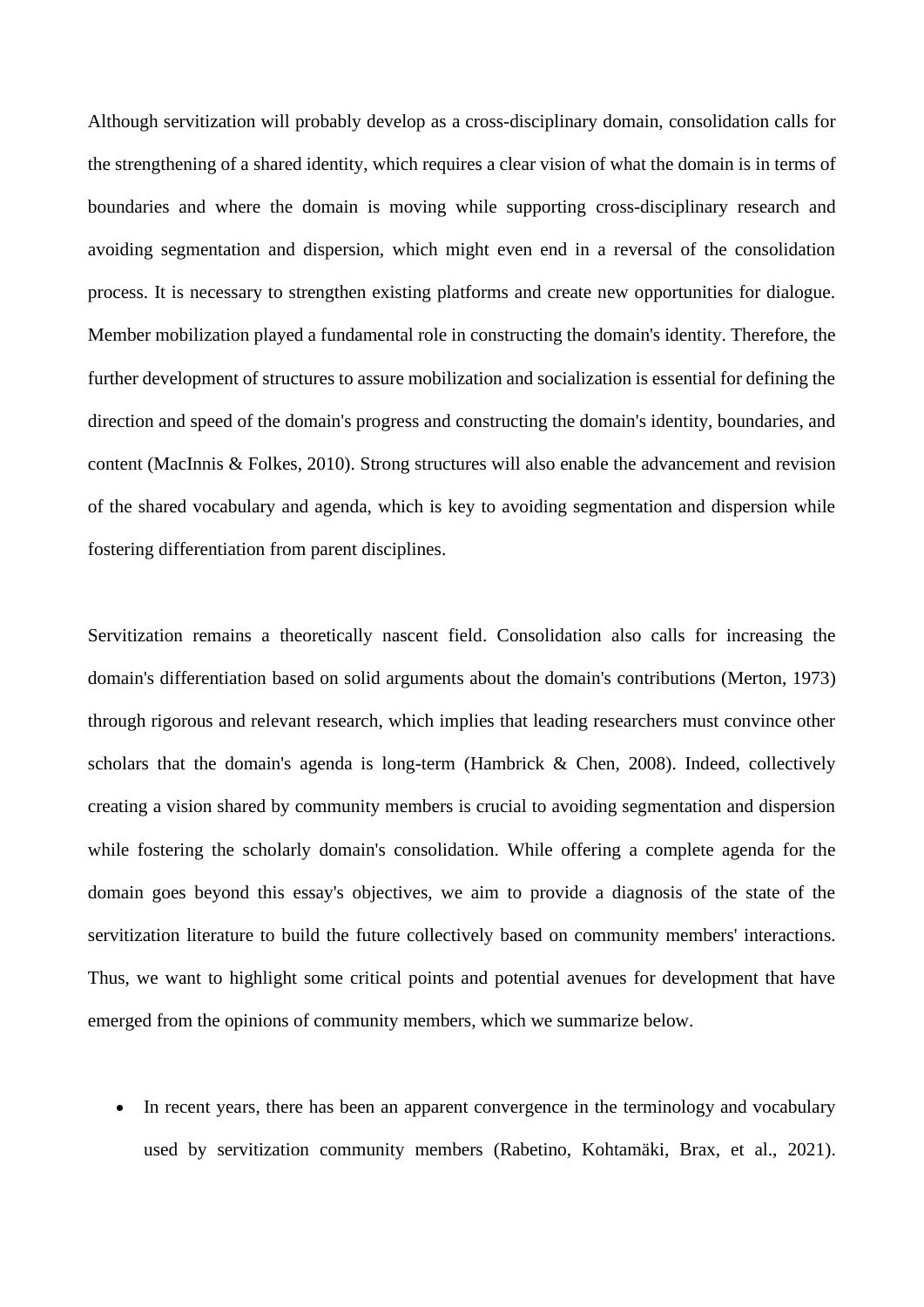However, definitional aspects are still seen as a problem for the accumulation of knowledge, and there is a need to increase definitional efforts (including building a common lexicon). Conceptual clarity regarding definitions in terms of process, offerings, activity/practice concepts, etc., may support knowledge accumulation and increase the number of quantitative studies in the servitization field. Clarity includes the definition of relevant concepts and constructs (Brax et al., in this issue), which will enable a certain degree of replicability in the future, particularly when quantitative research increases its presence among publications in the servitization domain. Homogenization is also implicit and can bridge different streams of research within the domain, as discussed by Johnson et al. (in this issue). Additionally, establishing new collaboration platforms, strengthening existing platforms, and promoting interdisciplinary work (e.g., coauthorship in multidisciplinary teams) can support both definition and integration efforts.

- Servitization studies should increase their theory building and testing components to advance consolidation and legitimization (Rabetino et al., 2018), moving from being reporters and qualifiers to becoming builders and testers (Colquitt & Zapata-Phelan, 2007). While focusing on mid-range or focal theories (Boer et al., 2015), servitization studies must move away from the simple application or replication of theories with no substantial theoretical extension of the borrowed ideas into the new context or even a transformation of the original ideas by building upon what was learned in the new domain.
- The need to increase methodological variety and pluralism is another relevant issue. Different methodologies allow us to explore new research questions, a clear example being fsQCA, a methodology that has gained weight among researchers in the servitization domain, as exemplified and discussed by Salonen et al. (in this issue). In addition, conducting rigorous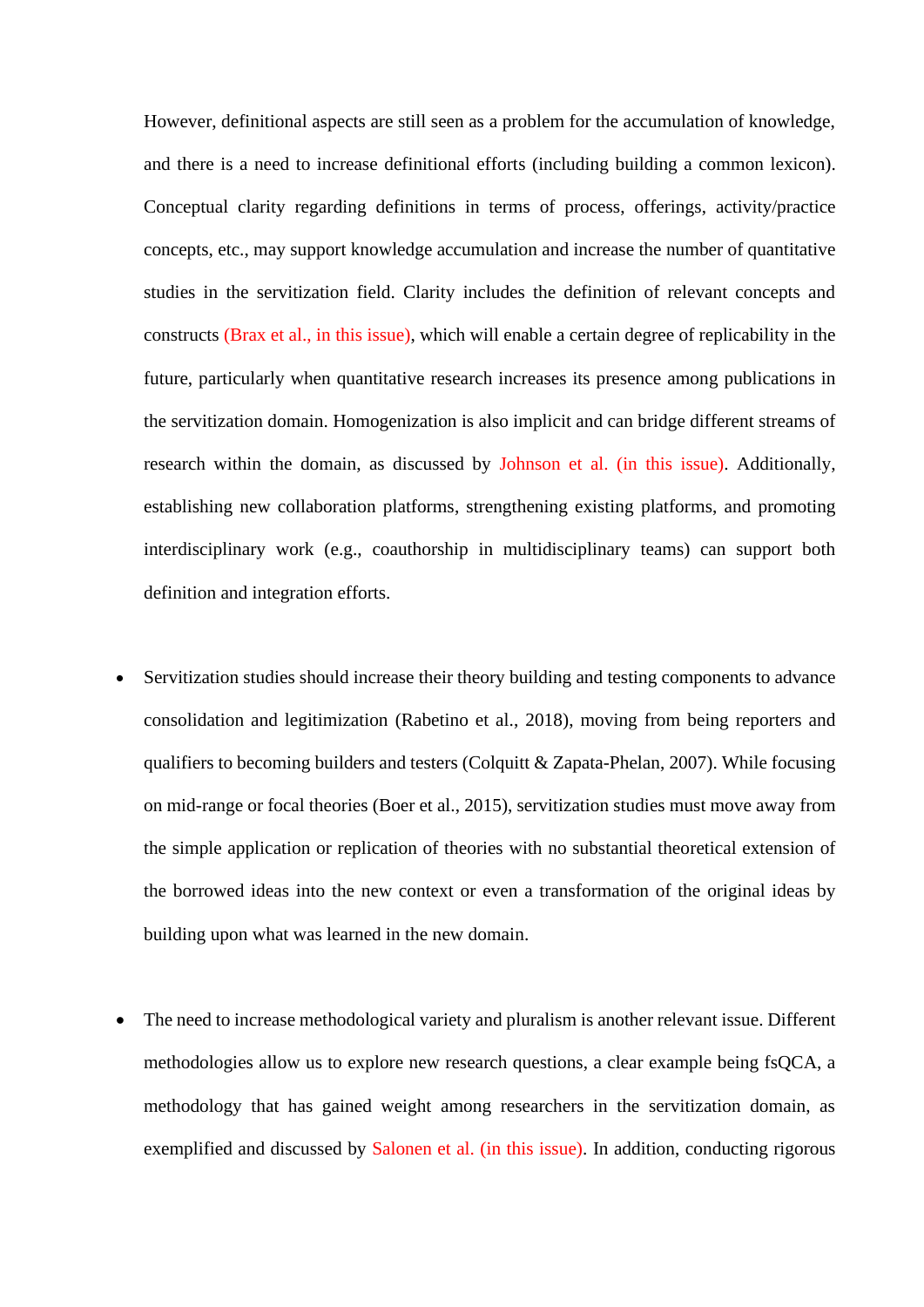action research studies and design science studies is a promising way forward, given the empirical, applied, and multidisciplinary nature of the servitization field (Coughlan & Coghlan, 2002; Oliva, 2019). This type of research would also address the need for practical relevance.

- As a community, we must have a deeper process-oriented view of servitization and digital servitization, implying a need for multilevel longitudinal studies and a historical approach. Once again, we must develop this view while preserving the rigor-relevance balance. Therefore, we may need to move beyond the simple description of processes towards making process-related theoretical contributions (Cloutier & Langley, 2020). From a methodological viewpoint, this means adopting a processual view and embracing alternative paradigms such as interpretative and critical realism to interpret meanings and deep mechanisms. Of course, a side effect may be a transition from multiple case studies pursuing replication logic towards in-depth single case studies (not always easy to publish, which calls for different, often missing, evaluation standards). Although methodological pluralism can be challenging (Midgley et al., 2017), a constructivist approach is needed to understand practices at the microlevel and link them to macrolevel phenomena. Furthermore, a genuine critical realist approach can help study the microfoundations of alternative configurations that result in equifinal business model options. In either case, context and history may be an essential part of the explanation rather than simple anecdotal dimensions that are candidates for elimination in the pursuit of replicability (Welch et al., 2011).
- The above issues also apply when integrating servitization and digital servitization. Digital servitization is often understood as a new stream or a substream, a stage that begins after servitization. However, servitization and digitalization are two intertwining processes that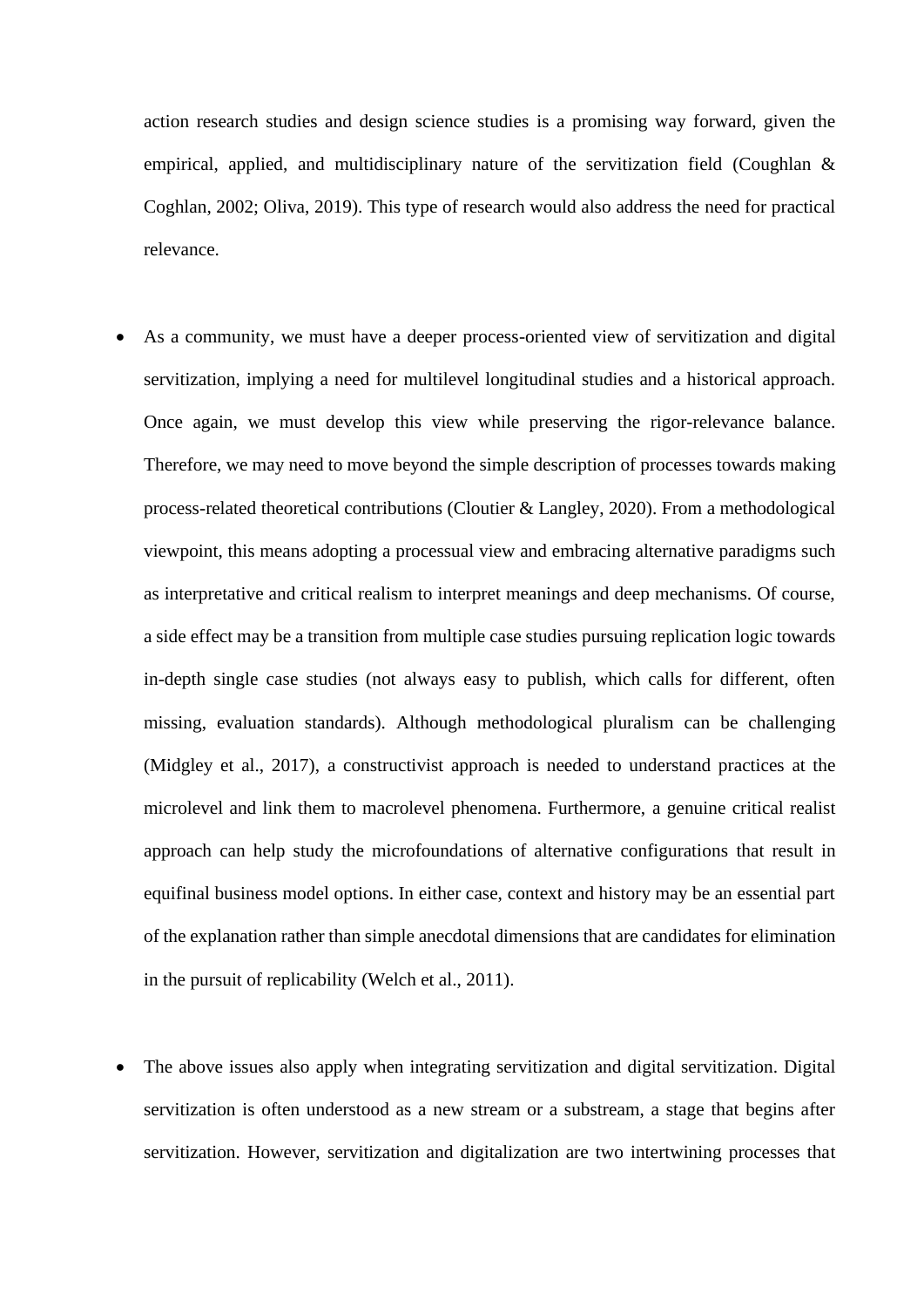evolve contemporaneously. The immersion of digitalization in servitization is complex and involves blending a nonlinear, punctual, and discontinuous digitalization process with a progressive and evolutionary servitization process (Chen et al., in this special issue). Moreover, although servitization is progressive and evolutionary, it may not be a continuous process, and companies can either reduce the pace of the process, freeze it, or even take deservitizing steps. Instead, although digital servitization may be nonlinear and discontinuous, it does not mean that it is necessary and only a disruption. Indeed, the seeds of digital servicebased models can be found in history and embedded in past strategic decisions (Gomes et al., in this issue). However, we cannot afford to adopt a simplistic interpretation that assumes that yesterday there was 'traditional servitization,' and today, suddenly (while we were sleeping), there is 'digital servitization.' As concluded by Chen et al. (in this issue), "…*the early stage digitalization efforts on products (e.g., the introduction of PDM) are an indispensable antecedent for the later delivery of smart solutions with ecosystem partners*".

## References

- Alvesson, M., & Sandberg,J. (2011). Generating research results through problematization. Academy of Management Review, 36(2), 247–271.
- Augier, M., March, J. G., & Sullivan, B. N. (2005). Notes on the Evolution of a Research Community: Organization Studies in anglophone North America, 1945–2000. Organization Science, 16(1), 85– 95.
- Bacharach, S. B. (1989). Organizational theories: Some criteria for evaluation. Academy of Management Review, 14(4), 496–515.
- Baines, T. S., Lightfoot, H., Benedettini, O., & Kay, J. (2009). The servitization of manufacturing: A review of literature and reflection on future challenges. Journal of Manufacturing Technology Management, 20(5), 547–567.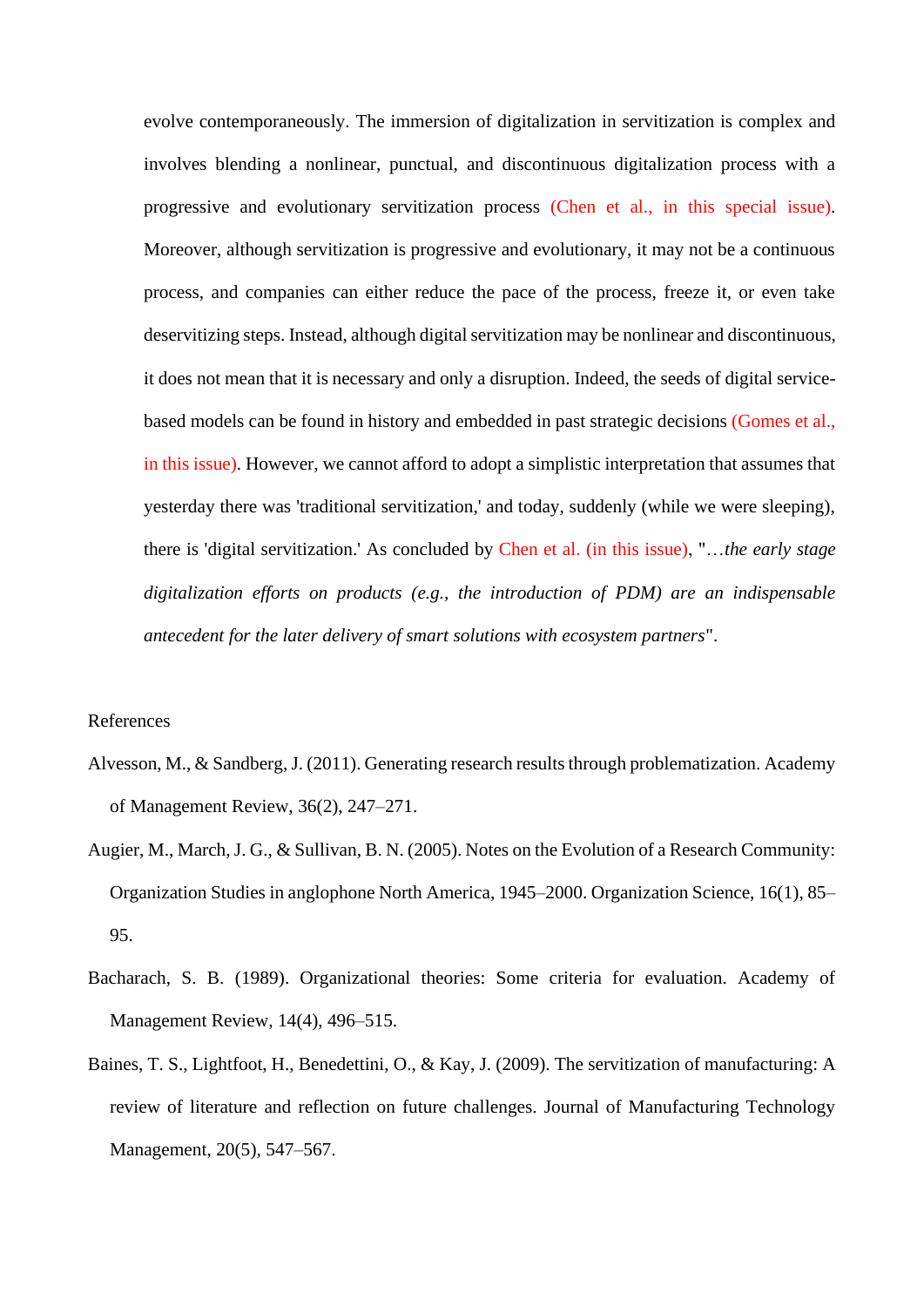- Baines, T. S., Lightfoot, H. W., Evans, S. E., Neely, A., Greenough, R., Peppard, J., Roy, R., Shehab, E., Braganza, A., Tiwari, A., Alcock, J. R., Angus, J. P., Bastl, M., Cousens, A., Irving, P., Johnson, M., Kingston, J., Lockett, H., Martinez, V., … Wilson, H. (2007). State-of-the-art in product-service systems. Proceedings of the Institution of Mechanical Engineers, Part B: Journal of Engineering Manufacture, 221(10), 1543–1552.
- Baines, T. S., Ziaee Bigdeli, A., Bustinza, O. F., Shi, V. G., Baldwin, J., & Ridgway, K. (2017). Servitization: revisiting the state-of-the-art and research priorities. International Journal of Operations and Production Management, 37(2), 256–278.
- Bartunek, J. M., & Rynes, S. L. (2010). The construction and contributions of "implications for practice": What's in them and what might they offer? Academy of Management Learning & Education, 9(1), 100–117.
- Bartunek, J. M., & Rynes, S. L. (2014). Academics and practitioners are alike and unlike: The paradoxes of academic-practitioner relationships. Journal of Management, 40(5), 1181–1201.
- Bazerman, M. H. (2005). Conducting influential research: The need for prescriptive implications. Academy of Management Review, 30(1), 25–31.
- Bigdeli, A. Z., Baines, T. S., Bustinza, O. F., & Shi, V. G. (2017). Organisational Change towards Servitization: A Theoretical Framework. Competitiveness Review: An International Business Journal, 27(1), 12–39.
- Boer, H., Holweg, M., Kilduff, M., Pagell, M., Schmenner, R., & Voss, C. (2015). Making a meaningful contribution to theory. International Journal of Operations & Production Management, 35(9), 1231–1252.
- Bourgeois, L. J. (1979). Toward a method of middle-range theorizing. Academy of Management Review, 4(3), 443–447.
- Brax, S. A. (2005). A manufacturer becoming service provider–challenges and a paradox. Managing Service Quality, 15(2), 142–155.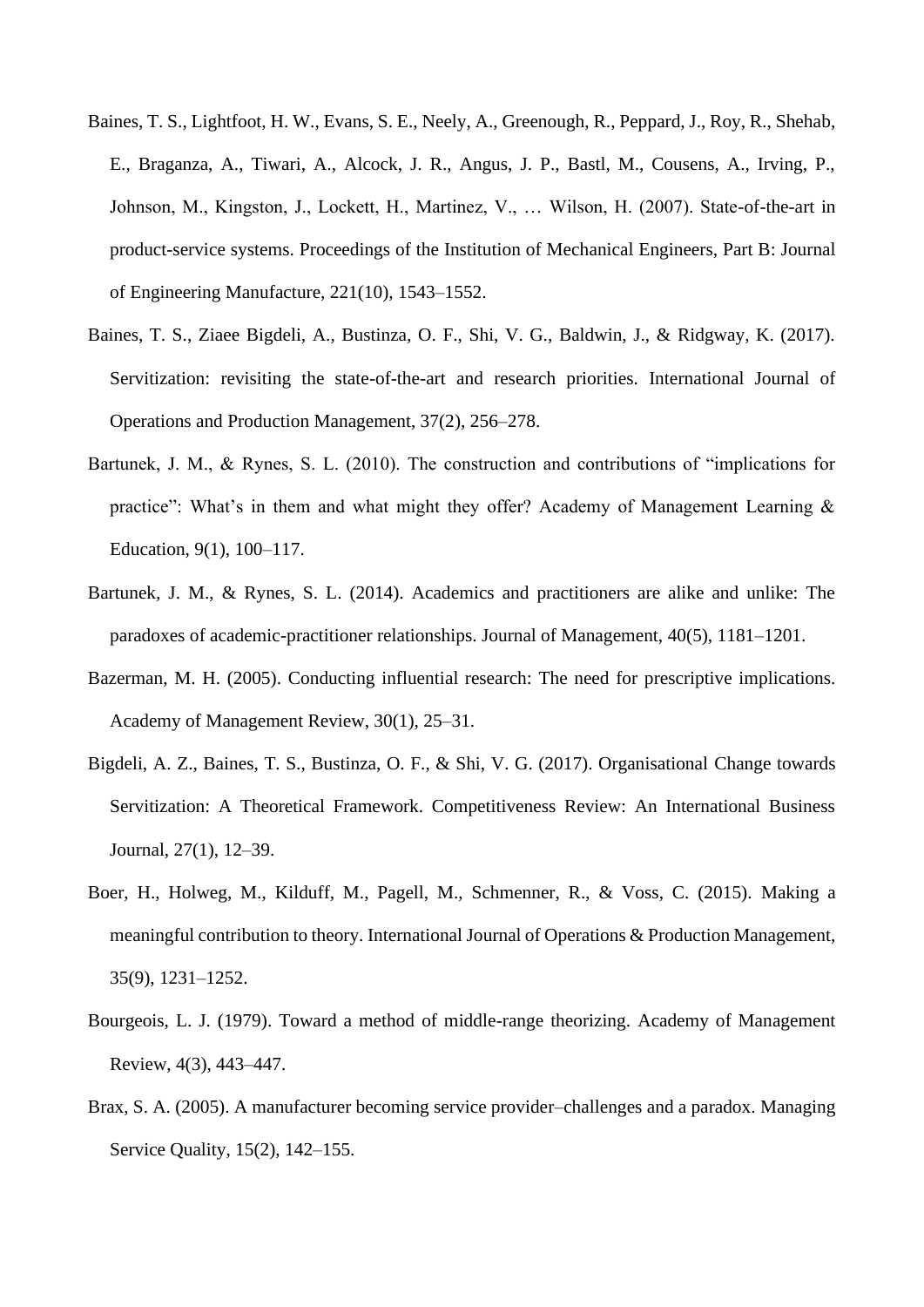- Brax, S. A., & Visintin, F. (2017). Meta-model of servitization: The integrative profiling approach. Industrial Marketing Management, 60, 17–32.
- Brodie, R. J., Saren, M., & Pels, J. (2011). Theorizing about the service dominant logic: The bridging role of middle range theory. Marketing Theory, 11(1), 75–91.
- Brown, S. W., Fisk, R. P., & Bitner, M. J. (1994). The development and emergence of services marketing thought. International Journal of Service Industry Management, 5(1), 21–48.
- Bull, I., & Thomas, H. (1993). Editors' note: A perspective on theory building in entrepreneurship. Journal of Business Venturing, 8(3), 181–182.
- Bustinza, O. F., Lafuente, E., Rabetino, R., Vaillant, Y., & Vendrell-Herrero, F. (2019). Make-or-buy configurational approaches in product-service ecosystems and performance. Journal of Business Research, 104, 393–401.
- Caniato, F., Doran, D., Sousa, R., & Boer, H. (2018). Designing and developing OM research From concept to publication. International Journal of Operations & Production Management, 38(9), 1836–1856.
- Carton, G., & Mouricou, P. (2017). Is management research relevant? A systematic analysis of the rigor-relevance debate in top-tier journals (1994-2013). Management (France), 20(2), 166–203.
- Cloutier, C., & Langley, A. (2020). What Makes a Process Theoretical Contribution? Organization Theory, 1(1), 1–32.
- Colm, L., Ordanini, A., & Bornemann, T. (2020). Dynamic governance matching in solution development. Journal of Marketing, 84(1), 105–124.
- Colquitt, J. A., & Zapata-Phelan, C. P. (2007). Trends in theory building and theory testing: A fivedecade study of the Academy of Management Journal. Academy of Management Review, 50(6), 1281–1303.
- Corley, K. G., & Gioia, D. A. (2011). Building Theory about Theory: What Constitutes a Theoretical Contribution? Academy of Management Review, 36(1), 12–32.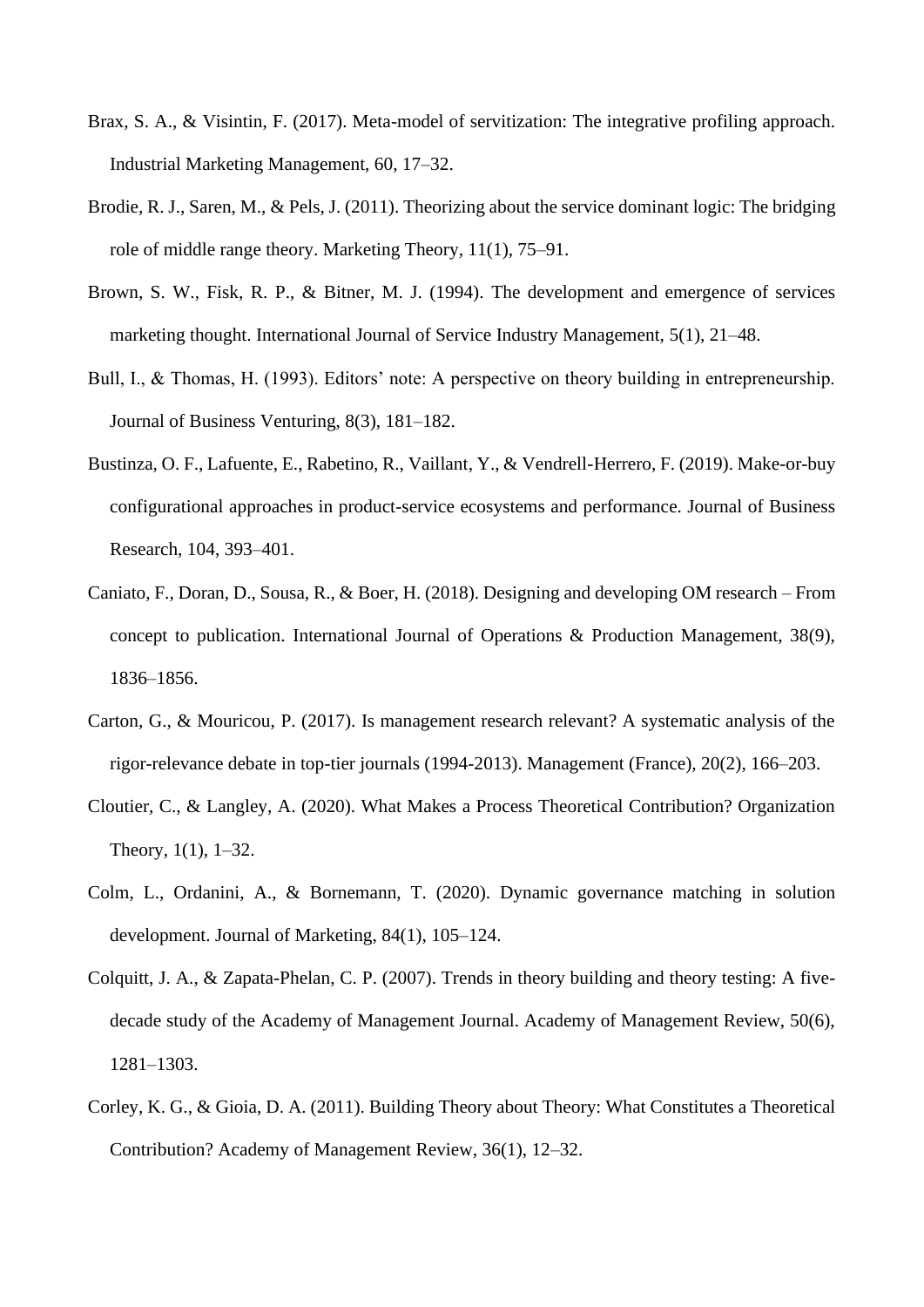- Coughlan, P., & Coghlan, D. (2002). Action research for operations management. International Journal of Operations & Production Management, 22(2), 220–240.
- Crane, D. (1972). Invisible colleges: Diffusion of knowledge in scientific communities. Chicago University Press.
- Daft, R. L., & Lewin, A. Y. (2008). Rigor and relevance in organization studies: Idea migration and academic journal evolution. Organization Science, 19(1), 177–183.
- Davies, A. (2004). Moving base into high-value integrated solutions: a value stream approach. Industrial and Corporate Change, 13(5), 727–756.
- Davies, A., & Brady, T. (2000). Organisational capabilities and learning in complex product systems: Towards repeatable solutions. Research Policy, 29(7–8), 931–953.
- Davis, M. S. (1971). That's Interesting: Towards a Phenomenology. Philosophy of the Social Sciences, 1(4), 309–344.
- Déry, R., & Toulouse, J. M. (1996). Social structuration of the field of entrepreneurship: A case study. Canadian Journal of Administrative Sciences, 13(4), 285–305.
- DiMaggio, P. J. (1995). What Theory is Not Comments. Administrative Science Quarterly, 40(3), 391–397.
- Edmondson, A., & McManus, S. (2007). Methodological fit in organizational field research. Academy of Management Review, 32(4), 1155–1179.
- Elder, L., & Paul, R. (2009). A Glossary of Critical Thinking Terms of Concepts: The Critical Analytic Vocabulary of the English Language. Foundation for Critical Thinking.
- Finne, M., Brax, S. A., & Holmström, J. (2013). Reversed servitization paths: A case analysis of two manufacturers. Service Business, 7(4), 513–537.
- Fisher, G., & Aguinis, H. (2017). Using theory elaboration to make theoretical advancements. Organizational Research Methods, 20(3), 438–464.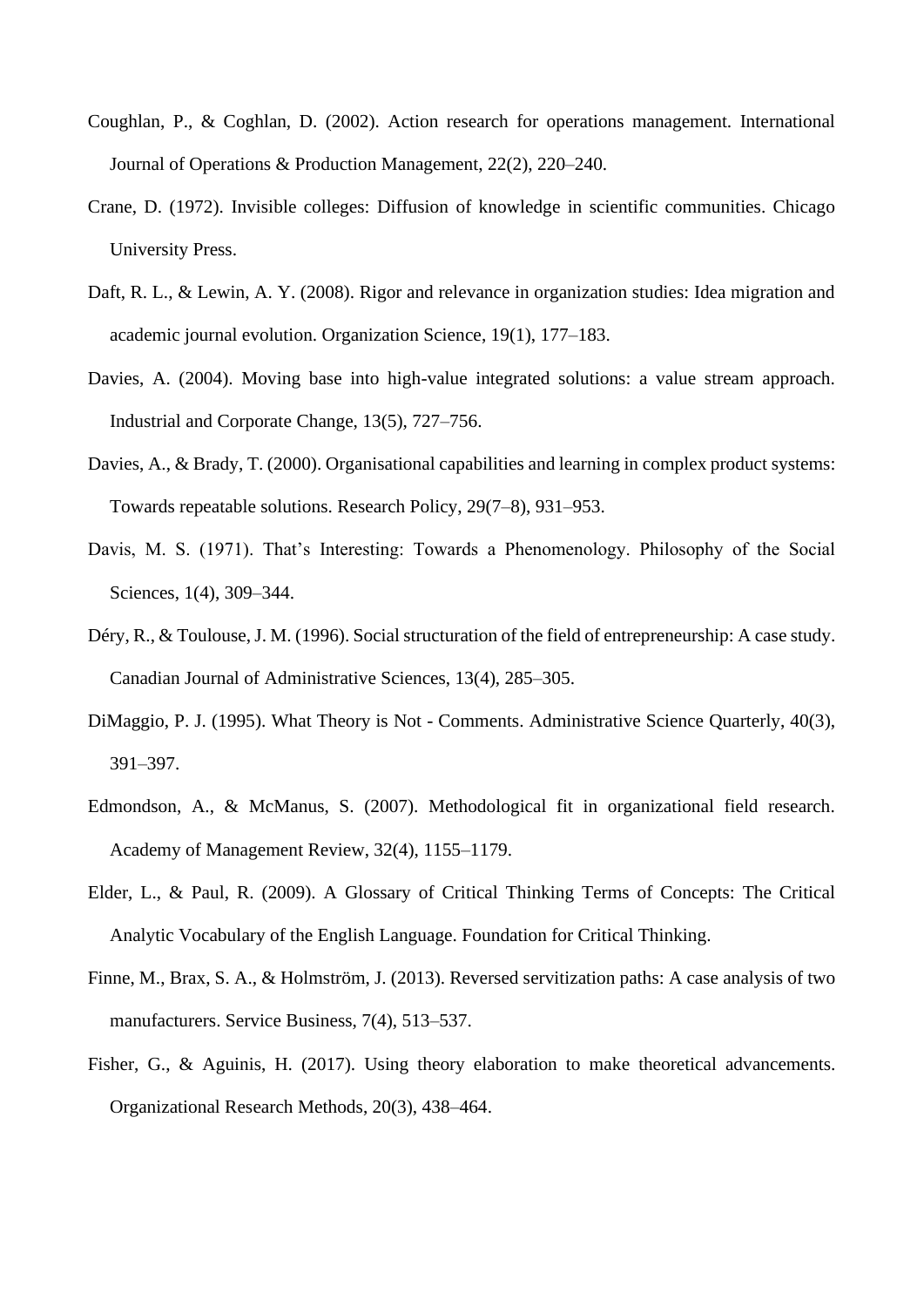- Floyd, S. W. (2009). "Borrowing" theory: What does this mean and when does it make sense in management scholarship? Journal of Management Studies, 46(6), 1057–1058.
- Gabriel, Y. (2010). Organization Studies: A space for ideas, identities and agonies. Organization Studies, 31(6), 757–775.
- Gebauer, H., Fleisch, E., & Friedli, T. (2005). Overcoming the service paradox in manufacturing companies. European Management Journal, 23(1), 14–26.
- Gioia, D. A., & Pitre, E. (1990). Multiple perspectives on theory building. Academy of Management Review, 15(4), 584–602.
- Gulati, R. (2007). Tent poles, tribalism, and boundary spanning: The rigor-relevance debate in management research. Academy of Management Journal, 50(4), 775–782.
- Hambrick, D. C., & Chen, M. J. (2008). New academic fields as admittance-seeking social movements: The case of strategic management. Academy of Management Review, 33(1), 32–54.
- Helms, T. (2016). Asset transformation and the challenges to servitize a utility business model. Energy Policy, 91, 98–112.
- Huikkola, T., Rabetino, R., Kohtamäki, M., & Gebauer, H. (2020). Firm boundaries in servitization: Interplay and repositioning practices. Industrial Marketing Management, 90(October), 90–105.
- Jovanovic, M., Sjödin, D., & Parida, V. (2021). Co-evolution of platform architecture, platform services, and platform governance: Expanding the platform value of industrial digital platforms. Technovation, January.
- Ketchen Jr, D. J., & Hult, G. T. M. (2011). Building theory about supply chain management: Some tools from the organizational sciences. Journal of Supply Chain Management, 47(2), 12–18.
- Kieser, A., & Leiner, L. (2009). Why the rigour–relevance gap in management research is unbridgeable. Journal of Management Studies, 46(3), 516–533.
- Kieser, A., Nicolai, A. T., & Seidl, D. (2015). The practical relevance of management research. The Academy of Management Annals, 9(1), 143–233.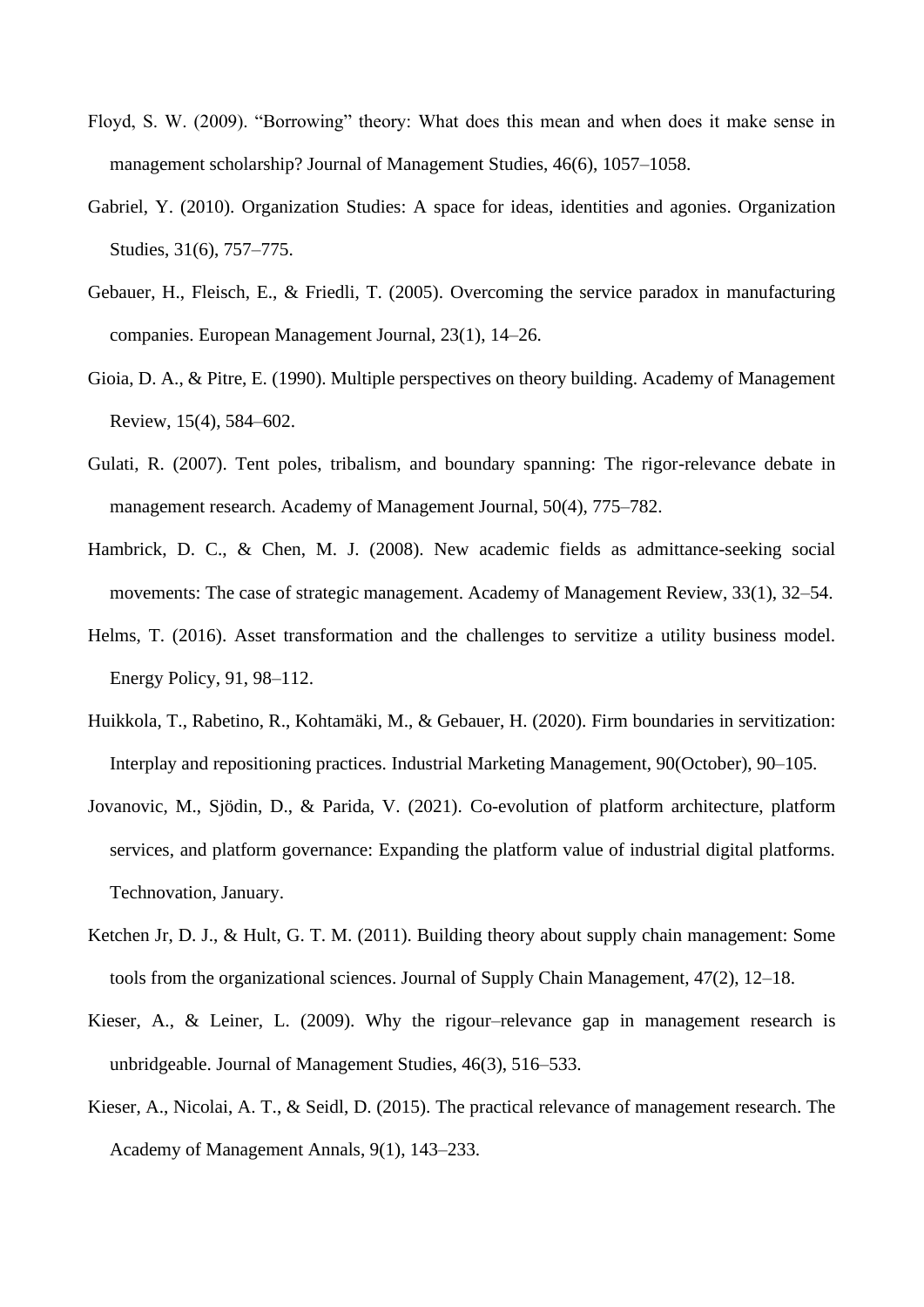- Kilduff, M., Mehra, A., & Dunn, M. B. (2011). From blue sky research to problem solving: A philosophy of science theory of new knowledge production. Academy of Management Review, 36(2), 297–317.
- Kohtamäki, M., Einola, S., & Rabetino, R. (2020). Exploring servitization through the paradox lens: Coping practices in servitization. International Journal of Production Economics, 226.
- Kohtamäki, M., Henneberg, S. C., Martinez, V., Kimita, K., & Gebauer, H. (2019). A configurational approach to servitization: Review and research directions. Service Science, 11(3), 213–240.
- Kohtamäki, M., Parida, V., Oghazi, P., Gebauer, H., & Baines, T. S. (2019). Digital servitization business models in ecosystems: A theory of the firm. Journal of Business Research, 104(November), 380–392.
- Korkeamäki, L., & Kohtamäki, M. (2020). To outcomes and beyond: Discursively managing legitimacy struggles in outcome business models. Industrial Marketing Management, 91(February), 126–208.
- Kowalkowski, C., Gebauer, H., Kamp, B., & Parry, G. (2017). Servitization and deservitization: Overview, concepts, and definitions. Industrial Marketing Management, 60, 4–10.
- Kowalkowski, C., Gebauer, H., & Oliva, R. (2017). Service growth in product firms: Past, present, and future. Industrial Marketing Management, 60, 82–88.
- Kowalkowski, C., Windahl, C., Kindström, D., & Gebauer, H. (2015). What service transition? Rethinking established assumptions about manufacturers' service-led growth strategies. Industrial Marketing Management, 45, 59–69.
- Kuhn, T. S. (1970). The Structure of Scientific Revolutions: Vol. II (Second Ed., Issue 2). The University of Chicago.
- Lee, S., Yoo, S., & Kim, D. (2016). When is servitization a profitable competitive strategy? International Journal of Production Economics, 173, 3–53.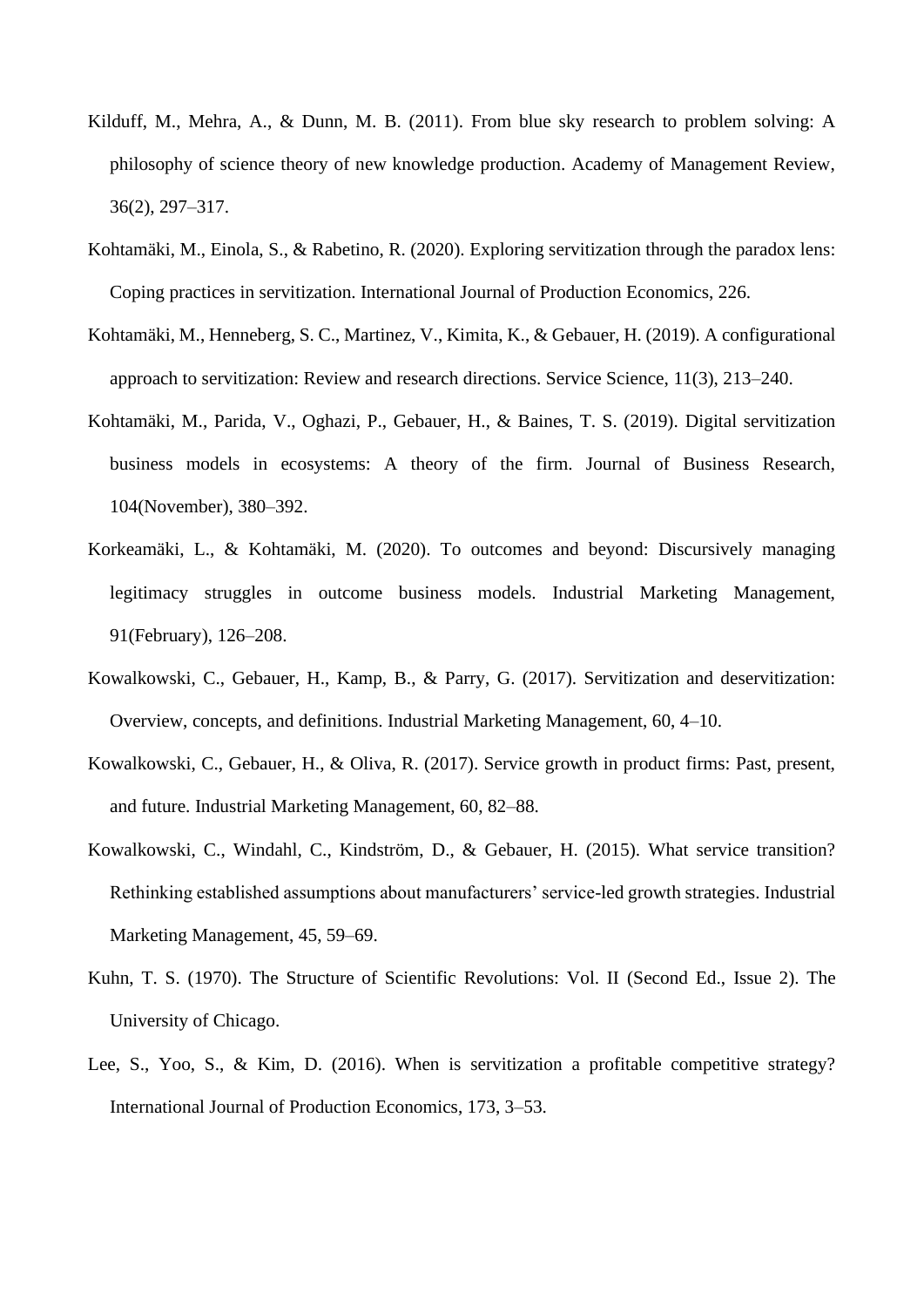- Lightfoot, H., Baines, T. S., & Smart, P. (2013). The servitization of manufacturing: A systematic literature review of interdependent trends. International Journal of Operations & Production Management, 33(11), 1408–1434.
- Locke, K. D., & Golden-Biddle, K. (1997). Constructing opportunities for contribution: Intertextual coherence and problematization in organizational studies. Academy of Management Journal, 40(5), 1023–1062.
- Loewenstein, J., Ocasio, W., & Jones, C. (2012). Vocabularies and vocabulary structure: A new approach linking categories, practices, and institutions. Academy of Management Annals, 6(1), 41–86.
- Luoto, S., Brax, S. A., & Kohtamäki, M. (2017). Critical meta-analysis of servitization research: Constructing a model-narrative to reveal paradigmatic assumptions. Industrial Marketing Management, 60, 89–100.
- Lyles, M. A. (1990). A research agenda for strategic management in the 1990s. Journal of Management Studies, 27(4), 363–375.
- Macdonald, E. K., Kleinaltenkamp, M., & Wilson, H. N. (2016). How business customers judge solutions: Solution quality and value in use. Journal of Marketing, 80(3), 96–120.
- MacInnis, D. J. (2011). A Framework for Conceptual contributions in marketing. Journal of Marketing, 75(July), 136–154.
- MacInnis, D. J., & Folkes, V. S. (2010). The disciplinary status of consumer behavior: A sociology of science perspective on key controversies. Journal of Consumer Research, 36(6), 899–914.
- Makadok, R., Burton, R., & Barney, J. (2018). A practical guide for making theory contributions in strategic management. Strategic Management Journal, 39(6), 1530–1545.
- Mathieu, V. (2001). Service strategies within the manufacturing sector: Benefits, costs and partnership. International Journal of Service Industry Management, 12(5), 451–475.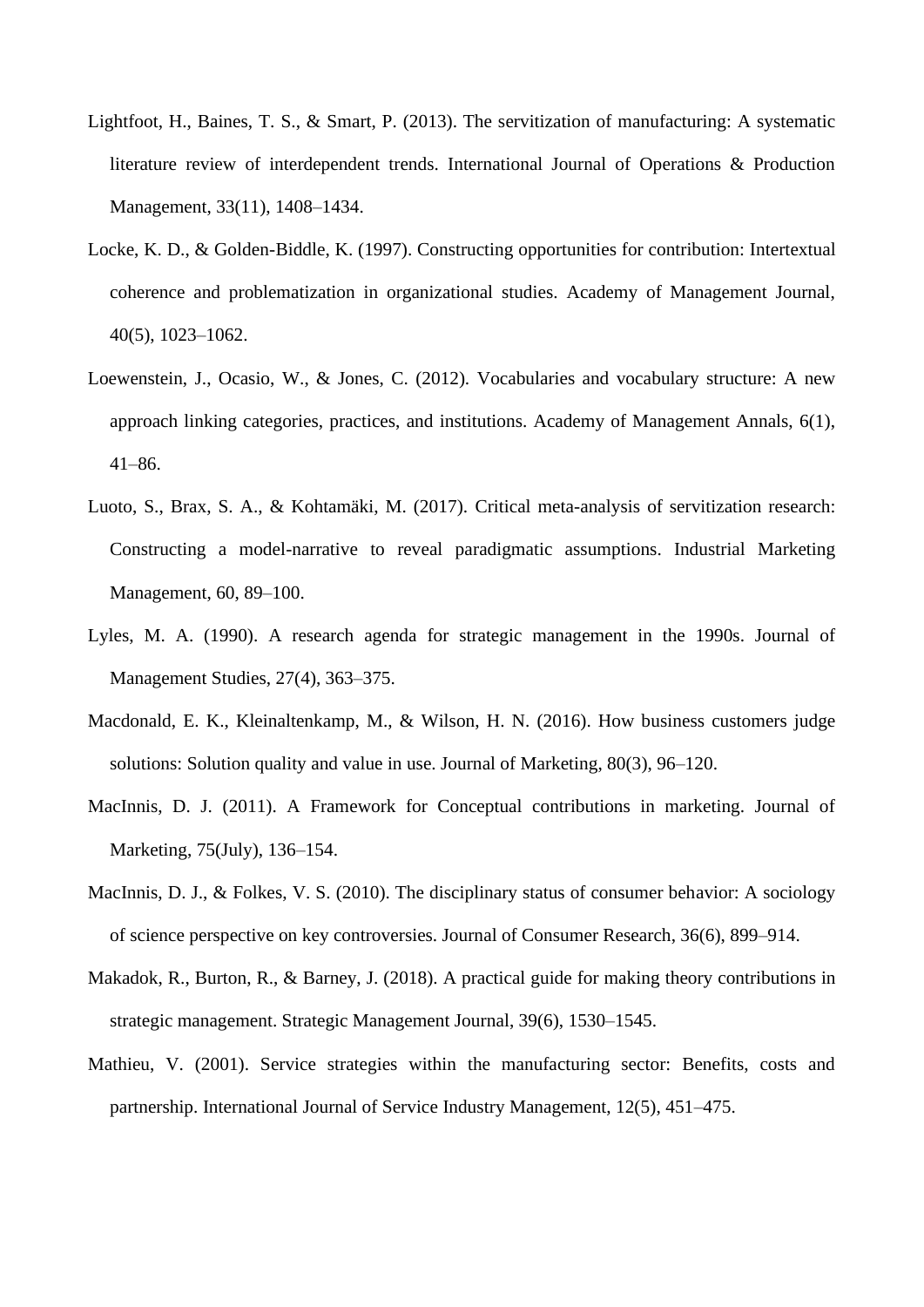Matthyssens, P., & Vandenbempt, K. (1998). Creating competitive advantage in industrial services. Journal of Business & Industrial Marketing, 13(4/5), 339–355.

Merton, R. K. (1967). On theoretical sociology: Five essays, old and new. Free Press.

- Merton, R. K. (1973). The sociology of science: Theoretical and empirical investigations. Chicago University Press.
- Midgley, G., Nicholson, J. D., & Brennan, R. (2017). Dealing with challenges to methodological pluralism: The paradigm problem, psychological resistance and cultural barriers. Industrial Marketing Management, 62, 150–159.
- Oliva, R. (2019). Intervention as a research strategy. Journal of Operations Management, 65(7), 710– 724.
- Oliva, R., & Kallenberg, R. (2003). Managing the transition from products to services. International Journal of Service Industry Management, 14(2), 160–172.
- Oswick, C., Fleming, P., & Hanlon, G. (2011). From borrowing to blending: Rethinking the process of organizational theory building. Academy of Management Review, 36(2), 318–337.
- Paschou, T., Rapaccini, M., Adrodegari, F., & Saccani, N. (2020). Digital servitization in manufacturing: A systematic literature review and research agenda. Industrial Marketing Management, January 2019, 0–1.
- Polzer, J. T., Gulati, R., Khurana, R., & Tushman, M. L. (2009). Crossing boundaries to increase relevance in organizational research. Journal of Management Inquiry, 18(4), 280–286.
- Rabetino, R., Harmsen, W., Kohtamäki, M., & Sihvonen, J. (2018). Structuring servitization-related research. International Journal of Operations & Production Management, 38(2), 350–371.
- Rabetino, R., Kohtamäki, M., Brax, S. A., & Sihvonen, J. (2021). The tribes in the field of servitization: Discovering latent streams across 30 years of research. Industrial Marketing Management, 95, 70–84.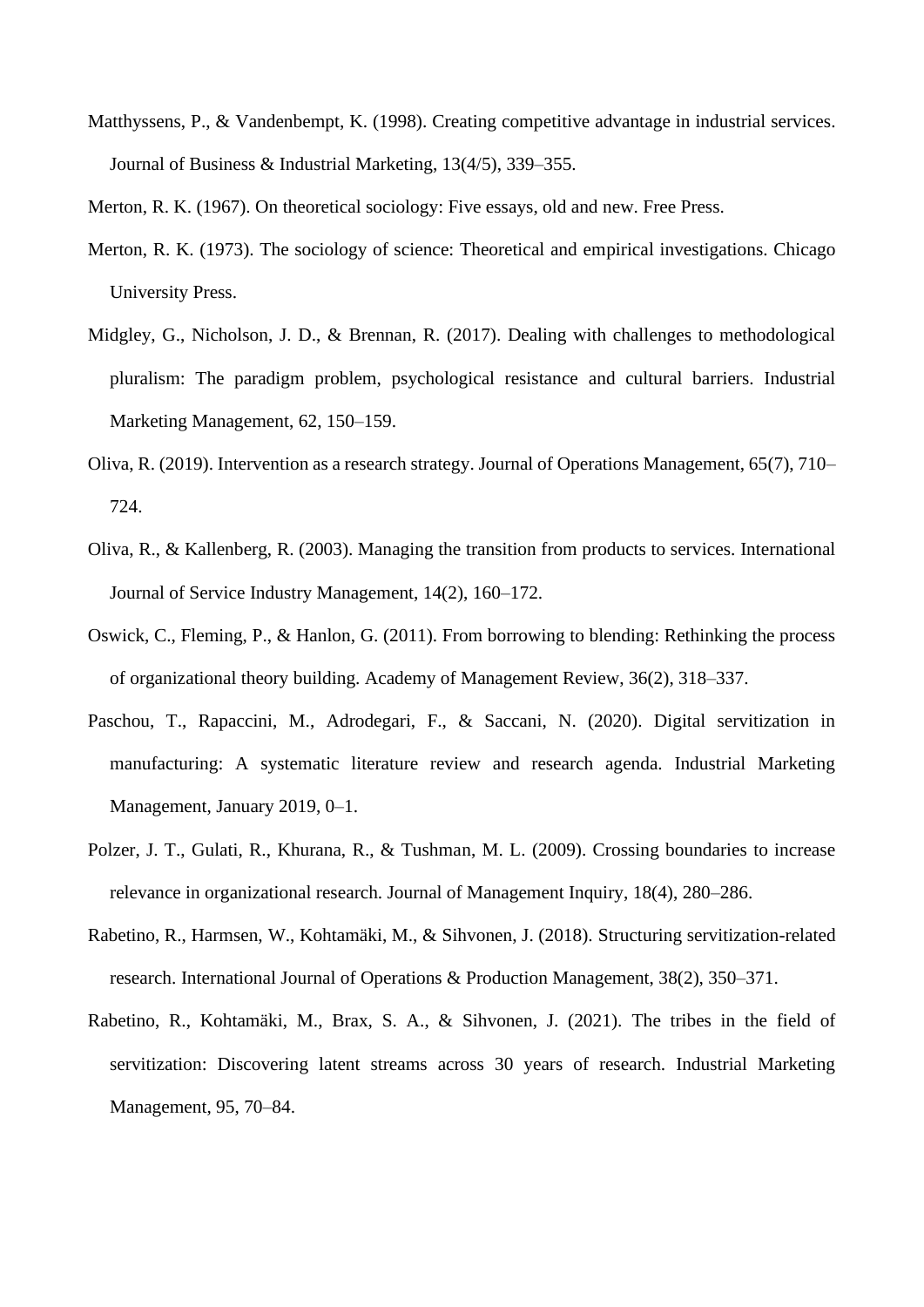- Rabetino, R., Kohtamäki, M., & Federico, J. S. (2021). A (Re)view of the Philosophical Foundations of Strategic Management. International Journal of Management Reviews, 23(2), 151–190.
- Rabetino, R., Kohtamäki, M., & Gebauer, H. (2017). Strategy map of servitization. International Journal of Production Economics, 192, 144–156.
- Rabetino, R., Kohtamäki, M., Lehtonen, H., & Kostama, H. (2015). Developing the concept of lifecycle service offering. Industrial Marketing Management, 49, 53–66.
- Raddats, C., Kowalkowski, C., Benedettini, O., Burton, J., & Gebauer, H. (2019). Servitization: A contemporary thematic review of four major research streams. Industrial Marketing Management, 83(March), 207–223.
- Reim, W., Sjödin, D., & Parida, V. (2018). Mitigating adverse customer behaviour for productservice system provision: An agency theory perspective. Industrial Marketing Management, 74(January), 150–161.
- Salonen, A., & Jaakkola, E. (2015). Firm boundary decisions in solution business: Examining internal vs. external resource integration. Industrial Marketing Management, 51(November), 171–183.
- Schwenk, C. R., & Dalton, D. (1991). The changing shape of strategic management research. Advances in Strategic Management, 7, 277–300.
- Shapiro, D. L., Kirkman, B. L., & Courtney, H. G. (2007). Perceived causes and solutions of the translation problem in management research. Academy of Management Journal, 50(2), 249–266.
- Shepherd, D., & Sutcliffe, K. (2011). Inductive top-down theorizing: A source of new theories of organization. Academy of Management Review, 36(2), 361–380.
- Sjödin, D., Parida, V., Kohtamäki, M., Sjödin, D. R., Parida, V., & Kohtamäki, M. (2016). Capability configurations for advanced service offerings in manufacturing firms: Using fuzzy set qualitative comparative analysis. Journal of Business Research, 69(11), 5330–5335.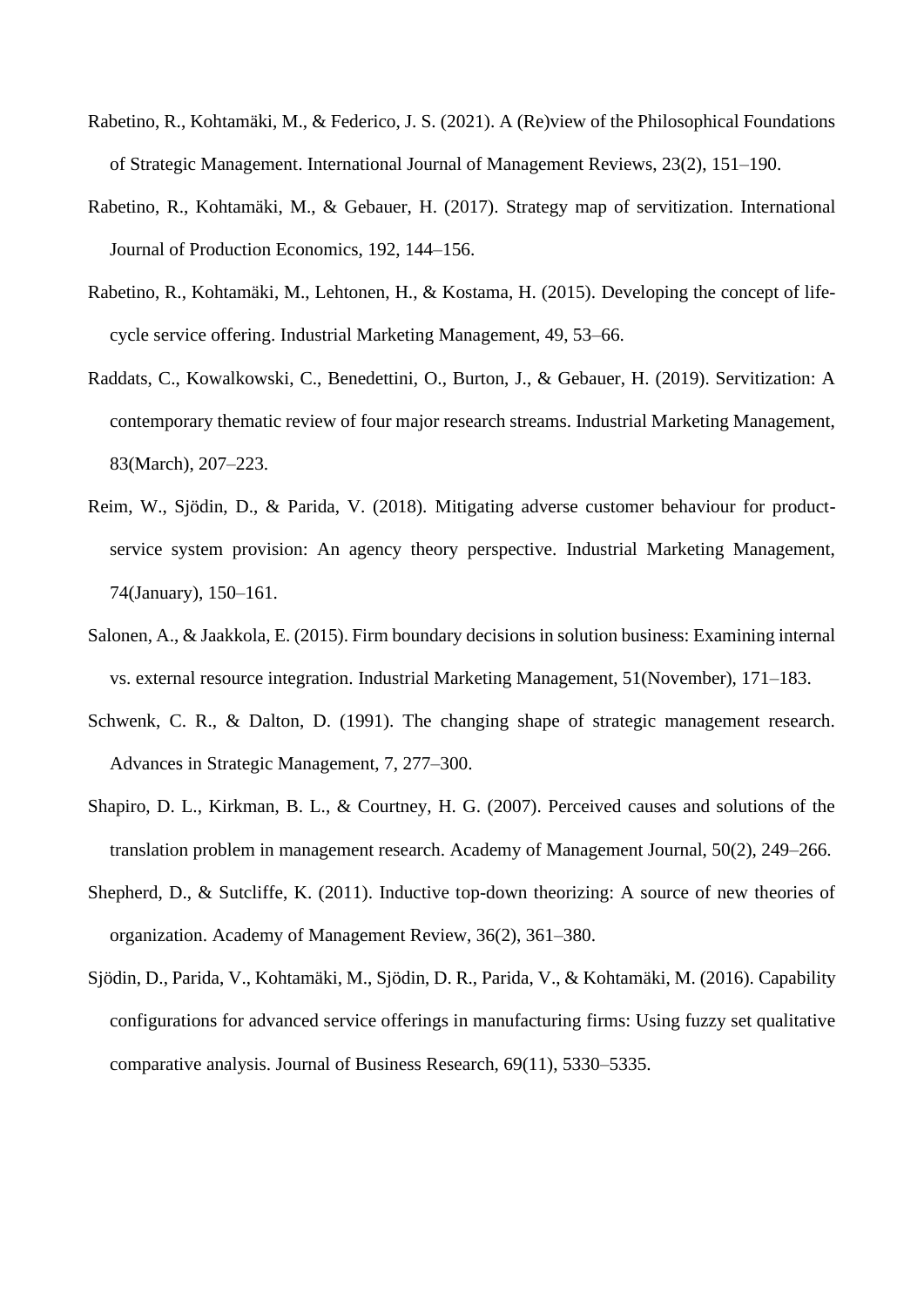- Sklyar, A., Kowalkowski, C., Tronvoll, B., & Sörhammar, D. (2019). Organizing for digital servitization: A service ecosystem perspective. Journal of Business Research, 104(November), 450–460.
- Sousa, R., & da Silveira, G. J. C. (2017). Capability antecedents and performance outcomes of servitization. International Journal of Operations & Production Management, 37(4), 444–467.
- Suddaby, R., Hardy, C., & Huy, Q. N. (2011). Where are the New theories of organization? Academy of Management Review, 36(2), 236–246.
- Sutton, R. I., & Staw, B. M. (1995). What theory is not? Administrative Science Quarterly, 40(3), 371–384.
- Thomas, J. B., & Snow, C. C. (1994). Field research methods in strategic management: Contributions to theory building and testing. Journal of Management Studies, 31(4), 457–480.
- Tian, J., Coreynen, W., Matthyssens, P., & Shen, L. (2021). Platform-based servitization and business model adaptation by established manufacturers. Technovation, 102222.
- Toffel, M. W. (2016). Enhancing the practical relevance of research. Production and Operations Management, 25(9), 1493–1505.
- Tsoukas, H. (1989). The validity of idiographic research explanations. Academy of Management Review, 14(4), 551.
- Tukker, A., & Tischner, U. (2006). Product-services as a research field: Past, present, and future. Reflections from a decade of research. Journal of Cleaner Production, 14(17), 1552–1556.
- Valtakoski, A. (2017). Explaining servitization failure and deservitization: A knowledge-based perspective. Industrial Marketing Management, 60, 138–150.
- Van de Ven, A. H. (1989). Nothing So Practical as a Good Theory. Academy of Management Review, 14(4), 486–489.
- Vandermerwe, S., & Rada, J. (1988). Servitization of business: Adding value by adding services. European Management Journal, 6(4), 314–324.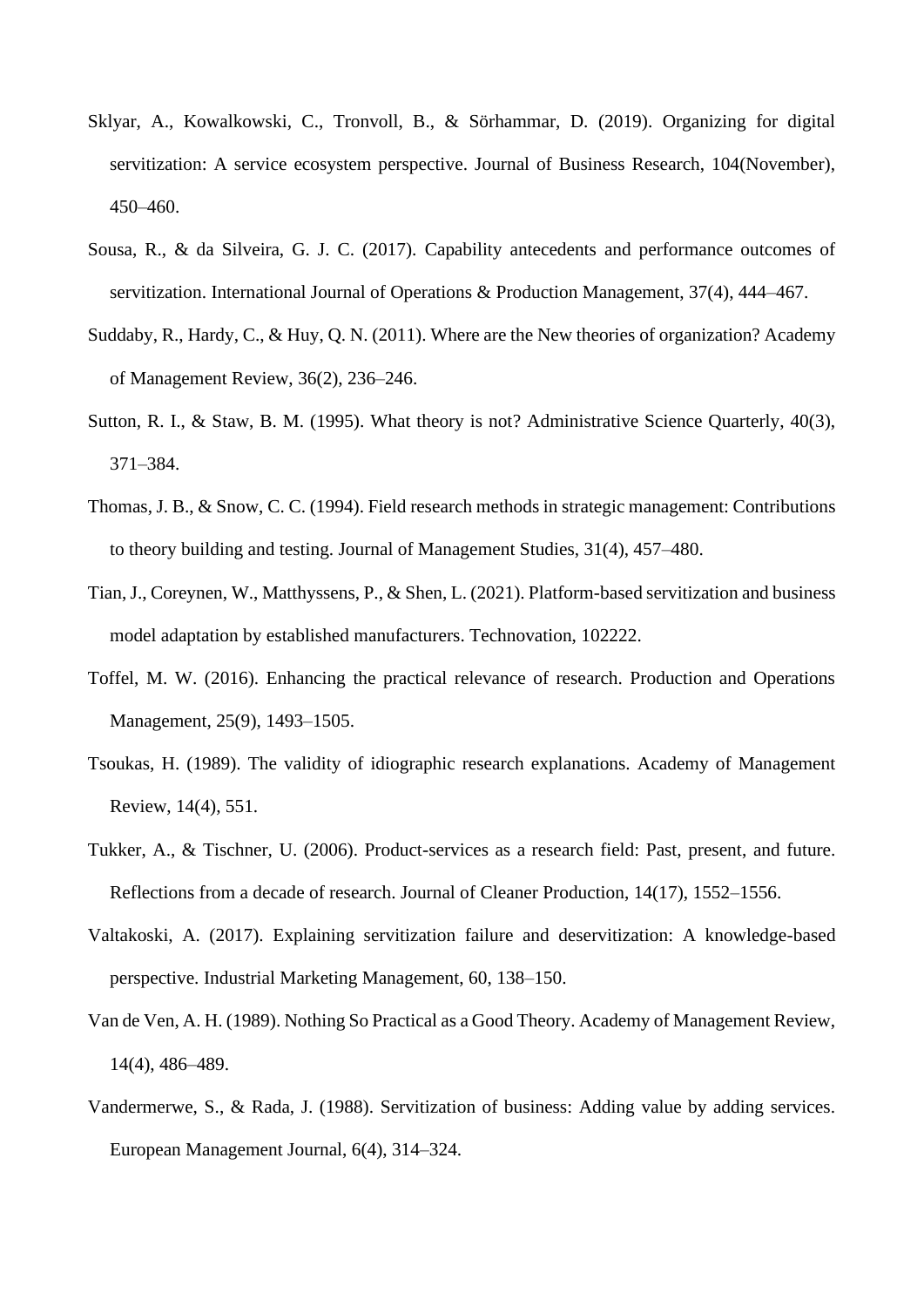- Vendrell-Herrero, F., Bustinza, O. F., Parry, G., & Georgantzis, N. (2017). Servitization, digitization and supply chain interdependency. Industrial Marketing Management, 60(January), 69–81.
- Vogel, R. (2012). The visible colleges of management and organization studies: A bibliometric analysis of academic journals. Organization Studies, 33(8), 1015–1043.
- Weick, K. E. (1995). What theory is not, theorizing is. Administrative Science Quarterly, 40(4), 385– 390.
- Welch, C., & Piekkari, R. (2017). How should we (not) judge the "quality" of qualitative research? A re-assessment of current evaluative criteria in International Business. Journal of World Business, 52(5), 714–725.
- Welch, C., Piekkari, R., Plakoyiannaki, E., & Paavilainen-Mäntymäki, E. (2011). Theorising from case studies: Towards a pluralist future for international business research. Journal of International Business Studies, 42(5), 740–762.
- Whetten, D. A. (1989). What constitutes a theoretical contribution? Academy of Management Review, 14(4), 490–495.
- Whetten, D. A., Felin, T., & King, B. G. (2009). The practice of theory borrowing in organizational studies: Current issues and future directions. Journal of Management, 35(3), 537–563.
- Whitley, R. (1983). From the sociology of scientific communities to the study of scientists' negotiations and beyond. Social Science Information, 22, 681–720.
- Whitley, R. (1984). The fragmented state of management studies: Reasons and consequences. Journal of Management Studies, 21(3), 331–348.
- Wilden, R., Devinney, T. M., & Dowling, G. R. (2016). The architecture of dynamic capability research. The Academy of Management Annals, 10(1), 997–1076.
- Yu, E., & Sangiorgi, D. (2018). Service design as an approach to implement the value cocreation perspective in new service development. Journal of Service Research, 21(1), 40–58.